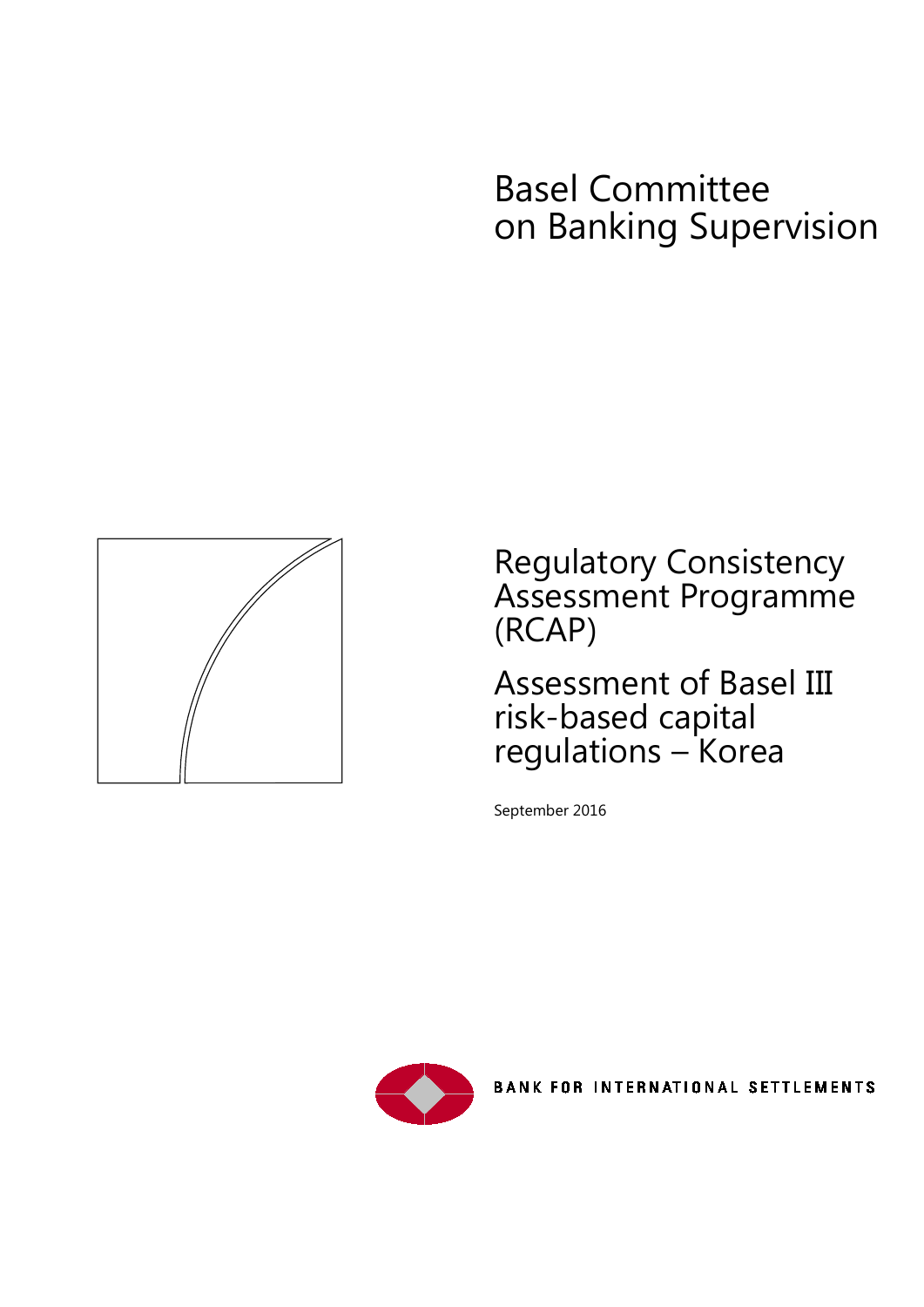This publication is available on the BIS website [\(www.bis.org\)](http://www.bis.org/).

*© Bank for International Settlements 2016. All rights reserved. Brief excerpts may be reproduced or translated provided the source is stated.*

ISBN 92-9197-673-7 (online)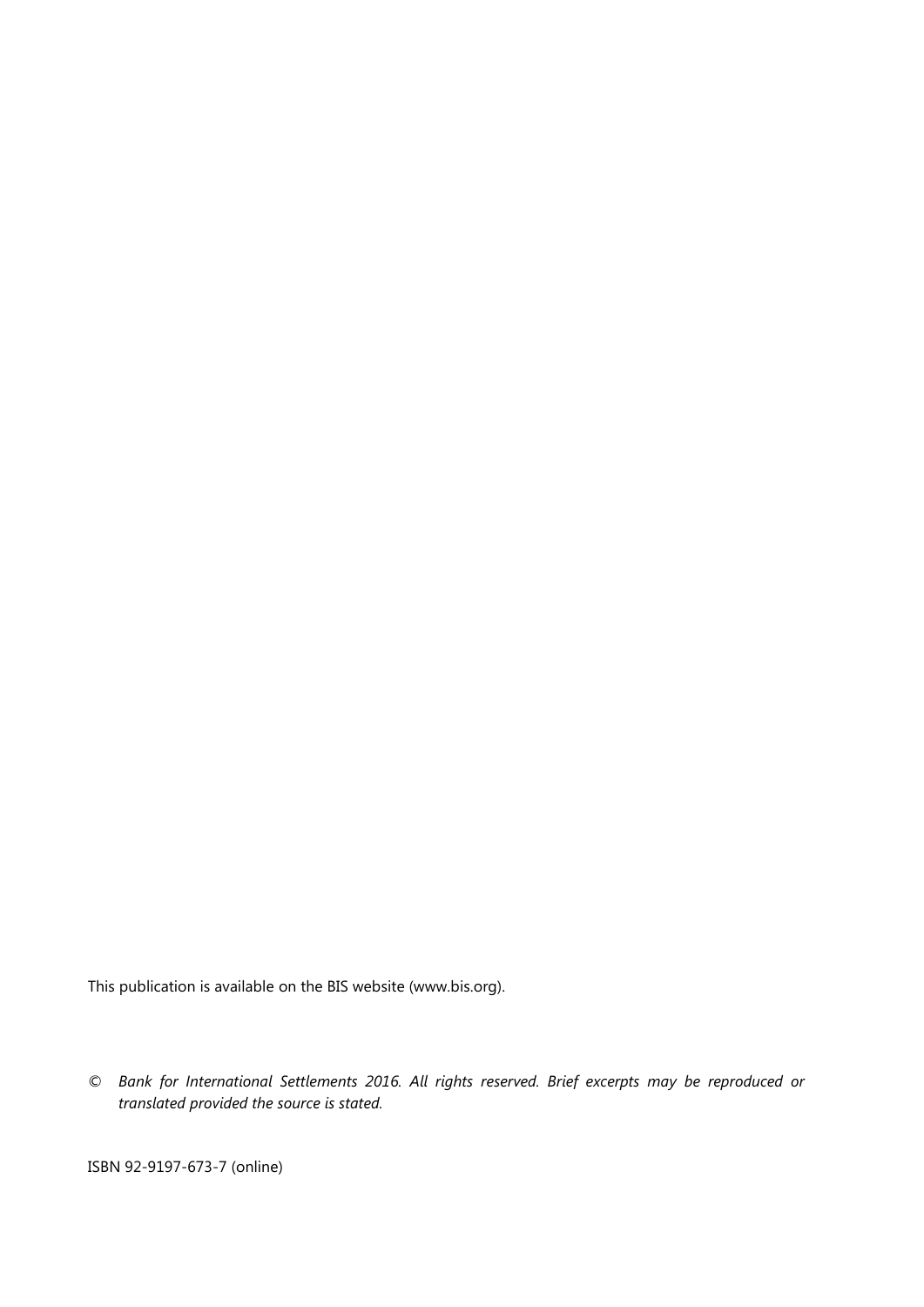## Contents

| $\mathbf 1$ |                                                            |                                                                                          |                                                                            |  |  |
|-------------|------------------------------------------------------------|------------------------------------------------------------------------------------------|----------------------------------------------------------------------------|--|--|
|             |                                                            |                                                                                          |                                                                            |  |  |
|             |                                                            |                                                                                          |                                                                            |  |  |
|             |                                                            |                                                                                          |                                                                            |  |  |
|             |                                                            |                                                                                          |                                                                            |  |  |
| 2           |                                                            |                                                                                          |                                                                            |  |  |
|             |                                                            |                                                                                          |                                                                            |  |  |
|             |                                                            |                                                                                          |                                                                            |  |  |
|             |                                                            |                                                                                          |                                                                            |  |  |
|             |                                                            | 2.3.2                                                                                    |                                                                            |  |  |
|             |                                                            | 2.3.3                                                                                    |                                                                            |  |  |
|             |                                                            | 2.3.4                                                                                    |                                                                            |  |  |
|             |                                                            | 2.3.5                                                                                    |                                                                            |  |  |
|             |                                                            | 2.3.6                                                                                    |                                                                            |  |  |
|             |                                                            | 2.3.7                                                                                    |                                                                            |  |  |
|             |                                                            | 2.3.8                                                                                    |                                                                            |  |  |
|             |                                                            | 2.3.9                                                                                    | Operational risk: Basic Indicator Approach and the Standardised Approach23 |  |  |
|             |                                                            | 2.3.10                                                                                   |                                                                            |  |  |
|             |                                                            |                                                                                          |                                                                            |  |  |
| 2.5         |                                                            |                                                                                          |                                                                            |  |  |
|             |                                                            | 2.6 Observations and other findings specific to the implementation practices in Korea 25 |                                                                            |  |  |
|             |                                                            | 2.6.1                                                                                    |                                                                            |  |  |
|             |                                                            | 2.6.2                                                                                    |                                                                            |  |  |
|             |                                                            | 2.6.4                                                                                    |                                                                            |  |  |
|             |                                                            | 2.6.5                                                                                    |                                                                            |  |  |
|             |                                                            |                                                                                          |                                                                            |  |  |
|             |                                                            |                                                                                          |                                                                            |  |  |
|             |                                                            |                                                                                          |                                                                            |  |  |
|             | Regulatory Consistency Assessment Programme - Korea<br>iii |                                                                                          |                                                                            |  |  |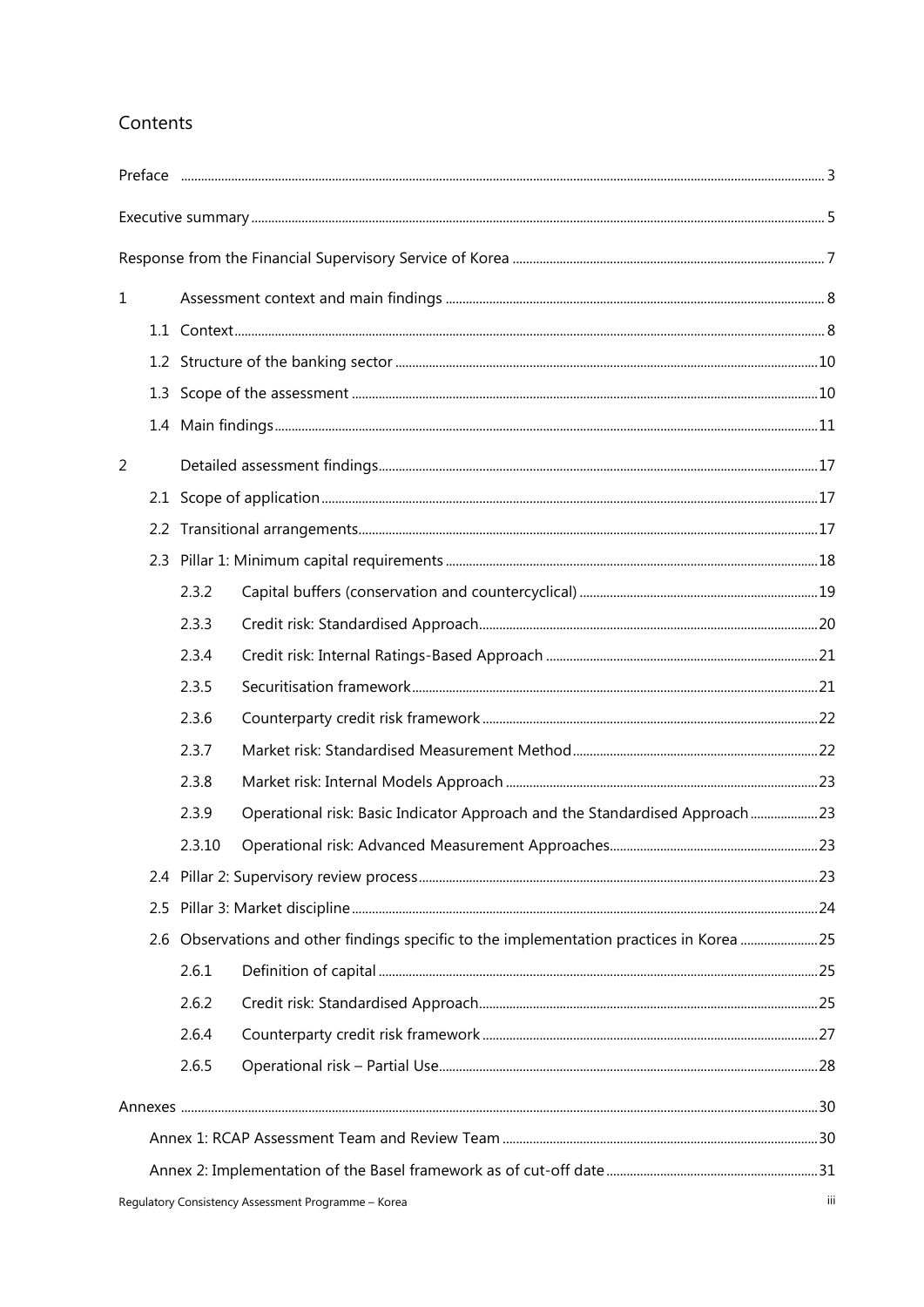| Annex 3: List of capital standards under the Basel framework used for the assessment33              |  |
|-----------------------------------------------------------------------------------------------------|--|
| Annex 4: Local regulations issued by Korean authorities for implementing Basel capital standards 34 |  |
|                                                                                                     |  |
|                                                                                                     |  |
|                                                                                                     |  |
|                                                                                                     |  |
|                                                                                                     |  |
|                                                                                                     |  |
|                                                                                                     |  |
|                                                                                                     |  |
|                                                                                                     |  |
|                                                                                                     |  |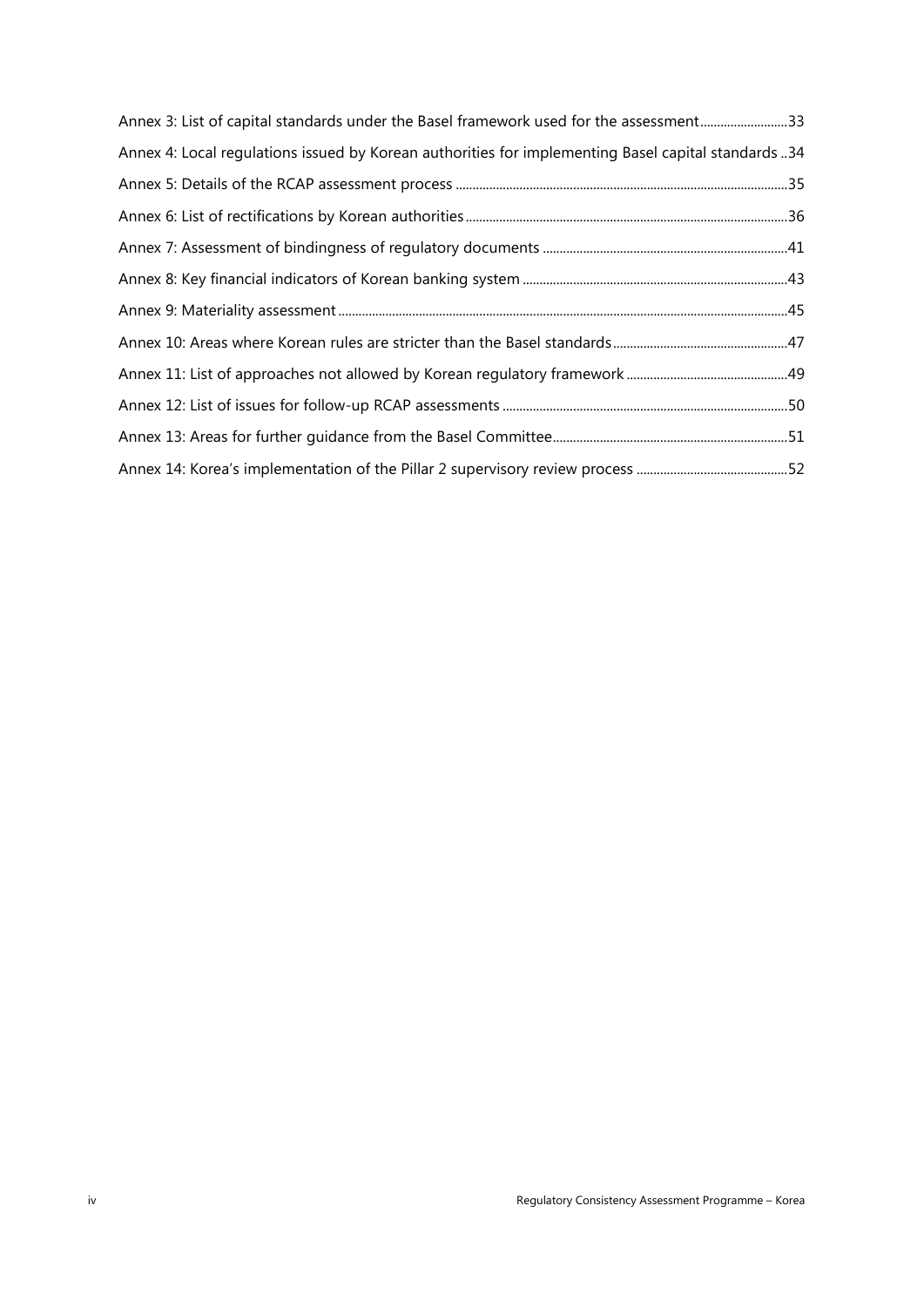## **Glossary**

| AMA          | Advanced Measurement Approaches                            |
|--------------|------------------------------------------------------------|
| <b>AGSFC</b> | Act on Governance Structure for Financial Companies        |
| A-IRB        | Advanced Internal Ratings-Based Approach                   |
| ASA          | Alternative Standardised Approach                          |
| AT           | Assessment Team                                            |
| AT1          | <b>Additional Tier 1</b>                                   |
| <b>BCBS</b>  | Basel Committee on Banking Supervision                     |
| BIA          | Basic Indicator Approach                                   |
| <b>CAR</b>   | Capital adequacy ratio                                     |
| <b>CCP</b>   | Central counterparty                                       |
| <b>CCR</b>   | Counterparty credit risk                                   |
| CET1         | Common Equity Tier 1                                       |
| CEM          | Current exposure method                                    |
| <b>CRE</b>   | Commercial real estate                                     |
| <b>CVA</b>   | Credit valuation adjustment                                |
| D-SIBs       | Domestic systemically important banks                      |
| <b>DRSBB</b> | Detailed Regulation on Supervision of Banking Business     |
| EAD          | Exposure at default                                        |
| FAQs         | Frequently asked questions                                 |
| F-IRB        | Foundation Internal Ratings-Based Approach                 |
| <b>FSAP</b>  | Financial Sector Assessment Programme                      |
| <b>FSC</b>   | Financial Services Commission of Korea                     |
| FSS          | Financial Supervisory Service of Korea                     |
| FX.          | Foreign exchange                                           |
| GGSFC        | Guidelines on Governance Structure for Financial Companies |
| G-SIB        | Global systemically important bank                         |
| <b>HVCRE</b> | High-volatility commercial real estate                     |
| <b>ICAAP</b> | <b>Internal Capital Adequacy Assessment Process</b>        |
| IMA          | Internal Models Approach                                   |
| IMM          | <b>Internal Models Method</b>                              |
| IPRE         | Income-producing real estate                               |
| IRB          | Internal Ratings-Based Approach                            |
| <b>KFB</b>   | Korean Federation of Banks                                 |
| <b>KRW</b>   | Korean won                                                 |
| LGD          | Loss-given-default                                         |
| <b>MDB</b>   | Multilateral development bank                              |
| <b>MR</b>    | Market risk                                                |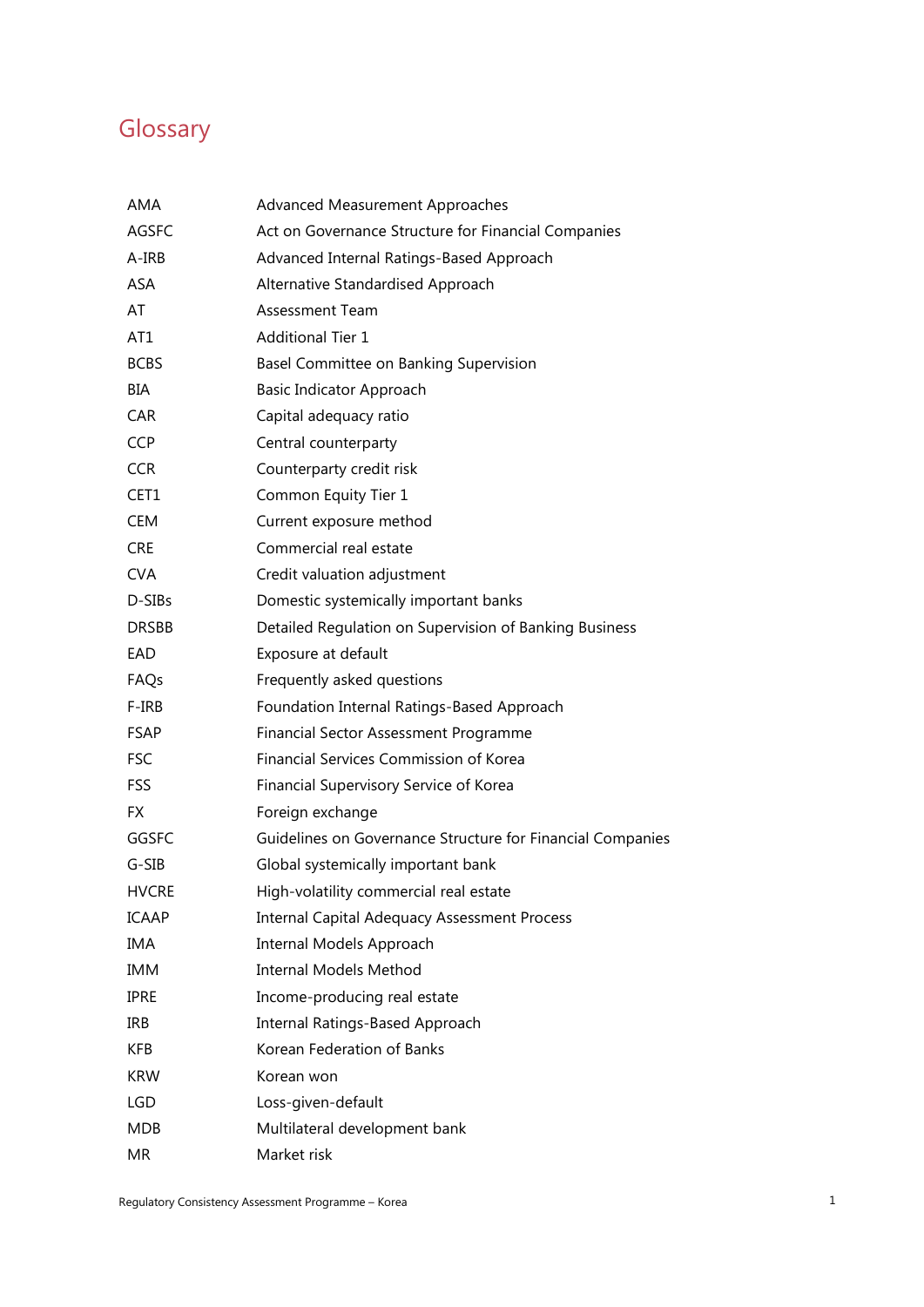| <b>OTC</b>   | Over-the-counter                                                       |
|--------------|------------------------------------------------------------------------|
| PD.          | Probability of default                                                 |
| <b>PONV</b>  | Point of non-viability                                                 |
| <b>PSE</b>   | Public sector entities                                                 |
| QRRE         | Qualifying Revolving Retail Exposures                                  |
| <b>RCAP</b>  | <b>Regulatory Consistency Assessment Programme</b>                     |
| <b>RSFHC</b> | Regulation on Supervision of Financial Holding Companies               |
| <b>RSBB</b>  | Regulation on Supervision of Banking Business                          |
| <b>RWA</b>   | Risk-weighted assets                                                   |
| SA-CCR       | Standardised approach for measuring counterparty credit risk exposures |
| <b>SMM</b>   | Standardised Measurement Method                                        |
| <b>TSA</b>   | The Standardised Approach                                              |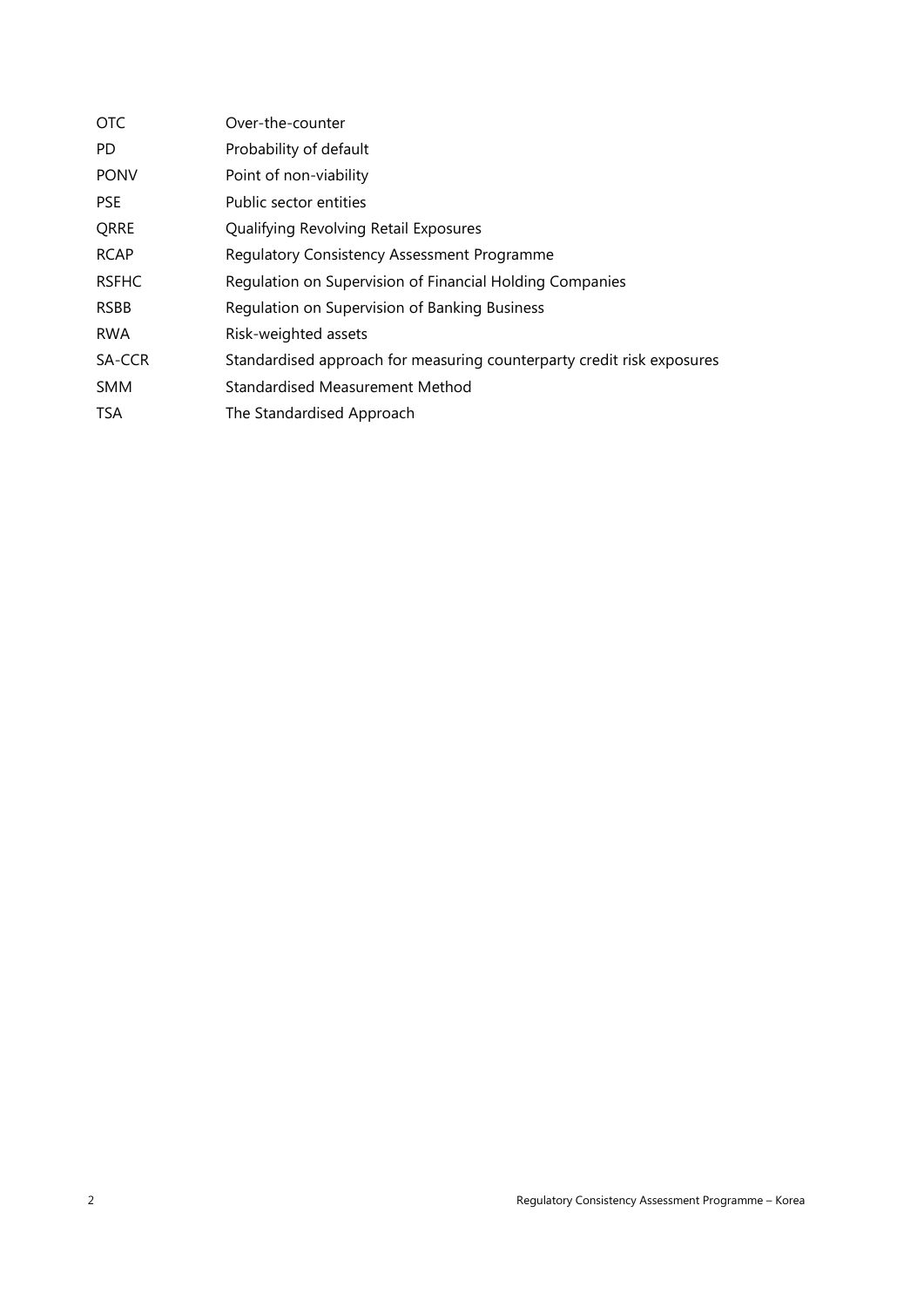## <span id="page-6-0"></span>Preface

The Basel Committee on Banking Supervision sets a high priority on the implementation of regulatory standards underpinning the Basel III framework. The prudential benefits from adopting Basel standards can only fully accrue if these are implemented appropriately and consistently by all member jurisdictions. The Committee established the Regulatory Consistency Assessment Programme (RCAP) to monitor, assess and evaluate its members' implementation of the Basel framework.

This report presents the findings of the RCAP Assessment Team on the domestic adoption of the Basel risk-based capital standards in Korea and its consistency with the minimum requirements of the Basel III framework.<sup>[1](#page-6-1)</sup> The assessment focuses on the adoption of Basel standards applied to the Korean banks that are internationally or regionally active and of significance to Korea's domestic financial stability.

In recent years, the Korean authorities<sup>[2](#page-6-2)</sup> have undertaken several noteworthy initiatives designed to strengthen the prudential framework relating to bank capital. The Korean authorities issued the final rule on Basel III risk-based capital in November 2013 to implement the Basel III framework (taking effect in December 2013).

The RCAP Assessment Team was led by Mr Michael Schoch, Head of Banks Division and Member of the Executive Board of the Swiss Financial Market Supervisory Authority (FINMA). The Assessment Team comprised seven technical experts drawn from Belgium, China, India, Hong Kong SAR, Germany, Singapore and South Africa (Annex 1). The main counterparty for the assessment was the Financial Supervisory Service of Korea (FSS).

The assessment relied upon the data, information and materiality computations provided by the FSS. The assessment findings are based primarily on an understanding of the current processes in Korea as explained by Korean authorities and the expert view of the Assessment Team on the documents and data reviewed. The overall work was coordinated by the Basel Committee Secretariat with support from FINMA staff.

The assessment began in November 2015 and comprised: (i) completion of an RCAP questionnaire (a self-assessment) by the Korean authorities; (ii) an off- and on-site assessment phase (November 2015 to June 2016); and (iii) a post-assessment review phase (July to September 2016). The off- and on-site phases included: (i) the Team Leader's on-site visit for preliminary discussions with the Korean authorities and representatives of Korean banks (which were used as the RCAP sample banks for the purpose of impact assessment); (ii) an off-site Assessment Team meeting; and (iii) an Assessment Team's on-site visit for discussions with the Korean authorities and external audit firms. These exchanges provided the Assessment Team with a deeper understanding of the implementation of the Basel riskbased capital standards in Korea. The third phase consisted of a two-stage technical review of the assessment findings: first by a separate RCAP Review Team and feedback from the Basel Committee's Supervision and Implementation Group; and secondly, by the RCAP Peer Review Board and the Basel

-

<span id="page-6-1"></span><sup>1</sup> See also the separate RCAP assessment report on Korea's compliance with the Basel III Liquidity Coverage Ratio. Other Basel III standards, namely the Net Stable Funding Ratio, the leverage ratio, and the framework for systemically important banks will be assessed as those standards become effective as per the internationally agreed phase-in arrangements.

<span id="page-6-2"></span><sup>2</sup> Korean authorities refers to the Financial Services Commission (FSC), Financial Supervisory Service (FSS) and the Bank of Korea (BoK).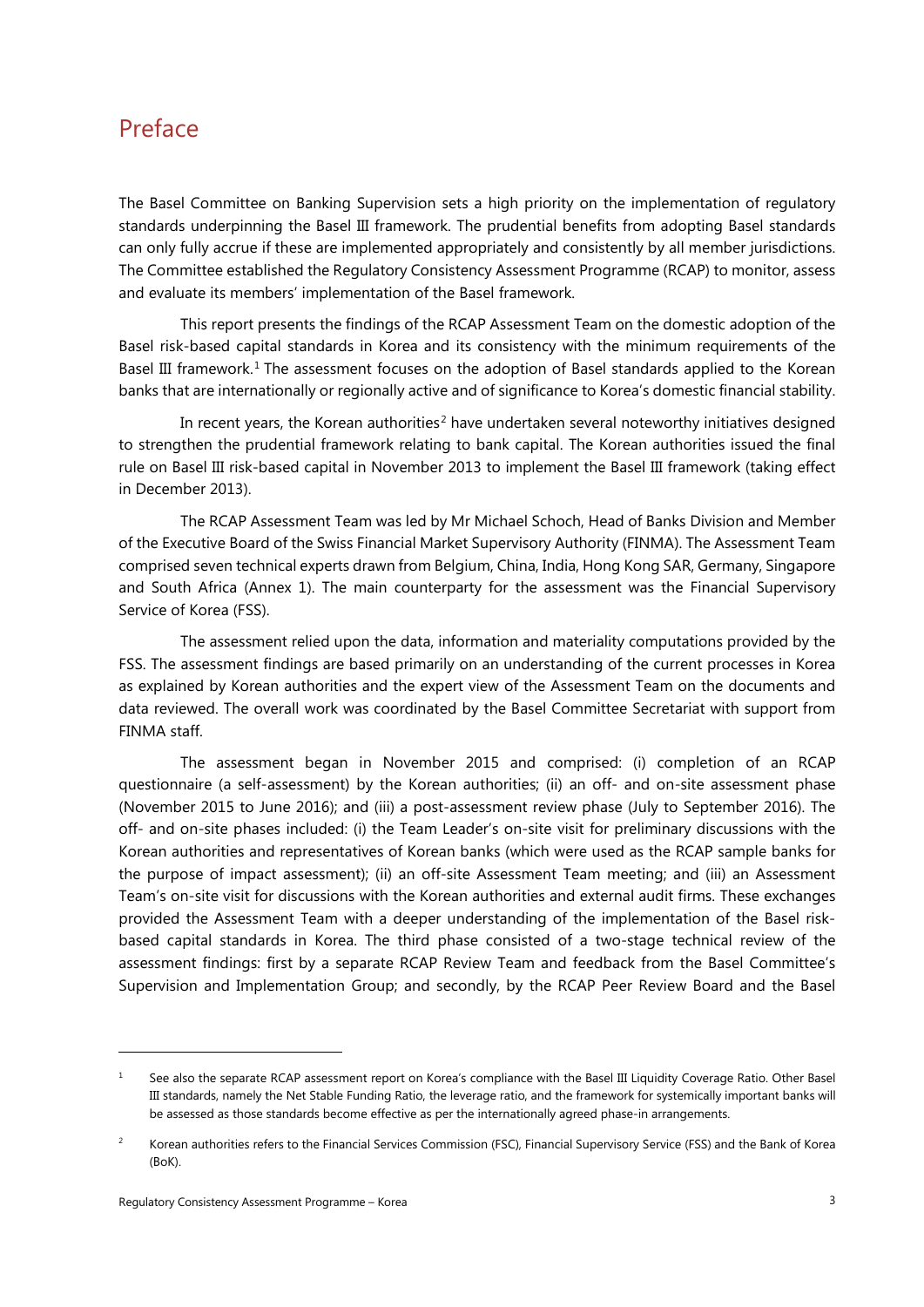Committee. This two-step review process is a key instrument of the RCAP process to provide quality control and ensure integrity of the assessment findings.

The focus of the assessment was on the consistency and completeness of the domestic regulations in Korea with the Basel minimum requirements. Issues relating to adequacy of prudential outcomes, capital levels of individual banks, the adequacy of loan classification practices, or the FSS's supervisory effectiveness were not in the scope of this RCAP assessment exercise.

Where domestic regulations and provisions were identified to be not in conformity with the Basel framework, these deviations were evaluated for their current and potential impact (or non-impact) on the reported capital ratios for a sample of banks that are internationally active or regionally active and of significance to Korea's domestic financial stability. Some findings were evaluated on a qualitative basis. The assessment outcome was based on the materiality of findings and the use of expert judgment.

The report has three sections and a set of annexes: (i) an executive summary with a statement from the FSS on the material findings; (ii) the context, scope and methodology and the main set of assessment findings; and (iii) details of the deviations and their materiality along with other assessmentrelated observations.

The RCAP Assessment Team acknowledges the professional cooperation received from the Korean authorities throughout the assessment process. In particular, the Assessment Team sincerely thanks the staff of the FSS for playing an instrumental role in coordinating the assessment exercise. The series of comprehensive briefings and clarifications provided by the Korean authorities enabled the RCAP assessors to arrive at their expert assessment. The Assessment Team is hopeful that the RCAP assessment exercise will contribute towards strengthening prudential effectiveness and full implementation of the recent reform measures in Korea.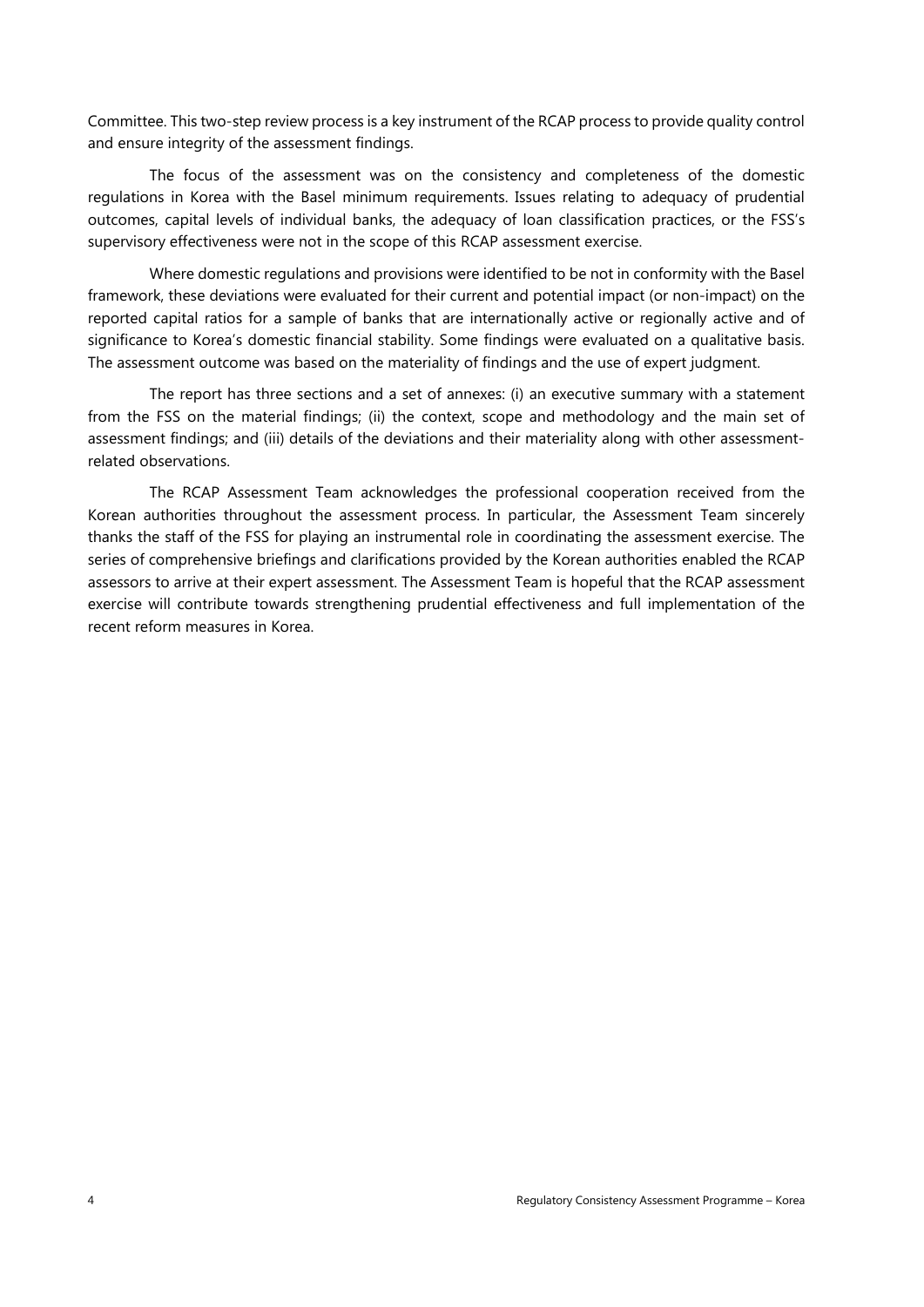## <span id="page-8-0"></span>Executive summary

The Korean risk-based capital regulations (Basel II) came into force in January 2008. The prudential framework applies to all banking institutions, including national and commercial banking institutions. The frameworks of Basel 2.5 and Basel III came into effect on February 2012 and December 2013, respectively.

The RCAP Assessment Team (Assessment Team) identified a number of deviations from the Basel framework, the majority of which the FSS has rectified. The FSS used the discipline of the RCAP exercise to undertake reform and upgrade their prudential capital framework – to the extent feasible and consistent with Korean national interests. In all, Korean's capital framework benefited during the course of the RCAP assessment work from 38 rectifications.

Overall, as of the 30 June 2016 cut-off date for the RCAP assessment, the Assessment Team finds Korea's prudential regulations to be largely compliant with the standards prescribed under the Basel framework. Overall, 12 of the 14 components assessed are compliant with the Basel framework, and one component (definition of capital) is largely compliant while one component (transitional arrangements) is materially non-compliant. In view of this, the prudential regulatory framework in Korea was evaluated to be largely compliant with the minimum standards prescribed under the Basel framework.

The Korean implementation of the detailed requirements of the definition of capital and transitional arrangements are in line with the Basel framework in many respects. Nevertheless, the Assessment Team noted a few but important material deviations that would lead to a higher capital base for the affected Korean banks.

The transitional arrangements component grade is driven mainly by one material finding. The Basel rules text requires that instruments issued after 1 January 2013 should be compliant with PONV requirements and would otherwise be fully derecognised. As the enforcement date of Korean domestic regulation on Basel III was in November 2013 (instead of 1 January 2013), due to delays in national implementation of Basel III, the issuances of capital instruments without PONV requirements between January 2013 and November 2013 were allowed to be recognised as part of transitional arrangement (until end-2022) instead of being fully derecognised immediately, as required by Basel standards. As of December 2018, the most affected bank had an outstanding issuance that formed 0.71% of its total RWAs, representing a 71 bp overstatement of its capital ratio, and the weighted average ratio of these issuances to the seven banks' RWAs was 0.34% (implying a 34 bp overstatement of capital ratios on average). While the impact is expected to gradually decrease based on the applied transitional arrangements, the underlying issuances are expected to remain in the books of seven Korean banks until end-2022. Given this current impact, the transitional arrangements component was assigned a materially non-compliant grading, following the RCAP methodology.

Concerning the definition of capital component, the Assessment Team noted one key finding that contributed to a largely compliant grading. Basel standards require instruments to be perpetual, ie to have no explicit maturity date, in order for such instruments to be eligible for Additional Tier 1 (AT1) capital. Under Korean rules, instruments with an initial maturity date of a minimum maturity of 30 years and combined with an embedded rollover clause are viewed as perpetual and consequently are then considered eligible for AT1 capital. This was implemented consciously by the Korean authorities to accommodate the existing legal constraint introduced by the Korean Commercial Act that requires all debt instruments to have a maturity date.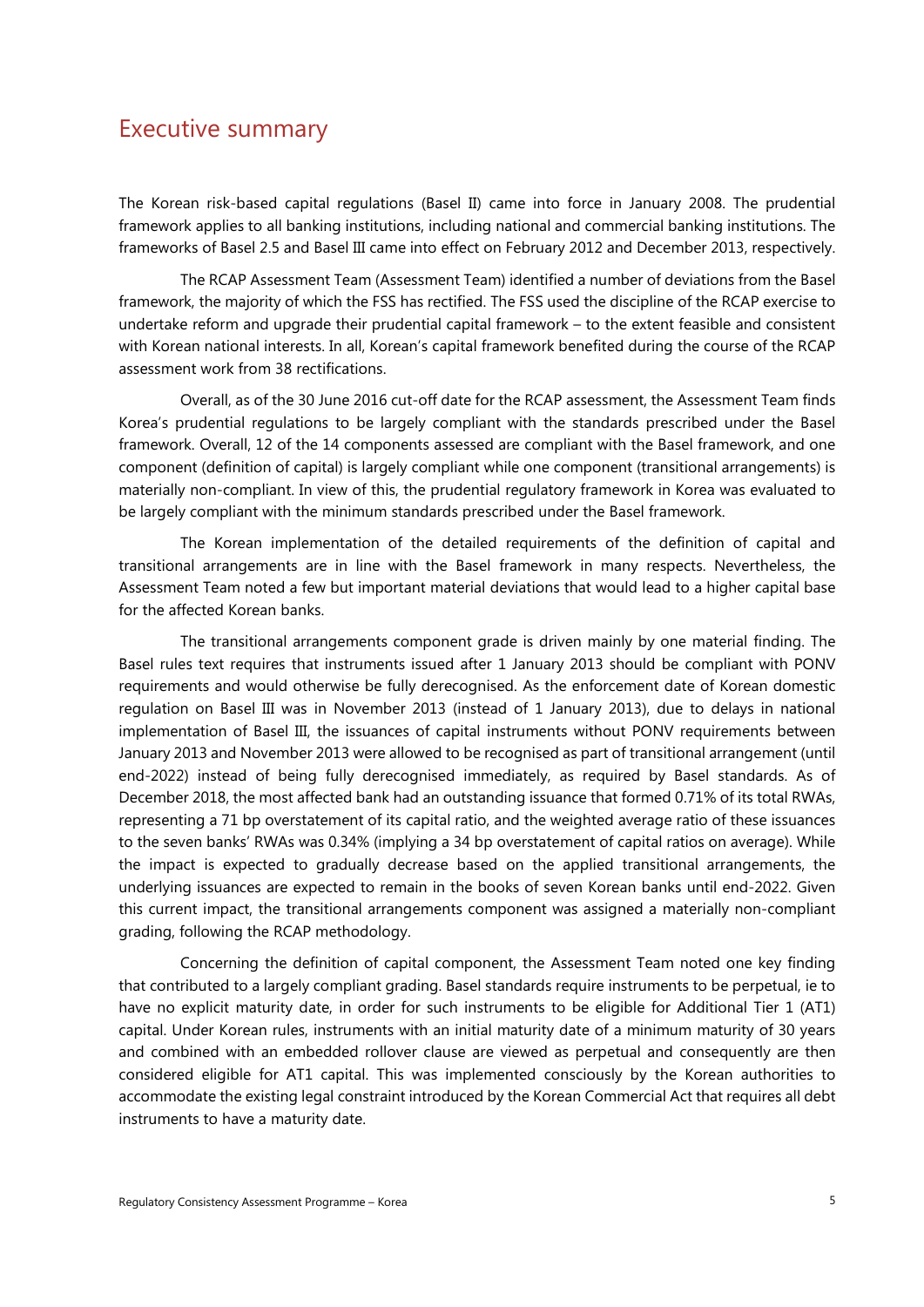As part of its rectification action, the FSS introduced a new article in the Enforcement Decree of the Banking Act (EDBA)<sup>[3](#page-9-0)</sup>, and deleted the reference to the 30-year maturity in the DRSBB. The FSS explained to the Assessment Team, that this new article in the EDBA (a governing law of the RSBB and the DRSBB), would allow Korean banks to issue contingent capital instruments without any reference to an explicit maturity date in the underlying debt term sheet. In contrast, such bonds are regarded as carrying an implicit maturity date aligned with the exercise of permanent write-down following the contingent trigger event (ie a bank's liquidation or bankruptcy). The FSS confirmed the Assessment Team's understanding that "implicit maturity" upon PONV confers no right to repayment and it is simply the term used to confirm that the instrument no longer exists as a result of the write-down/conversion. In this regard, the Assessment Team finds the rectification action proposed by the FSS to be satisfactory.

Notwithstanding, the remaining legacy issue as a result of the previous regulation cannot be fully ignored. The Assessment Team noted there is a considerable amount of outstanding previous issuance of ineligible AT1 instruments with a 30-year maturity date. As of December 2018, the impact remains material, affecting two Korean banks, with the most affected bank having an outstanding issuance of 0.62% of its total RWA (ie an overstatement of capital ratio by 62 bp) and a weighted average impact of 0.17% of the total RWAs (ie an overstatement of capital ratio by 17 bp) of the sample banks. In its assessment, the Assessment Team reflected that the FSS has prohibited banks from issuing such instruments following the RCAP on-site review in February 2016. The Assessment Team also anticipated that the impact would be reduced over time, as the FSS may ask banks to redeem the outstanding ineligible AT1 instruments on the call date. However, the Assessment Team had to be cognisant that the risk of such instruments being recognised as Tier I capital until 2025 cannot be fully ruled out.

The Assessment Team compliments the FSS for its substantial reforms and the achieved alignment with the Basel capital framework. Overall, FSS has taken a prudential stance in implementing the Basel minimum standards for Pillar 1, which is evidenced by several noteworthy areas of superequivalence (Annex 10). The RCAP Methodology does not, however, provide for those to be taken into account. Further, several important elements in the Korean regulation, notably the Pillar 2 capital framework, have only recently been implemented and their effectiveness will require the FSS and the banks to build up further experience. Looking ahead, the Assessment Team recommends keeping the Pillar 2 parts of the prudential framework, and a few other items, under review and listing them for a reassessment at a future follow-up RCAP assessment (Annex 12). The team also identified one item that would benefit from further clarification by the Basel Committee (Annex 13).

<span id="page-9-0"></span> <sup>3</sup> Newly issued Article 19 of EDBA: "Where a bank issues financial bonds pursuant to article 33(2)-(4) of the Banking Act (herein after "contingent convertible bonds"), the bond's maturity date may be set as the date on the bank's liquidation or bankruptcy."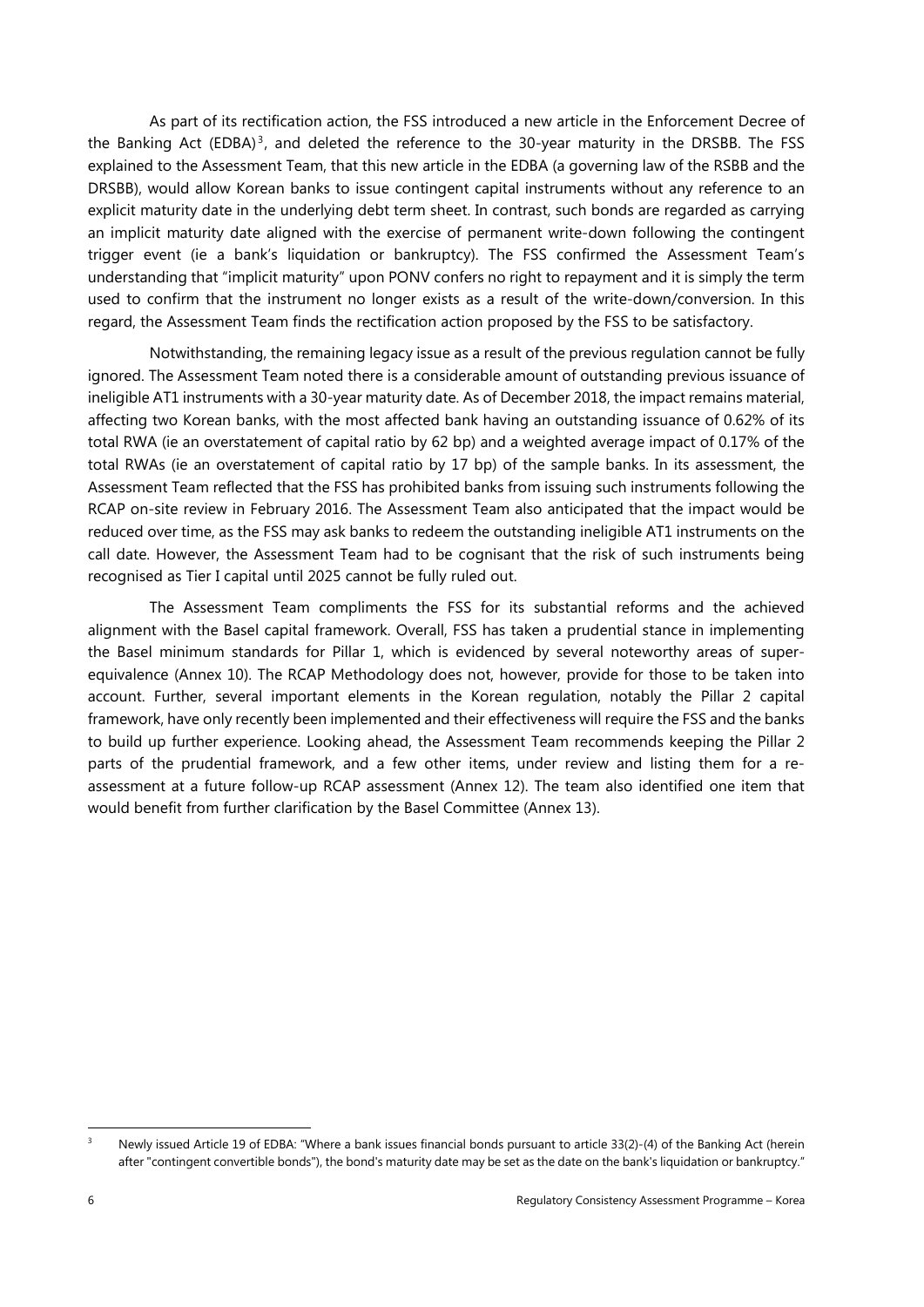## <span id="page-10-0"></span>Response from the Financial Supervisory Service of Korea

The Financial Supervisory Service (FSS) welcomes the opportunity to respond to the findings and comments of the RCAP Assessment Team on the implementation of the Basel III capital adequacy requirements in Korea. The FSS deeply appreciates the expertise and hard work of the RCAP Assessment Team and its leader, Mr. Michael Schoch.

The FSS supports the objective of the RCAP from the BCBS, and agrees humbly to the Korean RCAP results. We believe the RCAP has provided us with great opportunities to enhance consistency between local regulations and the Basel standards. Specifically, the discussions that we had with the Assessment Team during the on-site visit helped us to make Korean regulation be consistent with Basel standard.

Before the Korean RCAP started, the FSS pre-emptively amended regulations several times through self-assessments. Furthermore, for the findings the Assessment Team pointed out during the onsite visit, the FSS completed the revision of local regulations before the cut-off date to be consistent with the Basel standards.

The Assessment Team has evaluated that a few parts of the definition of capital and transitional arrangement are not entirely compliant with the Basel standards. We believe that such deviation is derived from the delayed Basel Ⅲ implementation, and that therefore it will be resolved in the near future as early redemption will be encouraged. The FSS respects the Assessment Team's evaluation based on expert judgements. As stated in the report, other components have been evaluated as compliant with the Basel standards. We believe this shows that Korean capital regulations have contributed to strengthening a level playing field in the global banking system.

The FSS agrees that the RCAP is an efficient program for improving the consistency of banking standards across jurisdictions. The program is also an important tool that helps ensure the stability and soundness of the global banking system. The FSS will continue to work hard to sustain a level playing field and promote stability in the global banking system.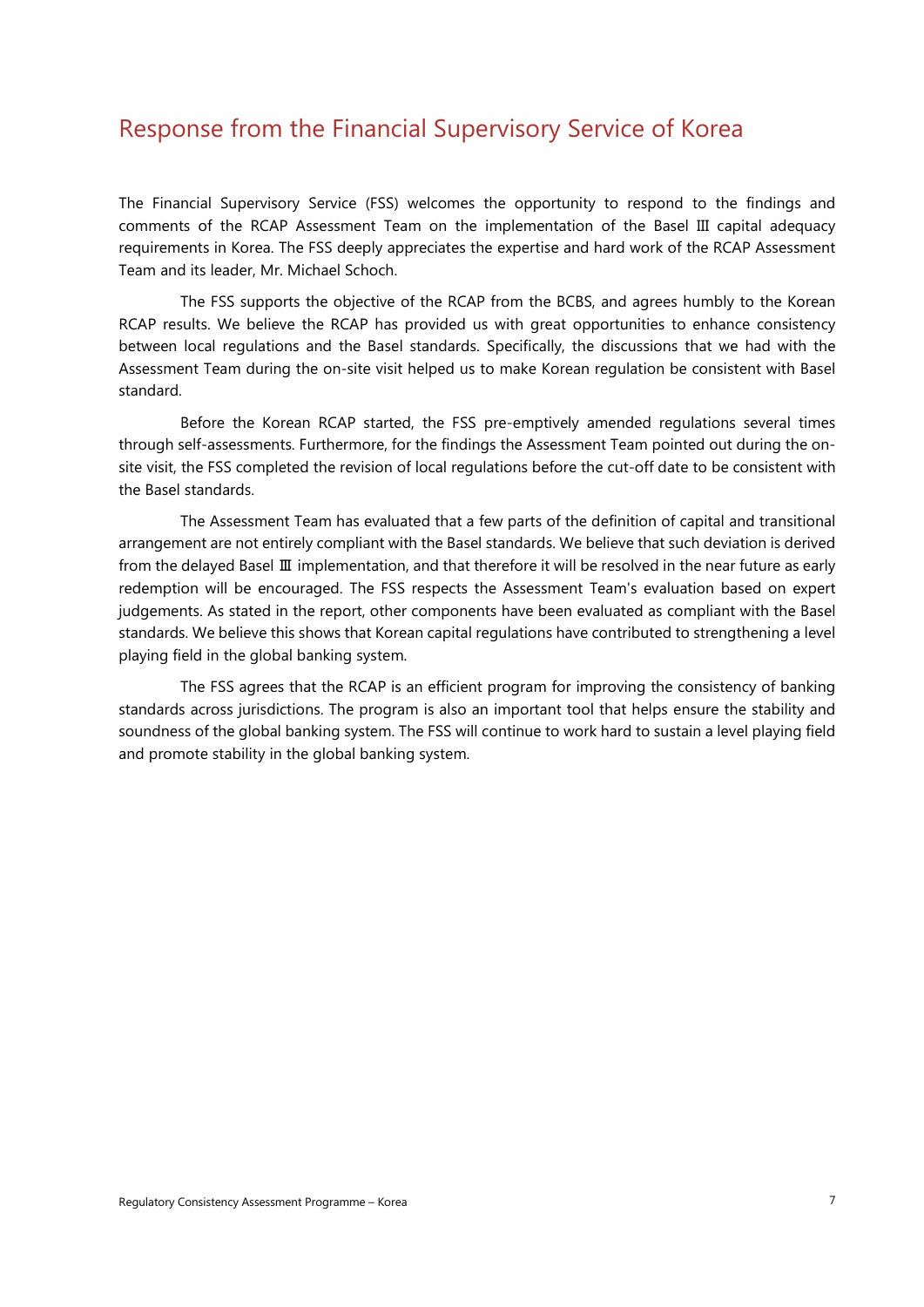## <span id="page-11-0"></span>1 Assessment context and main findings

#### <span id="page-11-1"></span>1.1 Context

#### Status of implementation

The Financial Services Commission (FSC) is responsible for the regulation and supervision of the banking sector. The FSC is empowered by the Article 17 of the Act on the Establishment of Financial Services Commission to issue banking regulations, rules and guidance to licensed banks in the Korea. The Basel II Pillar 1 standards have been in effect from January 2008 and, subsequently, Basel 2.5 and Basel III were implemented with effect from February 2012 and December 2013, respectively, via the issuance of regulations as outlined in Table 2. Regulations are published in Korean language. For the purpose of RCAP assessment, the regulations were translated in English.

#### Status of approval of Basel advanced approaches

Number of banks, end-December 2015 Table 1

|                          | Standardised Approach | <b>Banks under Standardised</b><br>Approaches with intent to<br>move to Advanced<br>approach | Advanced approach<br>approved by FSS |
|--------------------------|-----------------------|----------------------------------------------------------------------------------------------|--------------------------------------|
| Credit risk              | RCAP banks:1          | RCAP banks: Nil                                                                              | RCAP banks: 7                        |
|                          | Other banks: 3        | Other banks: 2 (FIRB)                                                                        | (AIRB): 1                            |
|                          |                       |                                                                                              | (FIRB): 6                            |
|                          |                       |                                                                                              | Other banks: 4                       |
|                          |                       |                                                                                              | (AIRB): 1                            |
|                          |                       |                                                                                              | $(FIRB):$ 3                          |
| Counterparty credit risk | RCAP banks: 8 (CEM)   | RCAP banks: Nil                                                                              | RCAP banks: Nil                      |
|                          | Other banks: 9 (CEM)  | Other banks: Nil                                                                             | Other banks: Nil                     |
| Market risk              | RCAP banks: 3         | RCAP banks: Nil                                                                              | RCAP banks: 5                        |
|                          | Other banks: 8        | Other banks: Nil                                                                             | Other banks: 1                       |
| Operational risk         | RCAP banks: 3         | <b>RCAP banks: Nil</b>                                                                       | RCAP banks: 5                        |
|                          | Other banks: 9        | Other banks: Nil                                                                             | Other banks: Nil                     |

Source: FSS Korea.

In January 2016, the FSS issued regulations regarding Pillar 2 that stipulate the new requirements for banks' internal capital adequacy assessment process (ICAAP), as well as the framework for the supervisory review and evaluation process (SREP). At the time of the assessment, the FSS were in the process of implementing the new Pillar 2 framework. Before testing its effectiveness, the FSS and the banks will need to build up further experience. The FSS expects to complete the first cycle of Pillar 2 reviews in 2017.

Regarding Pillar 3, the FSS issued minimum disclosure requirements for banks in August 2012, covering both the disclosure requirements on a solo basis and consolidated basis. The disclosure requirements were subsequently revised and updated, including during the RCAP assessment in June 2016.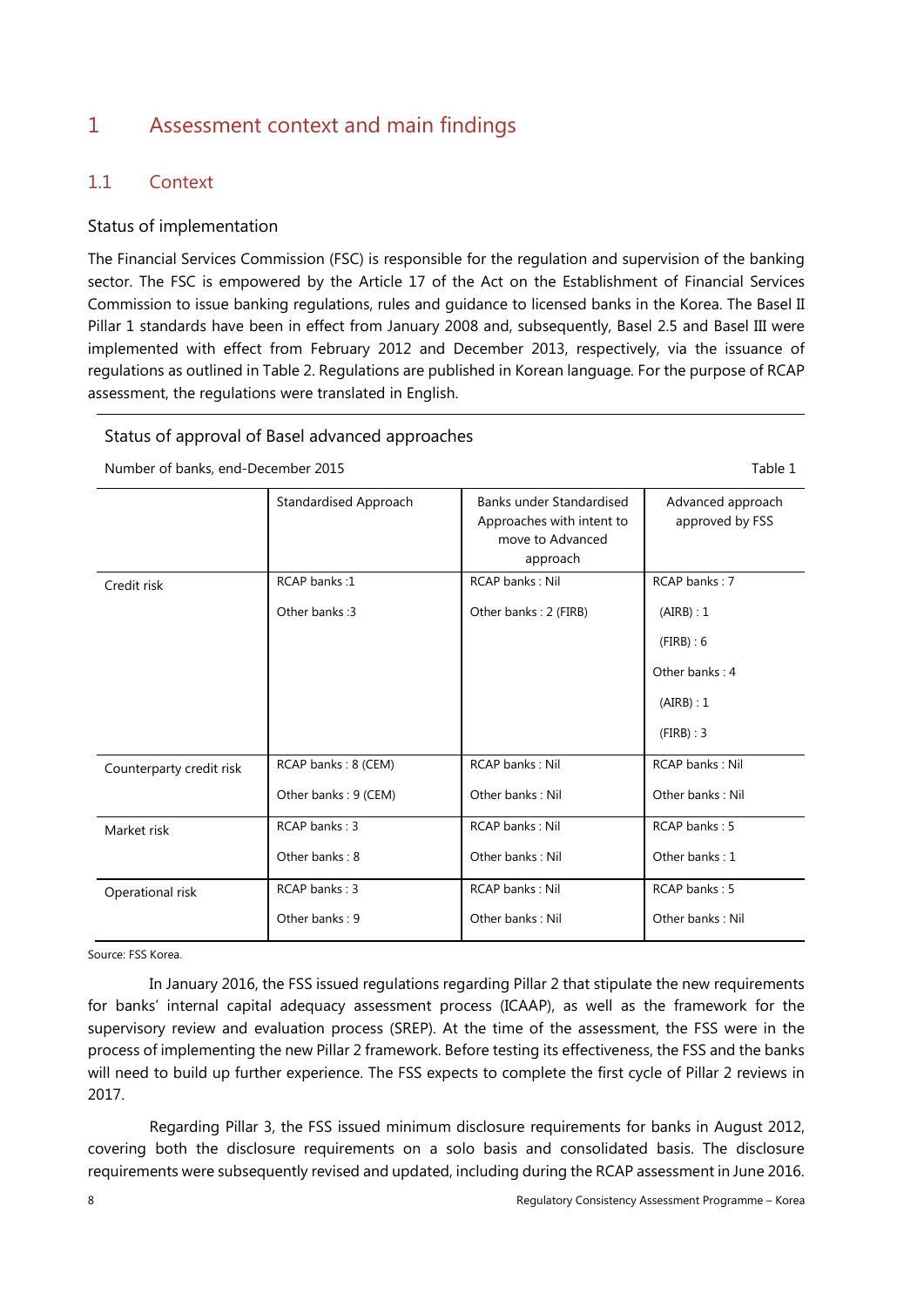#### Regulatory system and model of supervision, and binding nature of prudential regulations

All Korean banks, including national and commercial banks are subject to the Basel capital regulation on both a standalone and consolidated level.

Banking regulations in Korea comprise (i) the Banking Act, (ii) the Enforcement Decree of the Banking Act, (iii) the Regulation on Supervision of Banking Business (RSBB), (iv) the Detailed Regulations on Supervision of Banking Business (DRSBB) and (v) the Instructions for Unified Disclosure for Financial Services (IUDFS). The authority for each of the five regulations vary and follow a vertical hierarchy from the highest (i) to the lowest (v). The Banking Act provides a comprehensive framework for banking regulation and supervision by the Financial Services Commission (FSC) including prudential standards (eg capital, assets and liquidity). The Banking Act provides the FSS with the authority to supervise banks and ensure they abide by the rules and regulations set by the FSC. In addition, the Banking Act authorises the FSC to take enforcement measures against banks when violating rules and regulations. The RSBB and the DRSBB are regulations derived from the Banking Act and the Enforcement Decree of the Banking Act. The IUDFS is written by the Korea Federation of Banks (KFB) and, according to the RSBB, the FSS has the power to require enactment and amendment of the IUDFS issued by the KFB. Annexes 2 and 7 provide further information regarding the structure and bindingness of the Korean prudential regulations.

Some regulations are supplemented by additional guidance, eg the Guidelines on Governance Structure for Financial Companies (GGSFC) or "Criteria for Drafting Annual Corporate Governance Reports" (issued by the Korean Federation of Banks). These supplementary documents do not have regulatory status, but banks' compliance with these documents is taken into account into supervision and the FSS may follow up in case of non-compliance. Several Pillar 2 (paragraphs 84–94 of the Sound compensation practices of the Basel supplemental Pillar 2 guidance) and Pillar 3 (the disclosure requirements for remuneration) requirements are implemented through the GGSFC. For the purpose of the assessment of Pillars 2 and 3, the Assessment Team concluded that the legal bindingness and enforceability of the GGSFC are questionable. Notwithstanding, the Assessment Team take cognisance that the provisions in the GGSFC will be formally enacted in the Act on Governance Structure of Financial Companies (AGSFC) by August 2016.

The team verified the bindingness of the prudential regulations through an assessment of the RCAP bindingness criteria, and agrees that the documents are binding (see Annex 7). Based on the meeting with Korean banks during the team leader's visit, the representatives from these banks confirmed the bindingness of the prudential regulations.

| Banking Act (issued by the National Assembly)<br>Laws that empower the FSS as banking<br>Enforcement Decree of Banking Act (issued by the President and the<br>supervisor<br>State Council)<br>Regulation on Supervision of Banking Business (issued by the Financial<br>Services Commission)<br>Detailed Regulation on Supervision of Banking Business (the Financial<br>Supervisory Service)<br>Supervisory regulations derived from the<br>Instruction for Unified Disclosure for Financial Services (the Korean<br>above laws (various)<br>Federation of Banks)<br>Act on Governance Structure of Financial Companies (to be issued by | Hierarchy of banking regulations in Korea<br>Table 2 |  |  |
|--------------------------------------------------------------------------------------------------------------------------------------------------------------------------------------------------------------------------------------------------------------------------------------------------------------------------------------------------------------------------------------------------------------------------------------------------------------------------------------------------------------------------------------------------------------------------------------------------------------------------------------------|------------------------------------------------------|--|--|
|                                                                                                                                                                                                                                                                                                                                                                                                                                                                                                                                                                                                                                            |                                                      |  |  |
|                                                                                                                                                                                                                                                                                                                                                                                                                                                                                                                                                                                                                                            |                                                      |  |  |
|                                                                                                                                                                                                                                                                                                                                                                                                                                                                                                                                                                                                                                            |                                                      |  |  |
|                                                                                                                                                                                                                                                                                                                                                                                                                                                                                                                                                                                                                                            |                                                      |  |  |
|                                                                                                                                                                                                                                                                                                                                                                                                                                                                                                                                                                                                                                            |                                                      |  |  |
| August 2016 to replace the current Guidelines on Governance Structure<br>of Financial Companies (GGSFC)                                                                                                                                                                                                                                                                                                                                                                                                                                                                                                                                    |                                                      |  |  |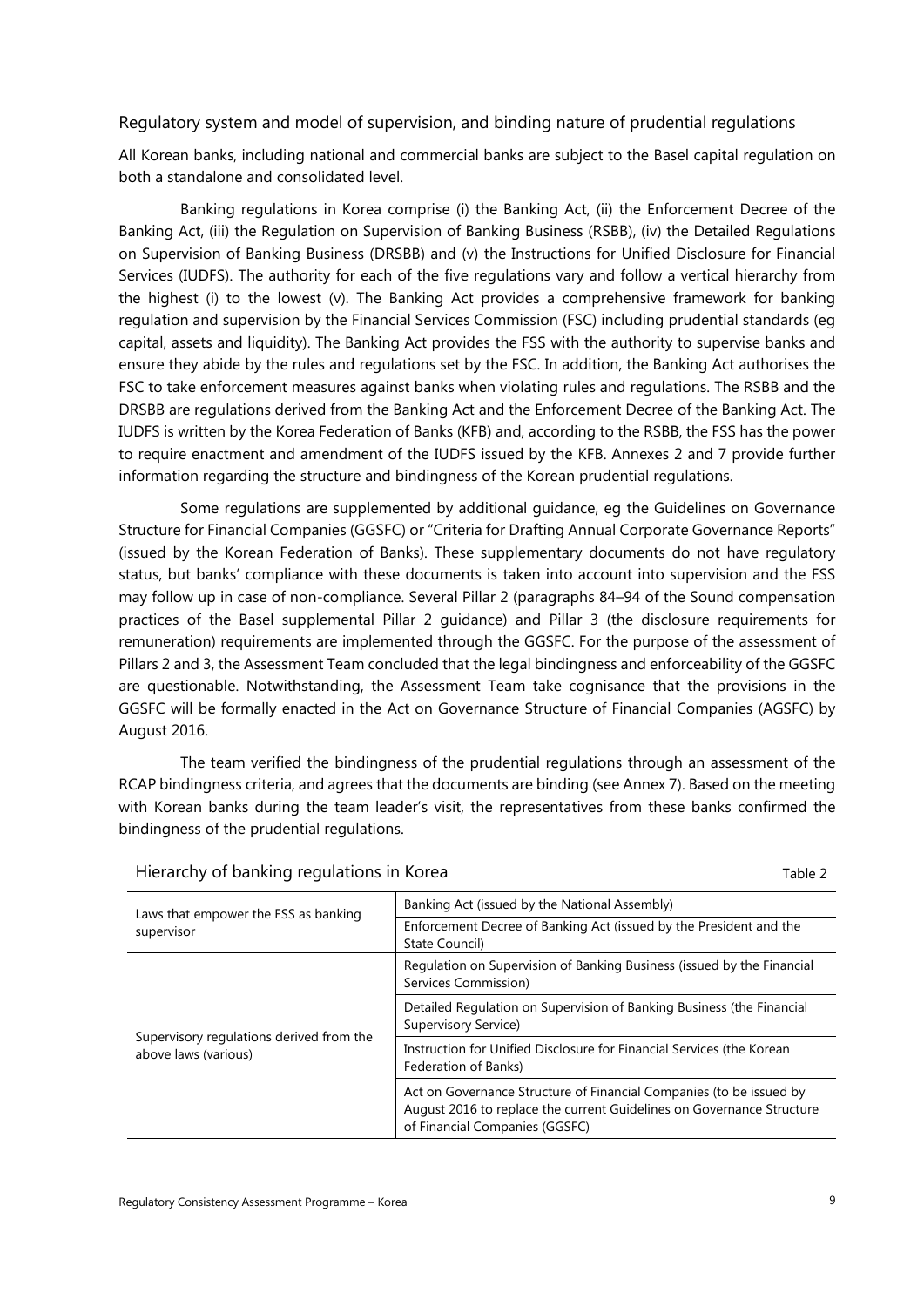#### <span id="page-13-0"></span>1.2 Structure of the banking sector

As at December 2015, 17 banks were licensed in Korea (17 banks are locally incorporated), with total bank assets (including off-balance sheet equivalents) amounting to KRW 2,878 trillion (approximately USD 2.39 trillion – see Annex 8 for an overview of selected key indicators of the Korean banking sector). The financial system is dominated by the 10 largest internationally active commercial banks, which hold about 91% of total banking assets. There are no global systemically important banks (G-SIBs) in Korea, but two of the 17 banks are subsidiaries of foreign G-SIBs. Korean authorities have finalised the framework for identification of domestic systemically important banks (D-SIBs) and have identified six banks as D-SIBs.

Under the new Basel III standards, the weighted average total capital ratio of the 10 largest banks stood at 13.84% (as at 31 December 2015). The Tier 1 ratio and the CET1 ratio were 11.29% and 10.71%, respectively. Credit risk is the predominant risk type for Korean banks, and accounts for approximately 92.53% of total risk-weighted assets, followed by operational risk (4.9%) and market risk (2.57%). The FSS has been cautious in allowing banks to engage in complex financial activities.

#### <span id="page-13-1"></span>1.3 Scope of the assessment

#### Scope

The RCAP Assessment Team has considered all documents that effectively implement the risk-based Basel capital framework in Korea as of 30 June 2016, the cut-off date for the assessment (Annex 4).

The assessment focused on two dimensions:

- A comparison of domestic regulations with the capital standards under the Basel framework to ascertain that all the required provisions have been adopted (*completeness* of the Korean domestic regulation); and
- Whether there are any differences in substance between the domestic regulations and the capital standards under the Basel framework and their significance (*consistency* of the Korean regulation).

In carrying out the above, the RCAP Assessment Team considered all binding documents that effectively implement the Basel framework in Korea as discussed above. Importantly, the assessment did not evaluate the adequacy of capital or resilience of the banking system in Korea or the supervisory effectiveness of the Korean regulatory authorities.

Any identified deviation was assessed for its materiality (current and potential, or having an insignificant impact) by using both quantitative and qualitative information. For potential materiality, in addition to the available data, the assessment used expert judgment on whether the domestic regulations met the Basel framework in letter and spirit (see Section 1.4).

#### Bank coverage

For the purposes of assessing the materiality of deviations, data were collected from the following eight banks: Woori Bank, Kookmin Bank, Shinhan Bank, Industrial Bank of Korea, Nonghyup Bank, Hana Bank, Citibank Korea and Kyongnam Bank. These banks represent more than 76% of total assets of the banking system in Korea (as at 31 December 2015).

#### Assessment grading and methodology

As per the RCAP methodology approved by the Basel Committee, the outcome of the assessment was summarised using a four-grade scale, both at the level of each of the 14 key components of the risk-based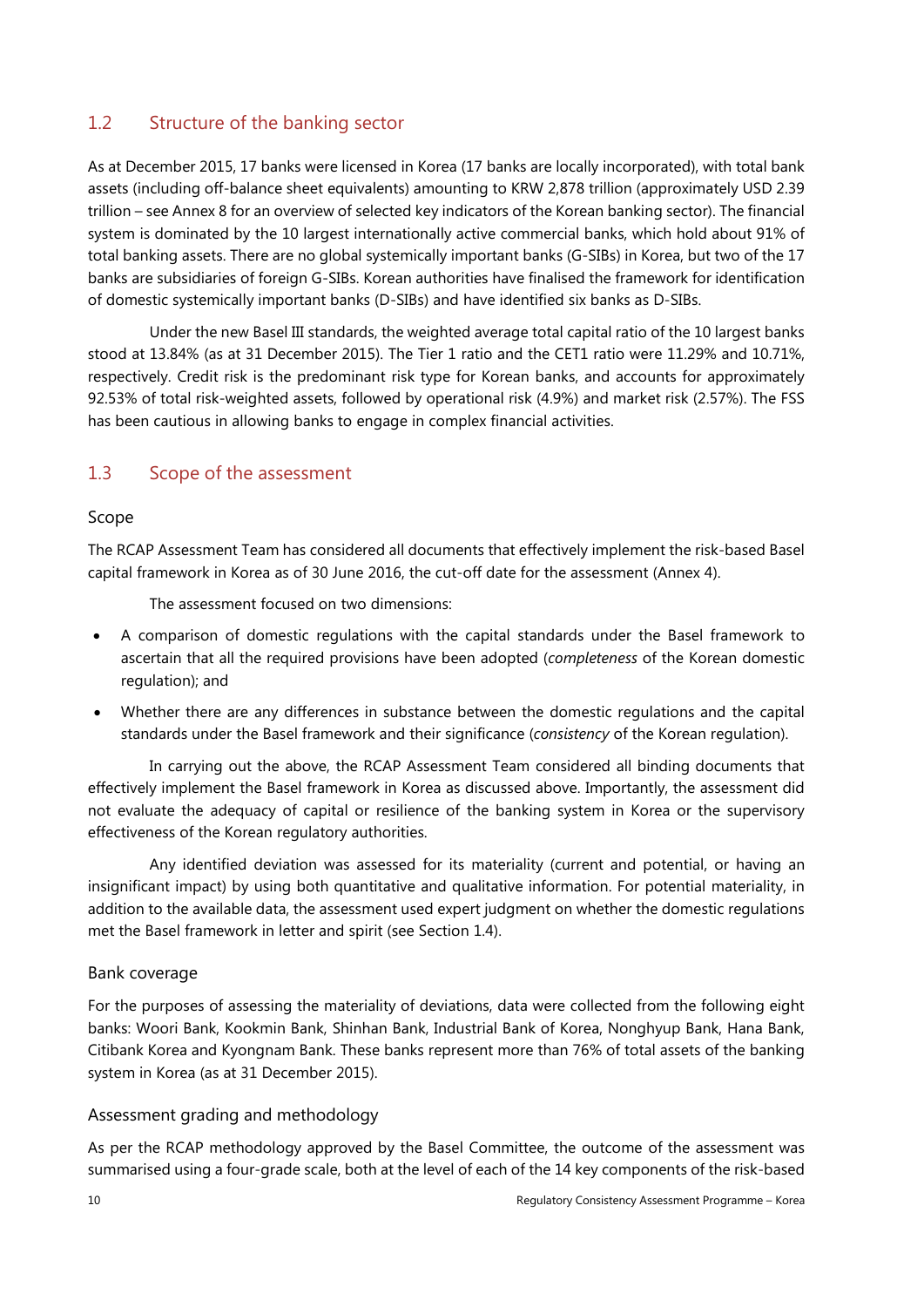Basel capital framework and the overall assessment of compliance: compliant, largely compliant, materially non-compliant and non-compliant.[4](#page-14-1)

The materiality of the deviations was assessed in terms of their current or, where applicable, potential future impact (or non-impact) on the banks' capital ratios. Wherever relevant and feasible, the Assessment Team, together with the FSS, attempted to quantify the impact based on data collected from Korean banks in the agreed sample of banks (see Annex 9). The non-quantifiable aspects of identified deviations were discussed and reviewed in the context of the prevailing regulatory practices and processes with the FSS.

Ultimately, the assignment of the assessment grades was guided by the collective expert judgment of the Assessment Team. In doing so, the Assessment Team relied on the general principle that the burden of proof rests with the assessed jurisdiction to show that a finding is not material or not potentially material. A summary of the materiality analysis is given in Section 2 and Annex 9.

In a number of areas, the Korean rules go beyond the minimum Basel standards. Although these elements provide for a more rigorous implementation of the Basel framework in some aspects, they have not been taken into account for the assessment of compliance under the RCAP methodology as per the agreed assessment methodology (see Annex 10 for a listing of areas of super-equivalence).

#### <span id="page-14-0"></span>1.4 Main findings

| Summary assessment grading                                              | Table 3    |  |
|-------------------------------------------------------------------------|------------|--|
| Key components of the Basel capital framework                           | Grade      |  |
| Overall grade:                                                          | LC         |  |
| Scope of application                                                    | C          |  |
| Transitional arrangements                                               | <b>MNC</b> |  |
| Pillar 1: Minimum capital requirements                                  |            |  |
| Definition of capital                                                   | LC         |  |
| Credit Risk: Standardised Approach                                      | C          |  |
| Credit risk: Internal Ratings-Based Approach                            | C          |  |
| Securitisation framework                                                | C          |  |
| Counterparty credit risk framework                                      | C          |  |
| Market risk: Standardised Measurement Method                            | C          |  |
| Market risk: Internal Models Approach                                   | C          |  |
| Operational risk: Basic Indicator Approach and Standardised<br>Approach | C          |  |
| Operational risk: Advanced Measurement Approaches                       | C          |  |
| Capital buffers (conservation and countercyclical)                      | C          |  |

A summary of the main findings is given below.

<span id="page-14-1"></span> <sup>4</sup> This four-grade scale is consistent with the approach used for assessing countries' compliance with the Basel Committee's *Core principles for effective banking supervision*. The actual definition of the four grades has been adjusted to take into account the different nature of the two exercises. In addition, components of the Basel framework that are not relevant to an individual jurisdiction may be assessed as not applicable (N/A). See [www.bis.org/publ/bcbs264.htm](http://www.bis.org/publ/bcbs264.htm) for further details.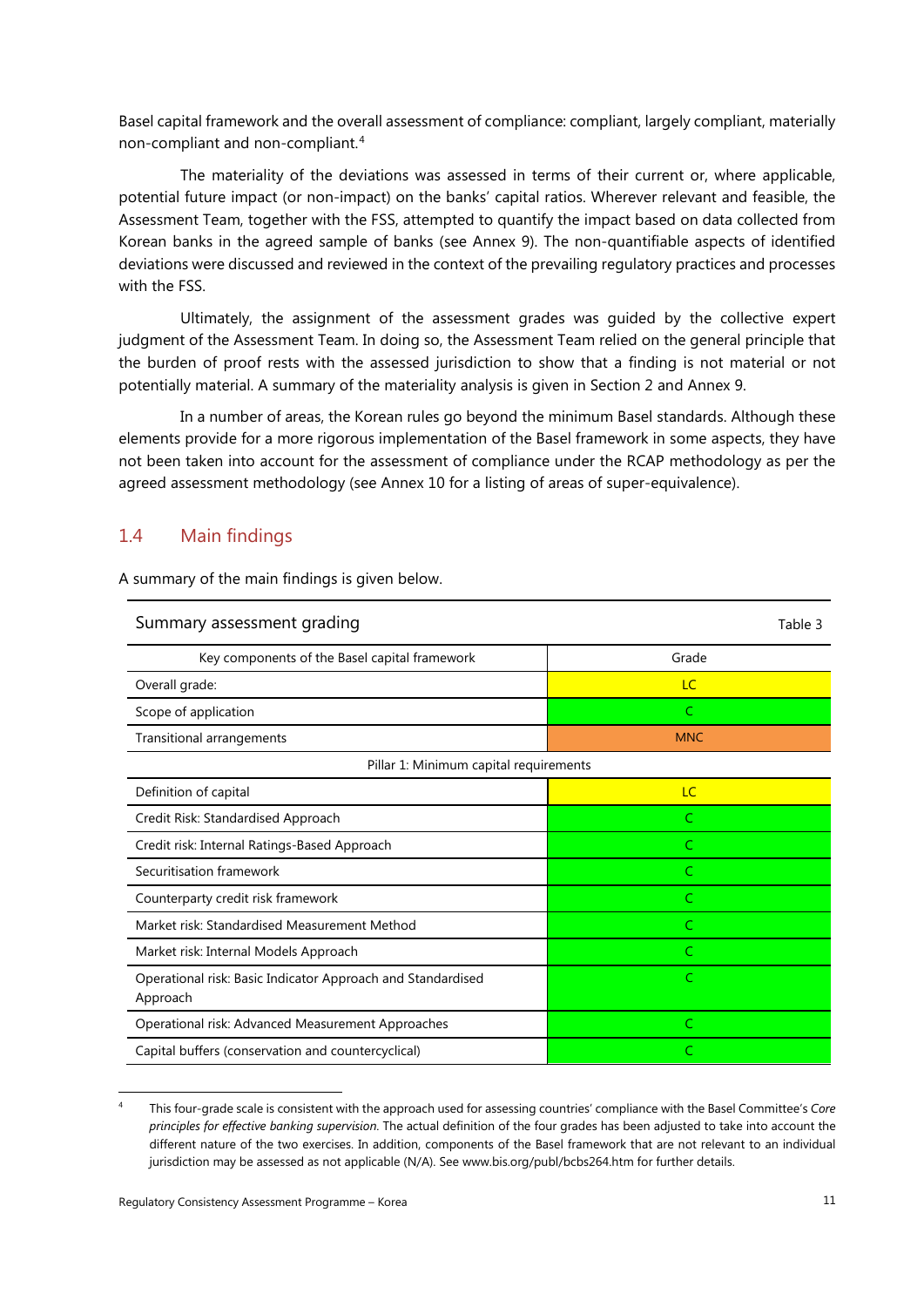| Pillar 2: Supervisory review process                                                                   |  |  |
|--------------------------------------------------------------------------------------------------------|--|--|
| Legal and regulatory framework for the Supervisory Review Process<br>and for taking supervisory action |  |  |
| Pillar 3: Market discipline                                                                            |  |  |
| Disclosure requirements                                                                                |  |  |

Definition of the grades: **Compliant (C)**: all minimum Basel provisions have been satisfied and no material deviations have been found that would give rise to prudential concerns or provide a competitive advantage to internationally active banks; **Largely compliant (LC)**: only minor provisions have not been satisfied and differences that have a limited impact on financial stability or the international level playing field have been identified; **Materially non-compliant (MNC)**: key provisions of the framework have not been satisfied or differences that could materially impact capital ratios have been identified: **Non-compliant (NC)**: the regulation has not been adopted or differences that could severely impact capital ratios and financial stability or international level playing field have been identified.

#### Colour code:

| Compliant                |            |
|--------------------------|------------|
| Largely compliant        | IС         |
| Materially non-compliant | <b>MNC</b> |
| Non-compliant            | NC.        |

#### Main findings by component

#### *Scope of application*

The Korean rules in this component are considered compliant with the Basel standards. As a general matter, the Basel III capital framework should apply on a fully consolidated basis to all internationally active banks at every tier within a banking group, and to any bank holding company that is the parent entity within a banking group, to ensure that the requirements capture the risk of the whole banking group. The Korean rules apply the Basel framework to all banks on both a standalone and a consolidated basis. If the bank is majority-owned by a holding company, the capital regulation will be applied at the holding company level that scopes in all financial subsidiaries of the holding company, excluding insurance companies.

#### *Transitional arrangements*

The transitional arrangements are assessed as materially non-compliant with the Basel standards driven by one material finding. The Basel rules text requires that instruments issued after 1 January 2013 should be compliant with PONV requirements and would otherwise be fully derecognised. As the enforcement date of Korean domestic regulation on Basel III was in November 2013 (instead of 1 January 2013), due to a delay in the national implementation, the issuances of capital instruments without PONV requirements between January 2013 and November 2013 were allowed to be recognised as part of transitional arrangements (until end-2022) instead of their immediate full derecognition, as required by the Basel standards.

For the purpose of assessing materiality, the Assessment Team took December 2018 as the reference date, ie the end of the phase-in period of Basel III for capital deductions. As of December 2018, seven banks had outstanding issuances of Tier I and Tier II instruments that were issued during the period of January–November 2013 and which amounted to KRW 0.8 trillion and KRW 2.3 trillion, respectively. The most affected bank had an outstanding issuance that formed 0.71% of its total RWAs or a 71 bp overstatement of its capital ratio, and the weighted average impact of these issuances on the seven banks' RWAs was 0.34% (ie a 34 bp overstatement).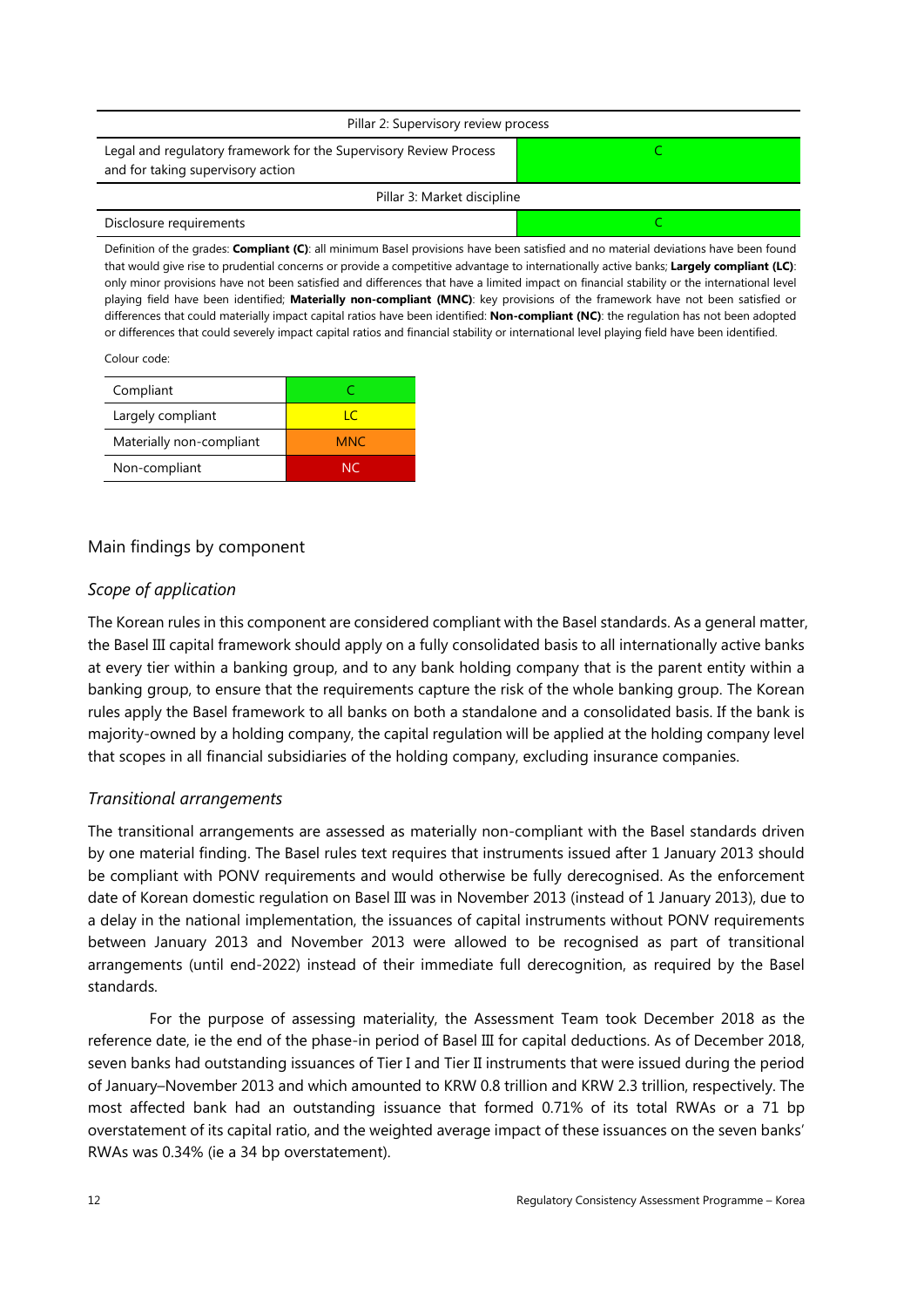Notwithstanding, in several areas, the Assessment Team noted a super-equivalent implementation of transitional arrangements. Specifically, the FSS did not adopt most of the transitional arrangements permitted in the Basel framework, eg (i) phase-in of the minimum Common Equity Tier I and Tier I capital requirement; (ii) regulatory adjustment items; as well as (iii) the decrease of the recognised amount of minority interests. These are detailed in the report (see Annex 10) but, in accordance with the RCAP assessment methodology approved by the Basel Committee, aspects where Korean requirements are stricter than the Basel standards were not taken into account in evaluating consistency and in assigning assessment grades. Furthermore, these items will cease to exist by end-2018, a reference date that is used for the materiality assessment.

#### *Definition of capital*

The Assessment Team noted one key finding that contributed to the largely compliant grading of this component, which is the scope for considering Additional Tier 1 instruments with an explicit minimum maturity of 30 years as Tier 1 capital. This deviation is no longer present in the Korean regulation after the rectification by the Korean authorities, but there is a legacy issue.

Basel standards require instruments to be perpetual, ie to have no explicit maturity date, in order for such instruments to be eligible for Additional Tier 1 (AT1) capital. Under Korean rules, instruments with an initial maturity date implying a minimum maturity of 30 years combined with an embedded rollover clause are viewed as perpetual and are then considered eligible for AT1 capital. This was implemented deliberately by the Korean authorities to accommodate the legal constraint imposed by the Korean Commercial Act that requires all debt instruments to have a maturity date.

After a careful review of this alternative structure, particularly the operational mechanism of the automatic rollover feature at the maturity date, the Assessment Team acknowledged the similarity between this structure and a pure perpetual debt, as well as the efforts taken by the FSS to manage legal risks that might arise at the redemption date. However, the, Assessment Team was of the view that not all legal risks around a potential redemption claim by investors at maturity date could be excluded. Given the clarity of the Basel requirement ("perpetual, ie there is no maturity date"), the Assessment Team was unable to recognise these instruments as completely equivalent to perpetual instruments. Further, it should be noted that requiring AT1 instruments to be strictly perpetual is a cornerstone defining the enhancement from Basel II to Basel III. This is to ensure that AT1 instruments bear features akin to common equity and rule out any market expectation that they could be redeemed at any time.

As part of its rectification action, the FSS introduced a new article in the Enforcement Decree of the Banking Act (EDBA)<sup>[5](#page-16-0)</sup>, and deleted the reference to 30-year maturity in the DRSBB. The FSS explained to the Assessment Team that this new article in the EDBA (a governing law of the RSBB and the DRSBB), would allow Korean banks to issue contingent capital instruments without any reference to an explicit maturity date in the debt term sheet. In contrast, such bonds are regarded as bearing an implicit maturity date aligned with the exercise of permanent write-down following the contingent trigger event (ie a bank's liquidation or bankruptcy). The FSS confirmed the Assessment Team's understanding that "implicit maturity" upon PONV confers no right to repayment and it is simply the term used to confirm that the instrument no longer exists as a result of the write-down/conversion. In this regard, the Assessment Team found the rectification action proposed by the FSS satisfactory.

Notwithstanding, while the textual deviation has been addressed in the revised version of the Detailed Regulation on Supervision of Banking Business (DRSBB), the Assessment Team noted that there

<span id="page-16-0"></span>Newly issued Article 19 of EDBA: "Where a bank issues financial bonds pursuant to article 33(2)-(4) of the Banking Act (herein after "contingent convertible bonds"), the bond's maturity date may be set as the date on the bank's liquidation or bankruptcy."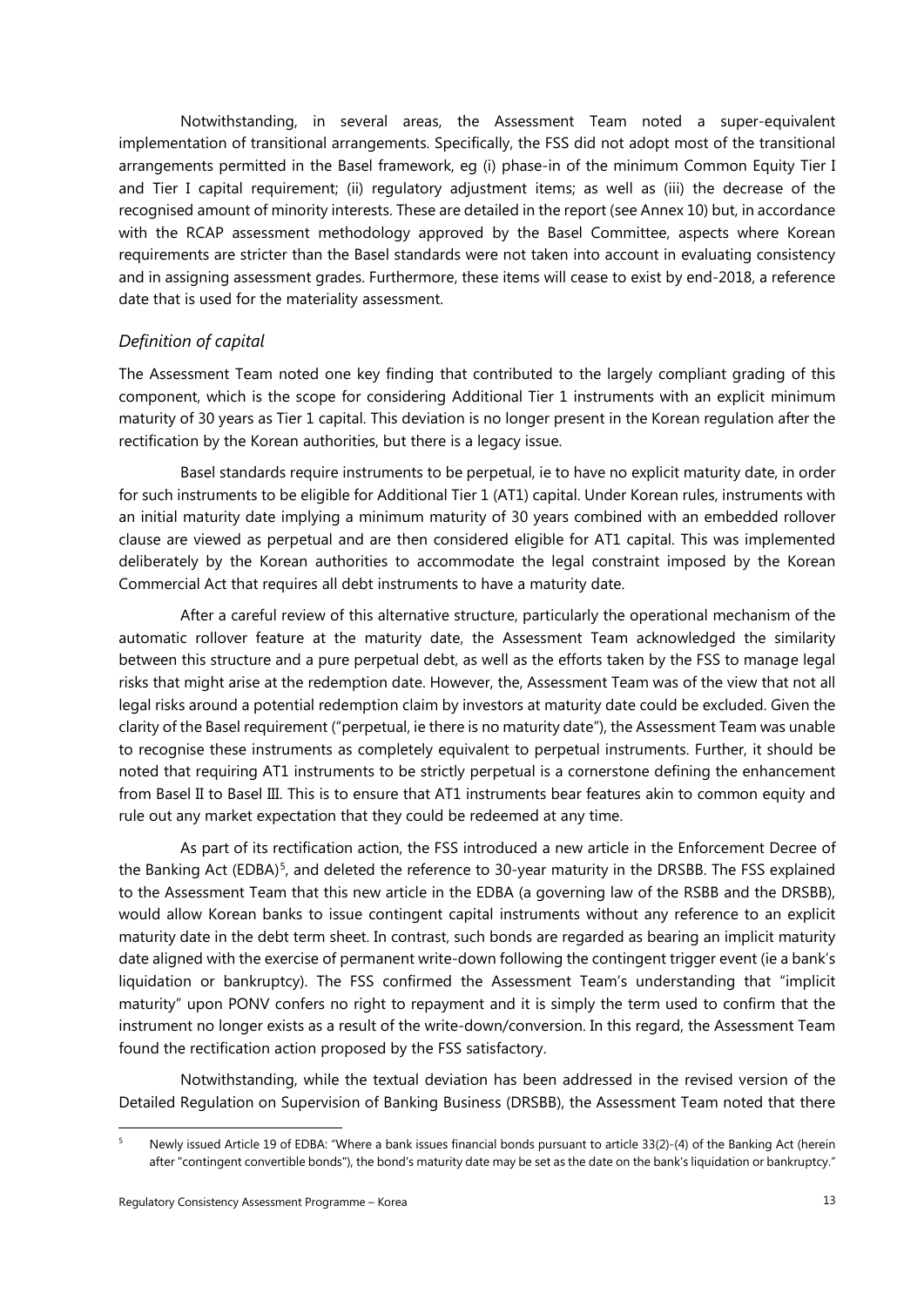remains a considerable amount of outstanding previous issuances of ineligible AT1 instruments with a 30 year maturity date. As of December 2018, the impact remains material for two Korean banks, with the most affected bank having an outstanding issuance of 0.62% of its total RWAs (ie an overstatement of capital ratio by 62 bp) and a weighted average impact of 0.17% of the total RWAs (ie an overstatement of capital ratio by 17 bp) of the sample banks. Following the RCAP on-site review in February 2016, the FSS has prohibited banks from issuing such instruments and the Assessment Team anticipated that the impact would be reduced over time as the FSS may ask banks to redeem the outstanding ineligible AT1 instruments upon the call date. However, the Assessment Team is cognisant that the risk of such instruments being recognised as Tier I capital until 2025 cannot be fully ruled out.

#### *Capital buffers (conservation and countercyclical)*

There is no material finding in this section. The Korean rule is considered compliant with the Basel standards.

#### *Credit risk: Standardised Approach*

With regard to this component, the Korean rules, specifically the DRSBB, are considered compliant. In order to achieve this result, a number of rectifications were made, which left no material deviation in this section. However, two remaining deviations are considered potentially material. The first one relates to the definition of residential mortgage loans eligible for a 35% risk weight, which the domestic regulations define, among other criteria, as residential houses that are "owned" by the borrowers, as opposed to those that are "occupied" by the borrowers as stated in the Basel standards. The second finding relates to the risk weight treatment of commercial real estates (CRE), where the domestic regulations make it possible for certain types of CRE to attract a risk weight below 100%, deviating from the Basel requirements.

#### *Credit risk: Internal Ratings-Based Approach*

The Assessment Team considers the implementation by the FSS of the Internal Ratings-Based (IRB) approach for credit risk to be compliant with the Basel framework. Currently, the majority of the Korean banks implemented the IRB approach (11 out of 17 Korean banks).

During the assessment process, the Assessment Team identified a number of deviations, the majority of which were subsequently rectified by the FSS (see Annex 6). Following the rectifications by the FSS, only one potentially material deviation remains with regard to the "owner-occupier" criteria, which is part of the criteria under the Basel requirement for a loan to be treated as a retail residential mortgage.

The Assessment Team also noted one observation with regard to the long phased roll-out as well as the permanent partial use exemptions for various types of credit exposures in the IRB approach for credit risk. Specifically, certain credit exposures are permitted to be under phased roll-outs, since up to six or seven years, certain specific types of credit exposure are allowed to be permanently exempted from the application of the IRB approach, including exposures to sovereigns and banks, without any aggregate ceiling, under Korean regulation. Based on the data provided by FSS, the permanent exemptions/partial use were found to be material both in terms of size and perceived risk profile. During the assessment process, the FSS carried out satisfactory amendments to its regulation to bring its rules into line with the Basel framework. The Assessment Team acknowledges that, with these changes and corresponding enforcement in 2016, the observed material deviations will gradually cease to exist in practice among the Korean banks.

#### *Credit risk: Securitisation framework*

The Korean rule implementing the securitisation framework is considered compliant with the Basel standards. The Assessment Team identified two non-material findings related to descriptions of qualitative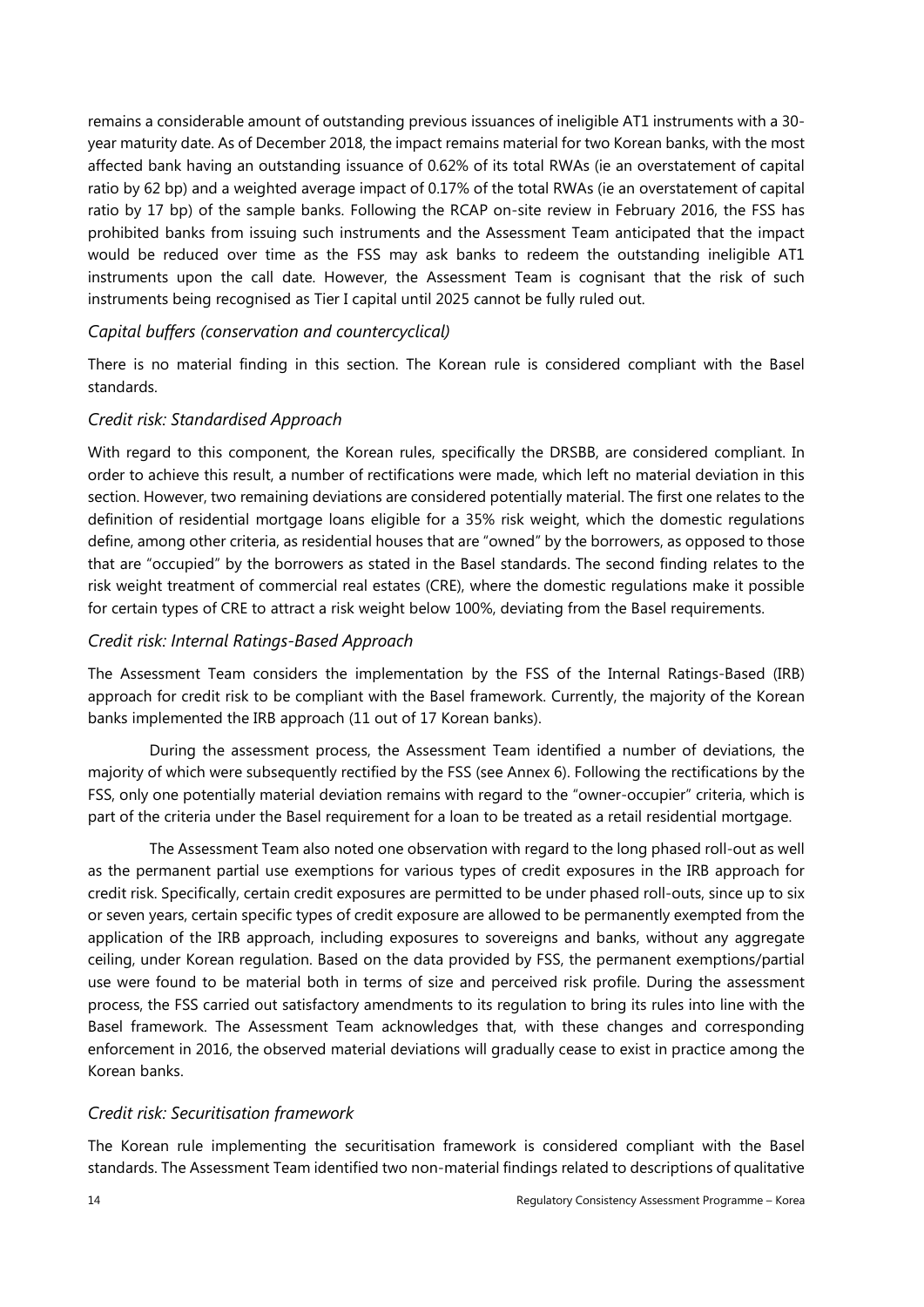standards. While the Assessment Team acknowledges that these requirements are included in the "Detailed guidelines for calculating risk weighted asset of securitisation exposures", these guidelines are not a legally binding regulation and cannot be considered for RCAP purposes. Notwithstanding, the Assessment Team noted that this guideline was published by the FSS and continues to be officially used as a manual for guiding ongoing supervisory reviews. As this requirement is implemented in practice, the findings in this section are not considered material.

#### *Counterparty credit risk framework*

Overall, the Assessment Team considers the counterparty credit risk framework compliant. According to Korean rules, all three approaches specified by the Basel framework to measure counterparty credit risk (CCR) exposures can be adopted by banks. The rules for these three approaches, and both approaches for credit valuation adjustment (CVA) risk, were specified by the FSS in their local regulations. Similarly, the rules on capital requirements for bank exposures to central counterparties were also captured in the DRSBB, in accordance with the Basel framework. Currently, banks use the Current Exposure Method for CCR regulatory reporting purposes.

The Assessment Team also noted the CCR risk-weighted assets (RWAs) were relatively small in relation to total RWAs (approximately 2% of the total RWAs of KRW 1,426.1 trillion as at December 2015). The FSS is in the process of incorporating the new Standardised Approach for Counterparty Credit Risk (SA-CCR) into its local regulation.

#### *Market risk: Standardised Measurement Method*

The Standardised Measurement Method (SMM) for market risk is compliant with the Basel framework. In general, Korean banks with daily trading assets exceeding KRW 100 billion are subject to the market risk framework issued by the FSS. The Assessment Team noted that the RWA value attributed to the SMM is relatively small in relation to total RWAs. SMM RWA currently represent approximately 1% of total RWAs.

#### *Market risk: Internal Models Approach*

The Internal Models Approach (IMA) for market risk is compliant with the Basel framework. The Assessment Team noted that RWAs attributed to the IMA approach for market risk are relatively small in relation to total RWAs. IMA RWAs for market risk (KRW 43.4 trillion) currently represents approximately 3.25% of total RWAs of all 17 banks as of end-2015 (KRW 1,426.1 trillion).

#### *Operational risk: Basic Indicator Approach, Standardised Approach, and Advanced Measurement Approaches*

The Korean rules for operational risk are consistent with the Basel framework, and as such are considered compliant. No deviation from the Basel requirements was identified by the Assessment Team. In a few areas, the rules are more conservative than required by the Basel standards (see Annex 10 for more details).

The Basel framework allows three approaches to calculating the capital requirements for operational risk, namely: the Basic Indicator Approach (BIA), the Standardised Approach (TSA) or its variant the Alternative Standardised Approach (ASA) and the Advanced Measurement Approaches (AMA). Korean regulations allow banks to adopt the BIA, TSA and the AMA for calculating capital requirements for operational risk. The FSS does not allow banks to adopt the ASA (a national discretion in Basel II paragraph 652, footnote 132).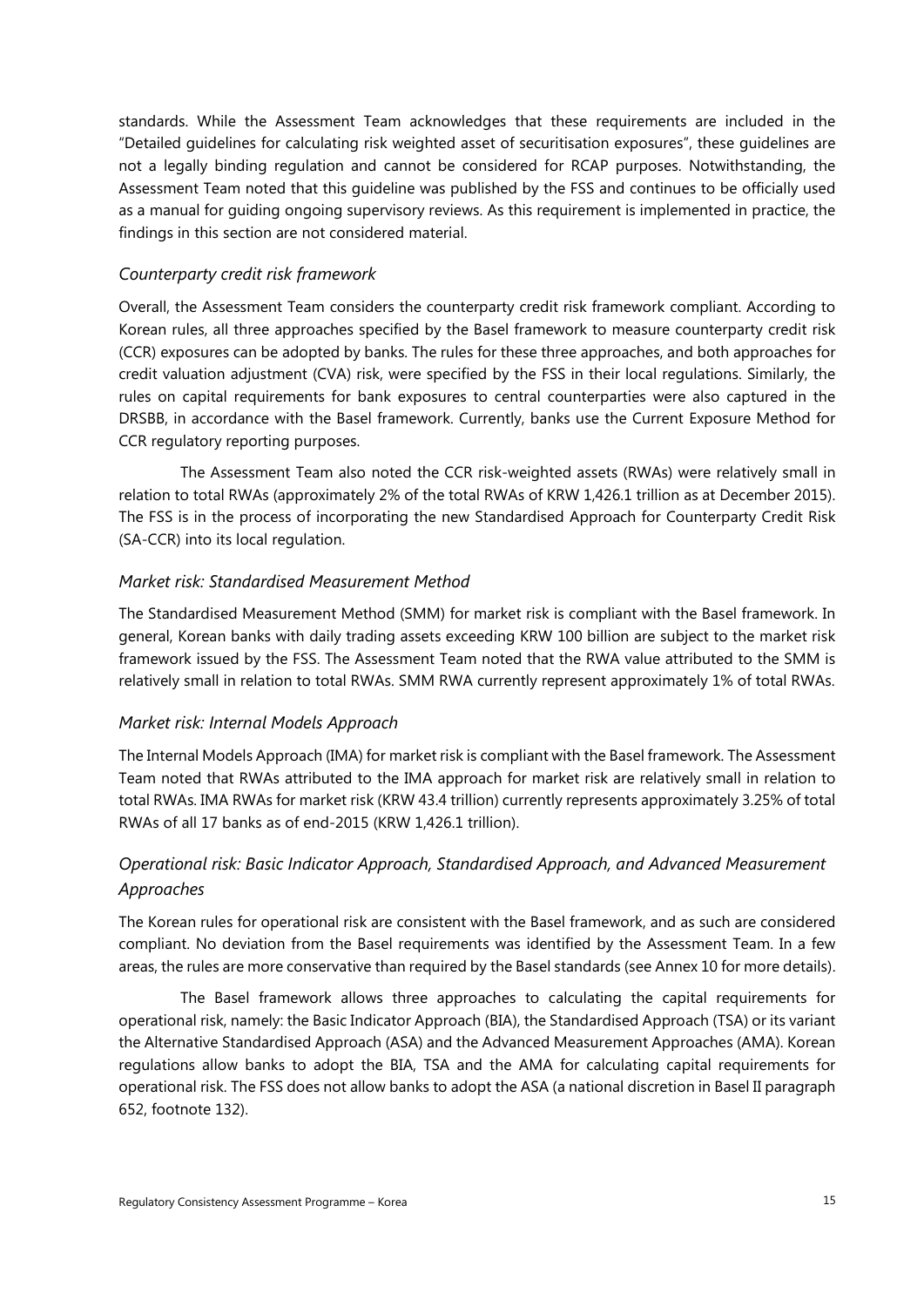#### *Supervisory review process*

The RCAP assessment of the supervisory review process covers the adoption of prescribed standards under Pillar 2 of the Basel II framework and the Supplementary Pillar II Guideline.

The Korean Pillar 2 framework is considered compliant with the Basel framework as the domestic rules are in line with the Basel expectations on Pillar 2. The Assessment Team identified only one finding as not material.

#### *Disclosure requirements*

The Basel Pillar 3 requirements for market discipline, the disclosure requirements for remuneration and disclosure requirements for capital were sufficiently reflected through domestic regulations, and as such are considered compliant. The Assessment Team detected two deviations from the Basel requirements but both are assessed as not material.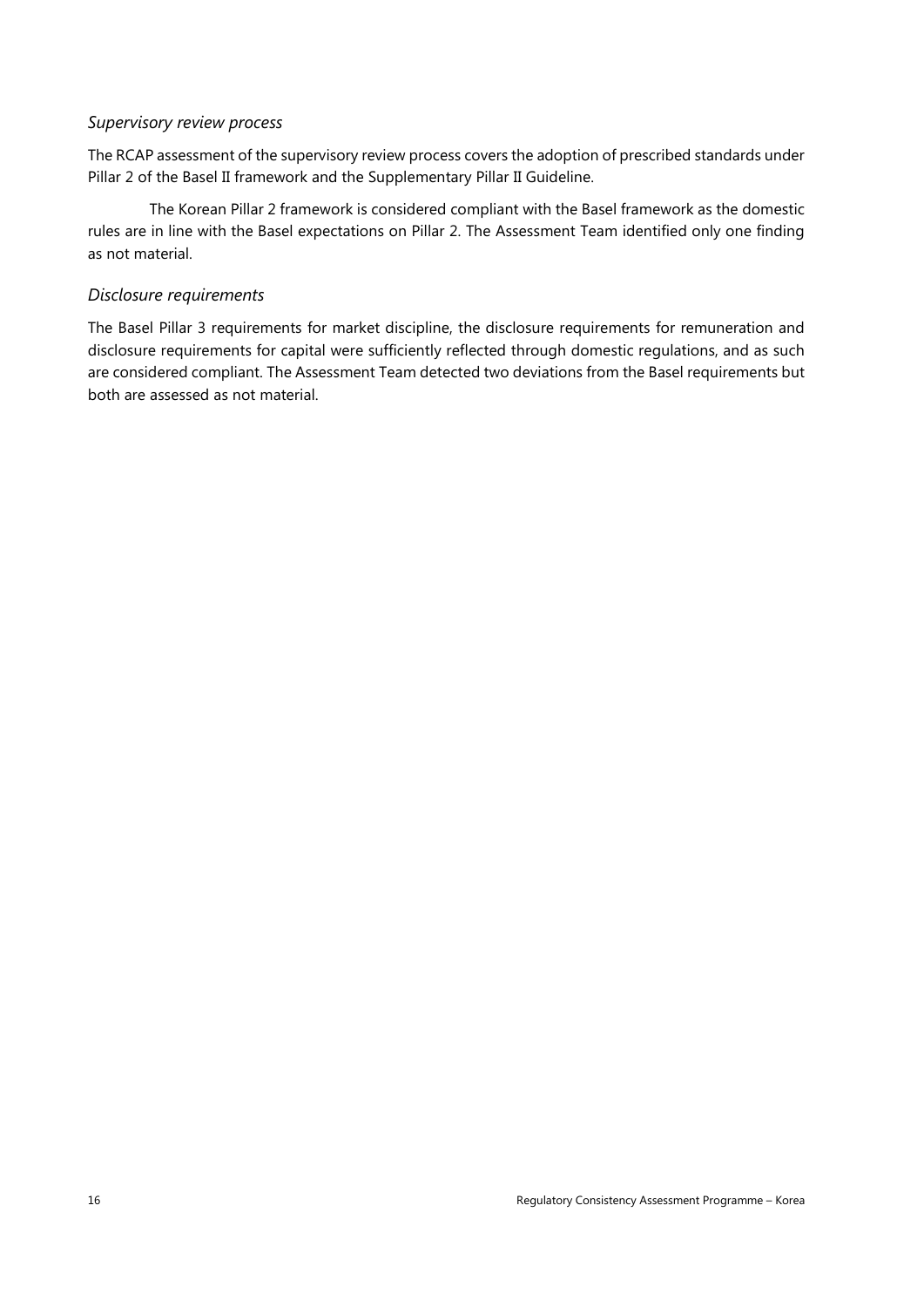## <span id="page-20-0"></span>2 Detailed assessment findings

The component-by-component details of the assessment of compliance with the risk-based capital standards of the Basel framework are set out below. The focus of Sections 2.1 to 2.5 is on findings that were assessed to be deviating from the Basel minimum standards and their materiality. Section 2.6 lists some observations and other findings specific to the implementation practices in Korea.

## <span id="page-20-1"></span>2.1 Scope of application

| Section grade | Compliant                                                                                                                                                                                                                                                                                                                                                                                                                                                                                                                                                                                                                                                                                                                                                                                                                                                                                                                       |
|---------------|---------------------------------------------------------------------------------------------------------------------------------------------------------------------------------------------------------------------------------------------------------------------------------------------------------------------------------------------------------------------------------------------------------------------------------------------------------------------------------------------------------------------------------------------------------------------------------------------------------------------------------------------------------------------------------------------------------------------------------------------------------------------------------------------------------------------------------------------------------------------------------------------------------------------------------|
| Summary       | The Korean rules on scope of application are considered compliant with the Basel<br>standards.                                                                                                                                                                                                                                                                                                                                                                                                                                                                                                                                                                                                                                                                                                                                                                                                                                  |
|               | As a general matter, the Basel III capital framework should apply on a fully consolidated<br>basis to all internationally active banks at every tier within a banking group, and to any<br>bank holding company that is the parent entity within a banking group, to ensure that<br>the requirements capture the risk of the whole banking group. The Korean rules apply<br>the Basel framework to all banks on both a standalone and a consolidated basis and<br>align consolidation with the Korean International Financial Reporting Standards (K-<br>IFRS). If the bank is majority-owned by a holding company, the capital regulation will<br>be applied at the holding company level that scopes in all financial subsidiaries of the<br>holding company, excluding insurance companies. In Korea, five of the sample banks,<br>namely, Kookmin, Shinhan, Nonghyup, Hana and Kyongnam, apply such a holding<br>structure. |

### <span id="page-20-2"></span>2.2 Transitional arrangements

| Section grade                       | Materially non-compliant                                                                                                                                                                                                                                                                                                                                                                                                                                                                       |
|-------------------------------------|------------------------------------------------------------------------------------------------------------------------------------------------------------------------------------------------------------------------------------------------------------------------------------------------------------------------------------------------------------------------------------------------------------------------------------------------------------------------------------------------|
| Summary                             | The transitional arrangements component is assessed as materially non-compliant with<br>the Basel standards, largely driven by one material finding. Specifically, the FSS allows<br>banks to recognise instruments without principal loss-absorption features issued<br>between January until November 2013, to be eligible for transitional arrangements until<br>end-2022. The Basel framework requires that such instruments be derecognised after<br>1 January 2013.                      |
| Basel paragraph no                  | Basel III paragraph 94(g)                                                                                                                                                                                                                                                                                                                                                                                                                                                                      |
| Reference in domestic<br>regulation | DRSBB addenda 3(1)/(2)                                                                                                                                                                                                                                                                                                                                                                                                                                                                         |
| Findings                            | Basel III requires that capital instruments that no longer qualify as non-common<br>equity Tier 1 capital or Tier 2 capital must be phased out beginning 1 January 2013.<br>As the DRSSB's enforcement date is 30 November 2013, until then, relevant<br>disqualified capital instruments were not phased out. In addition, the cut-off date<br>related to the different treatment of disqualified capital instruments with a call option<br>differs from the Basel standard in a similar way. |
| Materiality                         | Not material.<br>Despite the different entry point of transitional arrangements, DRSBB aligns the<br>phase-out timing with that of Basel III starting from December 2013. Regarding the<br>cut-off date related to instruments with call options, the Assessment Team noted that<br>such instruments have either ceased to exist or been replaced by fully compliant ones.<br>Therefore, the outstanding impact of the textual difference is reduced to none, and                              |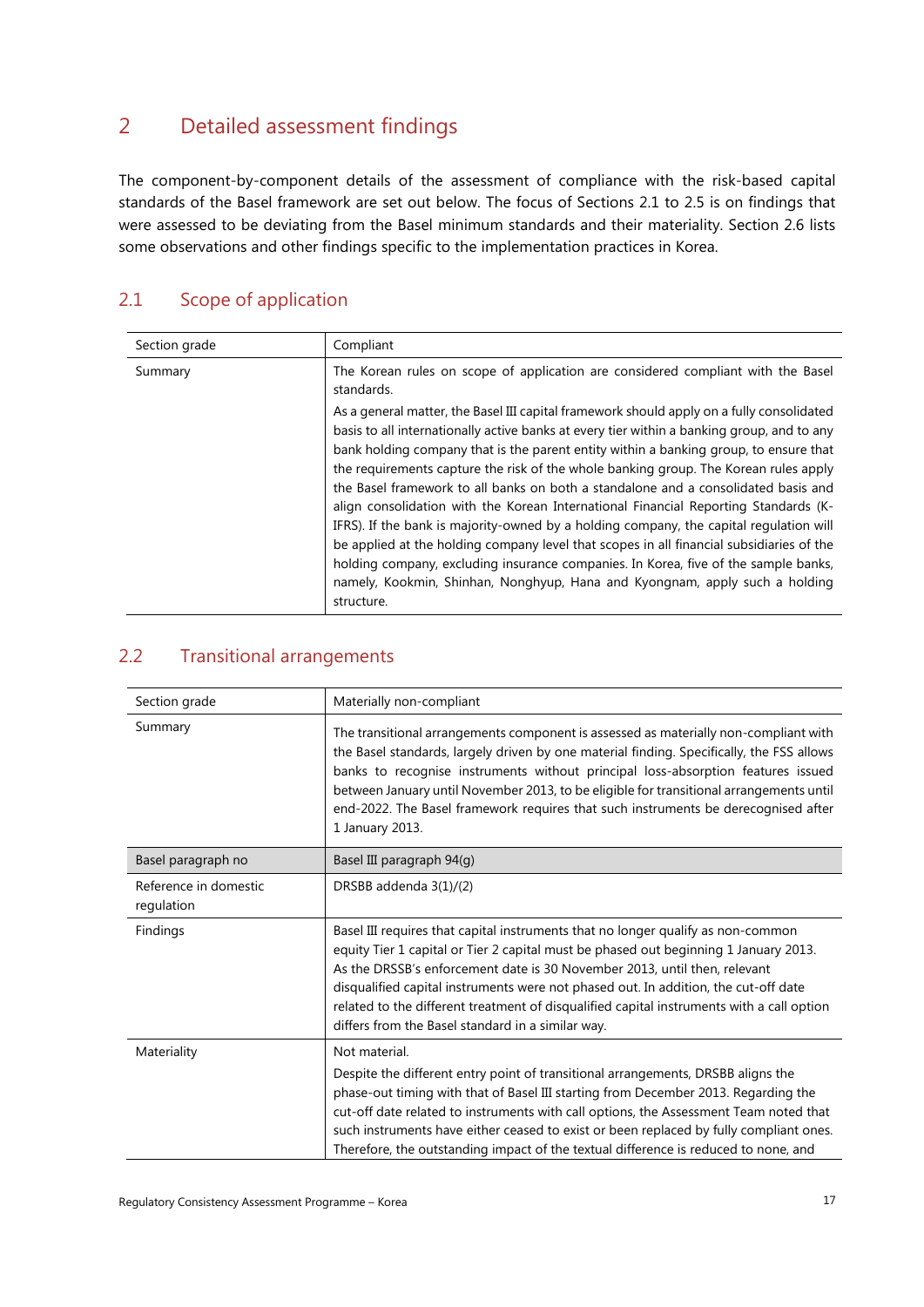|                                     | there will not be any likelihood of potential impact in future. This finding is thus<br>considered not material.                                                                                                                                                                                                                                                                                                                                                                                                                                                                                                                                                                           |
|-------------------------------------|--------------------------------------------------------------------------------------------------------------------------------------------------------------------------------------------------------------------------------------------------------------------------------------------------------------------------------------------------------------------------------------------------------------------------------------------------------------------------------------------------------------------------------------------------------------------------------------------------------------------------------------------------------------------------------------------|
| Basel paragraph no                  | Minimum requirements to ensure loss absorbency at the PONV - Transitional<br>arrangement                                                                                                                                                                                                                                                                                                                                                                                                                                                                                                                                                                                                   |
| Reference in domestic<br>regulation | DRSBB Addenda 3                                                                                                                                                                                                                                                                                                                                                                                                                                                                                                                                                                                                                                                                            |
| Findings                            | The Basel text requires that all instruments issued after 1 January 2013 must be<br>compliant with the PONV requirement. Otherwise, full derecognition is required. As<br>the enforcement date of DRSBB is 30 November 2013, the issuances between January<br>2013 and 30 November 2013 are allowed for grandfathering until November 2023<br>instead of immediate full derecognition after 1 January 2013.                                                                                                                                                                                                                                                                                |
| Materiality                         | Material.<br>For the purpose of assessing materiality, the Assessment Team took December 2018<br>as the reference date, ie the end of the phased-in period of the Basel III for capital<br>deductions. As of December 2018, seven banks had outstanding issuances of Tier I<br>and Tier II instruments that were issued during the period of January-November 2013<br>and which amounted to KRW 0.8 trillion and KRW 2.3 trillion, respectively. The most<br>affected bank had an outstanding issuance that formed 0.71% of its total RWAs or a<br>71 bp overstatement of its capital ratio, and the weighted average impact of these<br>issuances to seven banks' RWAs was 0.34% (34 bp). |

## <span id="page-21-0"></span>2.3 Pillar 1: Minimum capital requirements

## 2.3.1 Definition of capital

| Section grade                       | Largely compliant                                                                                                                                                                                                                                                                                                                                                                                                                                                                                                                                                                                                                                                                                                                                                                                                                                                                                                                                                                                                                                                                                                                                                                                                                                                                                                                                                                                             |
|-------------------------------------|---------------------------------------------------------------------------------------------------------------------------------------------------------------------------------------------------------------------------------------------------------------------------------------------------------------------------------------------------------------------------------------------------------------------------------------------------------------------------------------------------------------------------------------------------------------------------------------------------------------------------------------------------------------------------------------------------------------------------------------------------------------------------------------------------------------------------------------------------------------------------------------------------------------------------------------------------------------------------------------------------------------------------------------------------------------------------------------------------------------------------------------------------------------------------------------------------------------------------------------------------------------------------------------------------------------------------------------------------------------------------------------------------------------|
| Summary                             | The Korean framework of the definition of capital requirements is assessed as largely<br>compliant with the Basel Framework. In the course of the assessment, the Assessment<br>Team identified a number of deviations that were largely rectified by the FSS (see<br>Annex 6). There is one deviation that leads to the largely compliant grading of the<br>component. While Basel III explicitly requires Additional Tier 1 (AT1) instruments to be<br>perpetual, DRSBB allows an instrument with a minimum 30-year maturity with an<br>automatic rollover to be recognised as perpetual and thus as Additional Tier I capital.                                                                                                                                                                                                                                                                                                                                                                                                                                                                                                                                                                                                                                                                                                                                                                             |
| Basel paragraph no                  | Basel III paragraph 55(4)                                                                                                                                                                                                                                                                                                                                                                                                                                                                                                                                                                                                                                                                                                                                                                                                                                                                                                                                                                                                                                                                                                                                                                                                                                                                                                                                                                                     |
| Reference in domestic<br>regulation | DRSBB Annex 3 6B(a)(m)                                                                                                                                                                                                                                                                                                                                                                                                                                                                                                                                                                                                                                                                                                                                                                                                                                                                                                                                                                                                                                                                                                                                                                                                                                                                                                                                                                                        |
| Findings                            | While Basel III requires additional Tier I instruments to be perpetual, ie with no<br>maturity date, under Korean rules, instruments with an initial maturity date of a<br>minimum of 30 years combined with an embedded rollover clause can be viewed as<br>perpetual and are then eligible for AT1 capital. This was deliberately implemented by<br>the Korean authorities to accommodate the legal constraint introduced by the Korean<br>Commercial Act that requires all debt instruments to have a maturity date.<br>After a careful review of this alternative structure, particularly the operational<br>mechanism of the automatic rollover feature at the maturity date, the Assessment<br>Team acknowledged the similarity between this structure and a pure perpetual debt,<br>as well as the efforts taken by the FSS to manage legal risks that might arise at the<br>redemption date. However, the Assessment Team was of the view that not all legal<br>risks around a potential redemption claim by investors at maturity date could be<br>excluded. Given the clarity of the Basel requirement ("perpetual, ie there is no<br>maturity date"), the Assessment Team was unable to recognise these instruments as<br>completely equivalent to perpetual instruments. Further, it should be noted that<br>requiring AT1 instruments to be strictly perpetual is a cornerstone that defines the |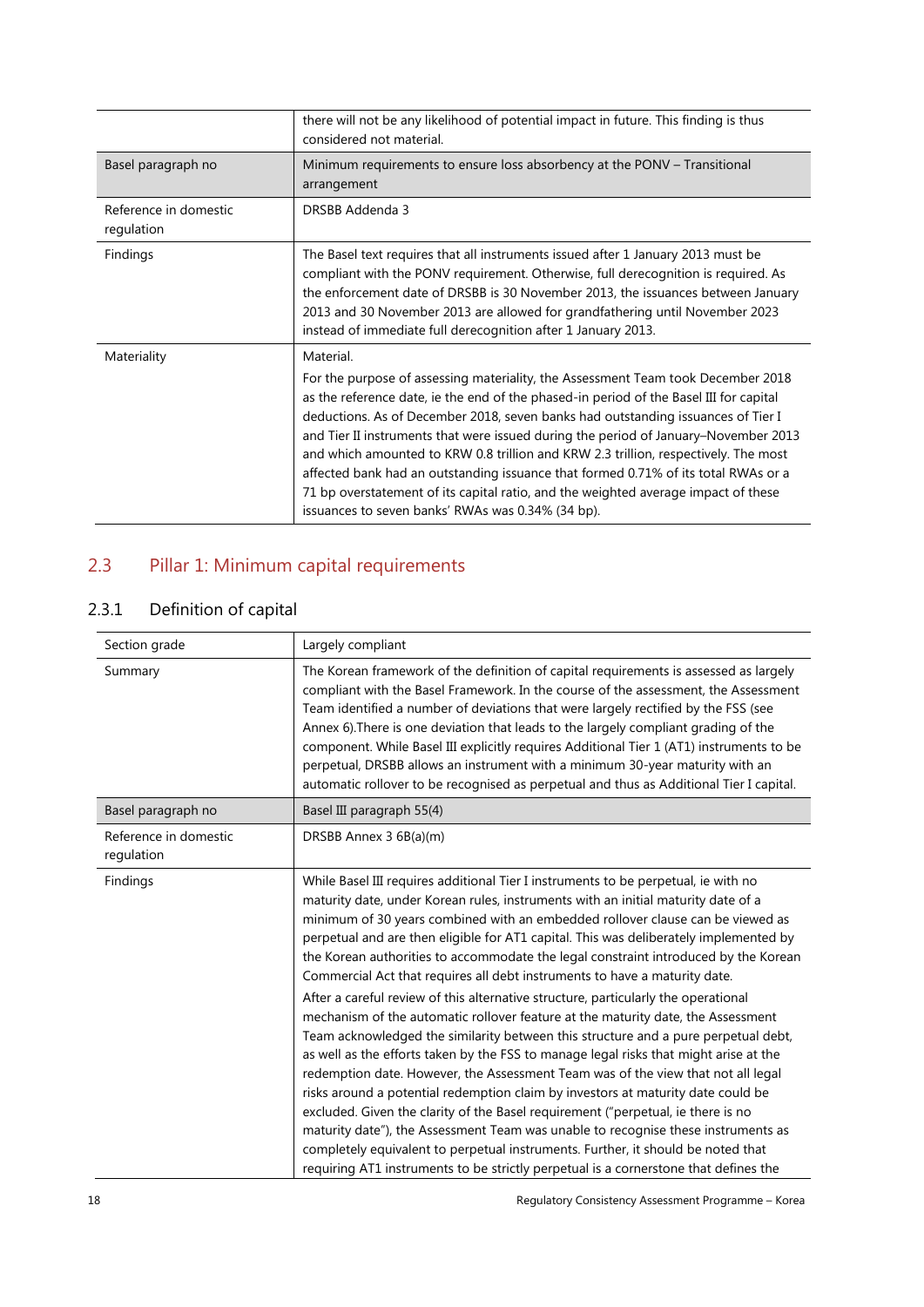|                                     | enhancement from Basel II to Basel III. This is to ensure that AT1 instruments bear<br>features akin to common equity and rule out any market expectation that they could                                                                                                                                                                                                                                                                                                                                                                                                                                                                                                                                                                                                                                                                                                                                                                                                                                                                                                                                                                                             |
|-------------------------------------|-----------------------------------------------------------------------------------------------------------------------------------------------------------------------------------------------------------------------------------------------------------------------------------------------------------------------------------------------------------------------------------------------------------------------------------------------------------------------------------------------------------------------------------------------------------------------------------------------------------------------------------------------------------------------------------------------------------------------------------------------------------------------------------------------------------------------------------------------------------------------------------------------------------------------------------------------------------------------------------------------------------------------------------------------------------------------------------------------------------------------------------------------------------------------|
|                                     | be redeemed at any time.<br>As part of its rectification action, the FSS introduced a new article in the EDBA, in<br>addition to the deletion of the reference to a 30-year maturity in the DRSBB. The<br>Assessment Team was given to understand by the FSS that this new article in the<br>EDBA (a governing law of the RSBB and the DRSBB), would allow Korean banks to<br>issue contingent capital instruments without any reference to an explicit maturity date<br>in debt term sheet. In contrast, such bonds are regarded as bearing an implicit<br>maturity date aligned with the exercise of permanent write-down following the<br>contingent trigger event (ie a bank's liquidation or bankruptcy). The FSS confirmed<br>the Assessment Team's understanding that the "implicit maturity" upon PONV confers<br>no right to repayment and it is simply the term used to confirm that the instrument<br>no longer exists as a result of the write-down/conversion. In this regard, the<br>Assessment Team found the rectification action proposed by the FSS satisfactory.<br>Notwithstanding, while the textual deviation has been addressed in the revised |
|                                     | version of the DRSBB, the Assessment Team noted there is a considerable amount of<br>outstanding previous issuances of ineligible AT1 instruments with a 30-year maturity<br>date (legacy issue - see "Materiality" section below).                                                                                                                                                                                                                                                                                                                                                                                                                                                                                                                                                                                                                                                                                                                                                                                                                                                                                                                                   |
| Materiality                         | Material.<br>As of December 2018, the impact remains material, affecting two Korean banks, with<br>the most affected bank having an outstanding issuance of 0.62% of its total RWAs (ie<br>an overstatement of its capital ratio by 62 bp) and the weighted average impact is<br>0.17% of total RWAs (ie an overstatement of the capital ratio by 17 bp) of the sample<br>banks. Following the RCAP on-site review in February 2016, the FSS has prohibited<br>banks from issuing such instruments and the Assessment Team anticipated that the<br>impact would be reduced over time as the FSS may ask banks to redeem the<br>outstanding ineligible AT1 instruments at the call dates. However, the Assessment<br>Team is cognisant that the risk of such instruments being recognised as Tier I capital<br>until 2025 cannot be fully ruled out.                                                                                                                                                                                                                                                                                                                   |
| Basel paragraph no                  | Basel III paragraphs 55(14), 65                                                                                                                                                                                                                                                                                                                                                                                                                                                                                                                                                                                                                                                                                                                                                                                                                                                                                                                                                                                                                                                                                                                                       |
| Reference in domestic<br>regulation | DRSBB Annex 3 6A(2)                                                                                                                                                                                                                                                                                                                                                                                                                                                                                                                                                                                                                                                                                                                                                                                                                                                                                                                                                                                                                                                                                                                                                   |
| Findings                            | The Basel III standard requires that, if the instrument is not issued by an operating<br>entity or the holding company in the consolidated group (eg a special purpose<br>vehicle - "SPV"), the proceeds must be immediately available without limitation to an<br>operating entity or the holding company in the consolidated group in a form which<br>meets or exceeds all of the other criteria for inclusion in Additional Tier 1 capital. To<br>ensure this requirement is fulfilled, there should be a funding agreement to facilitate<br>transfer of proceeds between the bank and the issuer that satisfies relevant Additional<br>Tier I or Tier II criteria. This is to ensure that, in addition to the proceeds upstream<br>from the SPV to the bank, the relevant eligible criteria should equally govern the<br>contract of that upstream. Korean rules do not explicitly include these criteria.                                                                                                                                                                                                                                                        |
| Materiality                         | Not material.<br>The Assessment Team noted that there is no SPV-like issuance in Korea to date and                                                                                                                                                                                                                                                                                                                                                                                                                                                                                                                                                                                                                                                                                                                                                                                                                                                                                                                                                                                                                                                                    |
|                                     | the market incentive for such a structure is very low in future.                                                                                                                                                                                                                                                                                                                                                                                                                                                                                                                                                                                                                                                                                                                                                                                                                                                                                                                                                                                                                                                                                                      |

### <span id="page-22-0"></span>2.3.2 Capital buffers (conservation and countercyclical)

| Section grade | Compliant                                                                        |
|---------------|----------------------------------------------------------------------------------|
| Summary       | The Korean capital framework is assessed as compliant with the Basel III capital |
|               | framework with regard to the capital buffers. All banks in Korea are reguired to |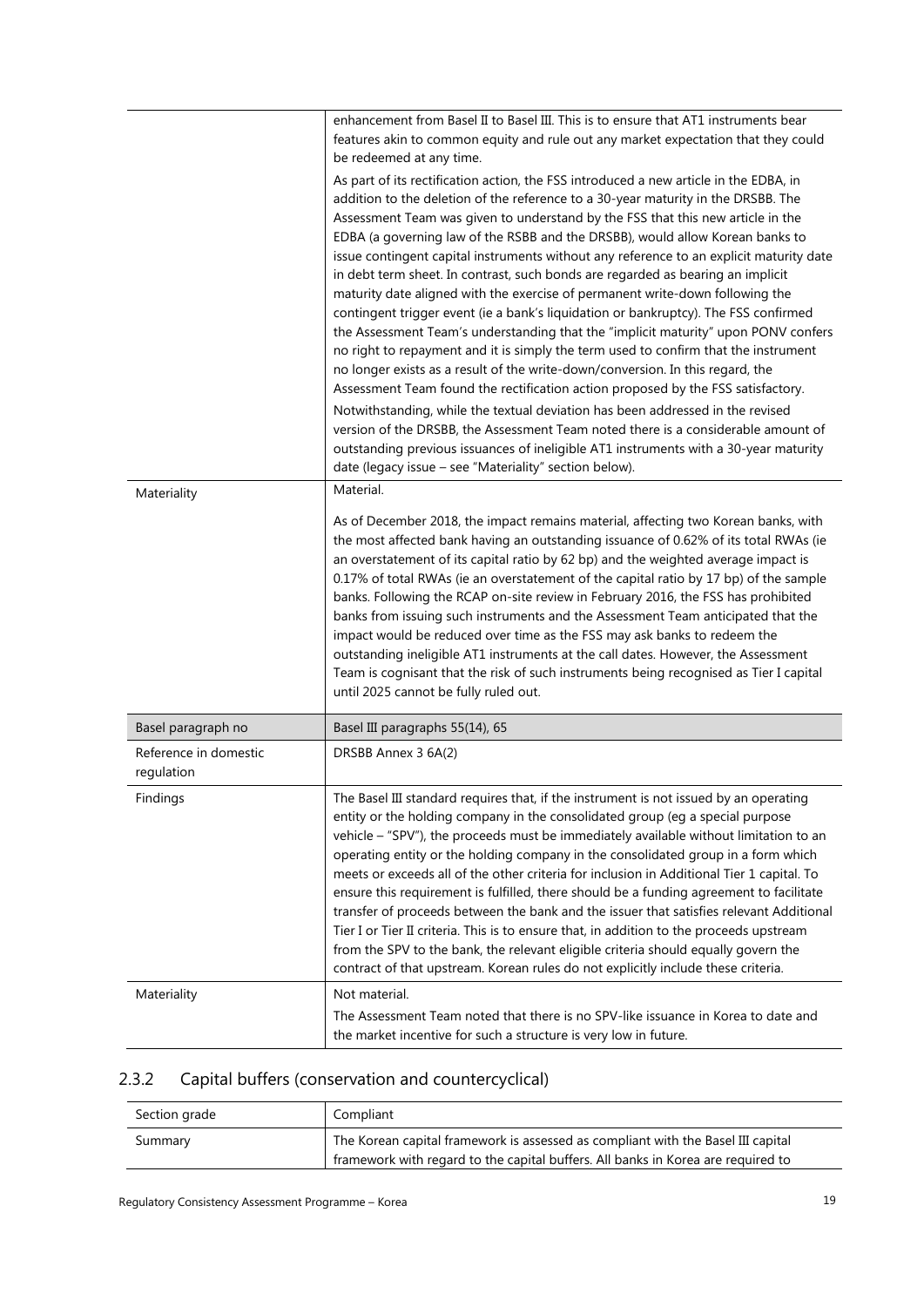| implement the capital conservation and countercyclical buffer above the minimum |
|---------------------------------------------------------------------------------|
| capital requirement.                                                            |

## <span id="page-23-0"></span>2.3.3 Credit risk: Standardised Approach

| Section grade                       | Compliant                                                                                                                                                                                                                                                                                                                                                                                                                                                                                                                                                                                                                                                                                                                                                                |
|-------------------------------------|--------------------------------------------------------------------------------------------------------------------------------------------------------------------------------------------------------------------------------------------------------------------------------------------------------------------------------------------------------------------------------------------------------------------------------------------------------------------------------------------------------------------------------------------------------------------------------------------------------------------------------------------------------------------------------------------------------------------------------------------------------------------------|
| Summary                             | The FSS has implemented the national provisions in line with the Basel standard. The<br>Assessment Team identified a number of deviations, the majority of which have<br>subsequently been rectified by the FSS (see Annex 6). Notwithstanding, there are<br>three remaining deviations, two are considered potentially material and one is not<br>material.                                                                                                                                                                                                                                                                                                                                                                                                             |
| Basel paragraph no                  | Basel II Paragraph 58, footnote 23                                                                                                                                                                                                                                                                                                                                                                                                                                                                                                                                                                                                                                                                                                                                       |
| Reference in domestic<br>regulation | N/A                                                                                                                                                                                                                                                                                                                                                                                                                                                                                                                                                                                                                                                                                                                                                                      |
| Findings                            | Basel II paragraph 58, footnote 23 (third bullet point) states that PSEs that are<br>commercial undertakings in nature should be considered as corporates. This<br>requirement is missing in the Korean regulations. As a result, Korean banks may<br>inadvertently apply preferential risk weighting to exposures to PSEs that are<br>commercial undertakings in nature.                                                                                                                                                                                                                                                                                                                                                                                                |
| Materiality                         | Not material.<br>The FSS advised that, at present, all PSEs that are commercial undertakings in nature<br>are in fact risk-weighted as corporates.                                                                                                                                                                                                                                                                                                                                                                                                                                                                                                                                                                                                                       |
| Basel paragraph no                  | Basel II paragraph 72                                                                                                                                                                                                                                                                                                                                                                                                                                                                                                                                                                                                                                                                                                                                                    |
| Reference in domestic<br>regulation | DRSBB provision 40A                                                                                                                                                                                                                                                                                                                                                                                                                                                                                                                                                                                                                                                                                                                                                      |
| Findings                            | DRSBB 40A requires a residential house to be "owned" instead of "occupied" by the<br>borrower, as stated in the Basel requirement as one of the criteria for the mortgage<br>concerned to be considered a residential mortgage loan eligible for a 35% risk<br>weight. The Assessment Team is of the view that "owning" is not necessarily the same<br>as "occupying" because a borrower can own a residential house without occupying, if<br>the property was purchased for other reasons, eg speculative purposes.                                                                                                                                                                                                                                                     |
| Materiality                         | Potentially material.<br>The FSS advised that speculation in the property market is discouraged in Korea.<br>Besides, the data provided by the FSS indicated that residential mortgage loans<br>eligible for a 35% risk weight were secured by properties which are occupied, will be<br>occupied, or rented, in line with the Basel requirement. However, given that only one<br>standardised bank is covered in the sample and that there may potentially be some<br>changes to the Basel standards on the standardised approach, this issue should be<br>monitored going forward and the deviation is considered potentially material. There<br>is a similar deviation in the context of the IRB approach, which is discussed in the next<br>section (Section 2.3.4). |
| Basel paragraph no                  | Basel II paragraph 74                                                                                                                                                                                                                                                                                                                                                                                                                                                                                                                                                                                                                                                                                                                                                    |
| Reference in domestic<br>regulation | DRSBB provision 41A                                                                                                                                                                                                                                                                                                                                                                                                                                                                                                                                                                                                                                                                                                                                                      |
| Findings                            | Basel II paragraph 74 states that mortgages on CRE do not, in principle, justify other<br>than a 100% weighting of the loans secured. Depending on the type of collateral<br>(empty building site etc), DRSBB provision 41A states that the applicable risk weight<br>shall be that of an exposure without such a collateral (ie the risk weight shall be that<br>of the counterparty concerned) or 100%, whichever is lower. This allows the possibility<br>of a risk weight below 100% being applied to mortgages on CRE.                                                                                                                                                                                                                                              |
| Materiality                         | Potentially material.                                                                                                                                                                                                                                                                                                                                                                                                                                                                                                                                                                                                                                                                                                                                                    |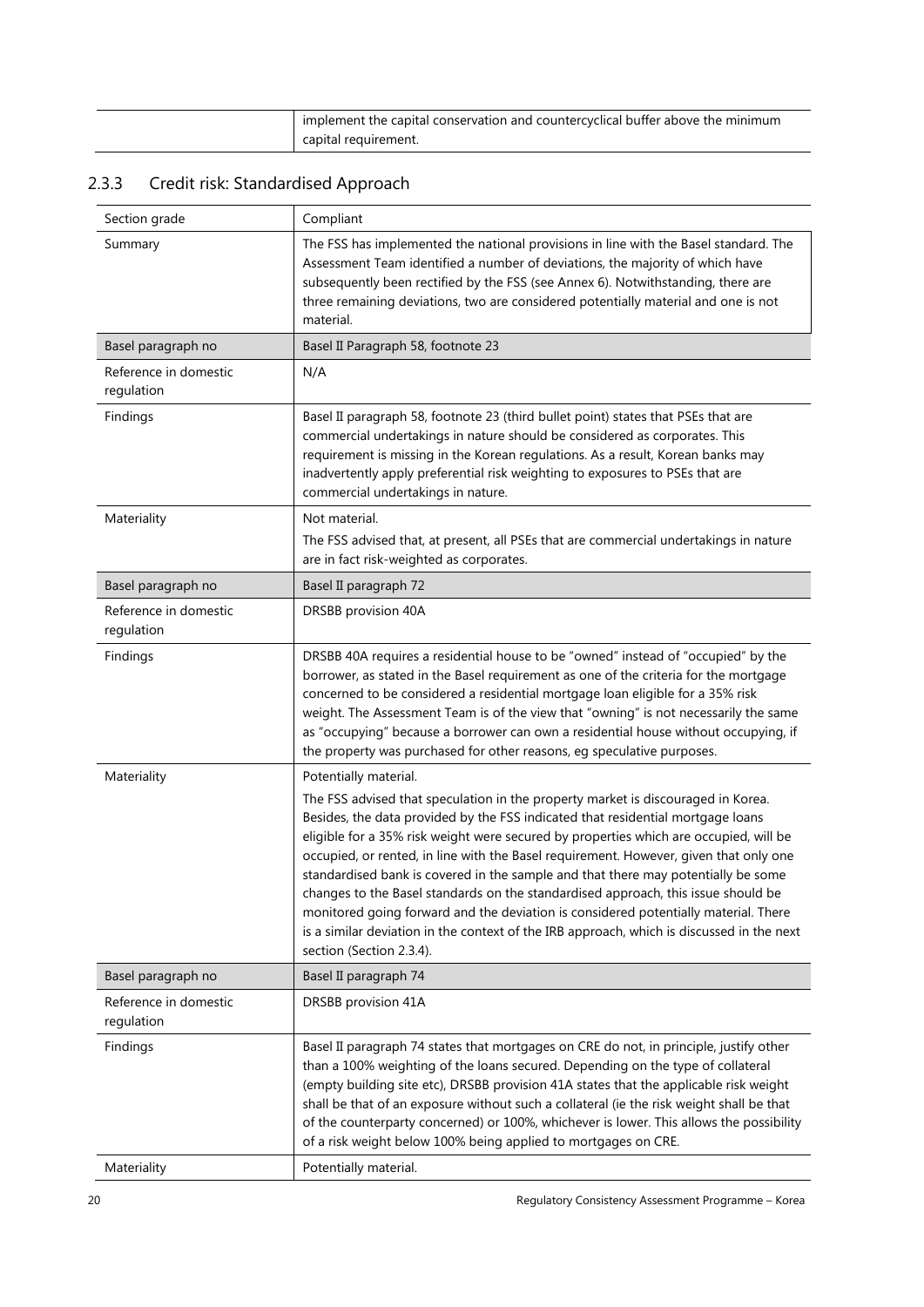| FSS advised that the sampled bank applies 100% risk weights to all exposures secured |
|--------------------------------------------------------------------------------------|
| by CRE in line with Basel's requirement. However, given that only one standardised   |
| bank is covered in the sample and that there may potentially be some changes to the  |
| Basel standards on the standardised approach, this issue should be monitored and     |
| the deviation is considered potentially material.                                    |

## <span id="page-24-0"></span>2.3.4 Credit risk: Internal Ratings-Based Approach

| Section grade                       | Compliant                                                                                                                                                                                                                                                                                                                                                                                                                                                                                                                                                                                                                                                                                                                                                                                                                                                                                                                                                                                                                                                                                                                                                                                                                                                                                                                                                                                                                                                                                                                                                                                                                                                                                                |
|-------------------------------------|----------------------------------------------------------------------------------------------------------------------------------------------------------------------------------------------------------------------------------------------------------------------------------------------------------------------------------------------------------------------------------------------------------------------------------------------------------------------------------------------------------------------------------------------------------------------------------------------------------------------------------------------------------------------------------------------------------------------------------------------------------------------------------------------------------------------------------------------------------------------------------------------------------------------------------------------------------------------------------------------------------------------------------------------------------------------------------------------------------------------------------------------------------------------------------------------------------------------------------------------------------------------------------------------------------------------------------------------------------------------------------------------------------------------------------------------------------------------------------------------------------------------------------------------------------------------------------------------------------------------------------------------------------------------------------------------------------|
| Summary                             | The Assessment Team assesses the FSS's implementation of the IRB approach to be<br>compliant. In the course of the assessment, the RCAP team identified a number of<br>deviations in relation to permanent partial use, qualifying revolving retail exposures<br>(QRRE), acquisition, development and construction (ADC) exposures etc, but these<br>were all satisfactorily rectified by the FSS (see Annex 6).<br>Similar to the finding raised under the standardised approach (Section 2.3.3), the<br>Korean regulation does not specify the "owner-occupier" criteria for a loan to be<br>treated as residential mortgage loans under retail.                                                                                                                                                                                                                                                                                                                                                                                                                                                                                                                                                                                                                                                                                                                                                                                                                                                                                                                                                                                                                                                       |
| Basel paragraph no                  | Basel II paragraph 231                                                                                                                                                                                                                                                                                                                                                                                                                                                                                                                                                                                                                                                                                                                                                                                                                                                                                                                                                                                                                                                                                                                                                                                                                                                                                                                                                                                                                                                                                                                                                                                                                                                                                   |
| Reference in domestic<br>regulation | DRSBB [Annex 3] 116-6 A. (2)                                                                                                                                                                                                                                                                                                                                                                                                                                                                                                                                                                                                                                                                                                                                                                                                                                                                                                                                                                                                                                                                                                                                                                                                                                                                                                                                                                                                                                                                                                                                                                                                                                                                             |
| Findings                            | Basel paragraph 231 allows for an exposure to be categorised as a retail exposure, if it<br>meets all of the three specified criteria. The second criteria states:<br>"Residential mortgage loans (including first and subsequent liens, term loans and<br>revolving home equity lines of credit) are eligible for retail treatment regardless of<br>exposure size so long as the credit is extended to an individual that is an owner-<br>occupier of the property. Loans secured by a single or small number of condominium<br>or co-operative residential housing units in a single building or complex also fall within<br>the scope of the residential mortgage category. National supervisors may set limits on<br>the maximum number of housing units per exposure.<br>Korean regulation does not specify the "owner-occupier" criteria for a loan to be<br>treated as residential mortgage loan under retail. The FSS clarified that, in Korea, banks<br>manage residential mortgage loans to individuals under same credit policies and<br>standards whether the property is owner-occupied or not. The credit assessment of<br>these mortgages is based on the individuals' independent repayment capacity, such as<br>strict debt-to-income and conservative loan-to-value ratios.<br>The Assessment Team is of the view that the owner-occupier criterion is an essential<br>condition for residential mortgage loans to be treated as retail and qualify for the<br>relatively low correlation factor under IRB. In the absence of this criterion, such<br>exposures should not be treated as retail as per the Basel Framework but instead<br>categorised under the corporate asset class, |
| Materiality                         | Potentially material<br>Based on the data submitted by FSS, the Assessment Team noted that the<br>overstatement of the capital ratio of the most affected bank and the capital ratio of<br>the weighted average of sample banks was not material. However, the risk of<br>potential further increase of such exposures in the future cannot be ruled out.                                                                                                                                                                                                                                                                                                                                                                                                                                                                                                                                                                                                                                                                                                                                                                                                                                                                                                                                                                                                                                                                                                                                                                                                                                                                                                                                                |

### <span id="page-24-1"></span>2.3.5 Securitisation framework

| Section grade | Compliant                                                                                                                                                                                                                                                                                 |
|---------------|-------------------------------------------------------------------------------------------------------------------------------------------------------------------------------------------------------------------------------------------------------------------------------------------|
| Summary       | The minimum capital requirements for the Securitisation framework set forth in<br>Korean regulation and guidance notes are assessed as compliant with the Basel<br>framework. There are some minor findings noted in relation to the detailed qualitative<br>standards as outlined below. |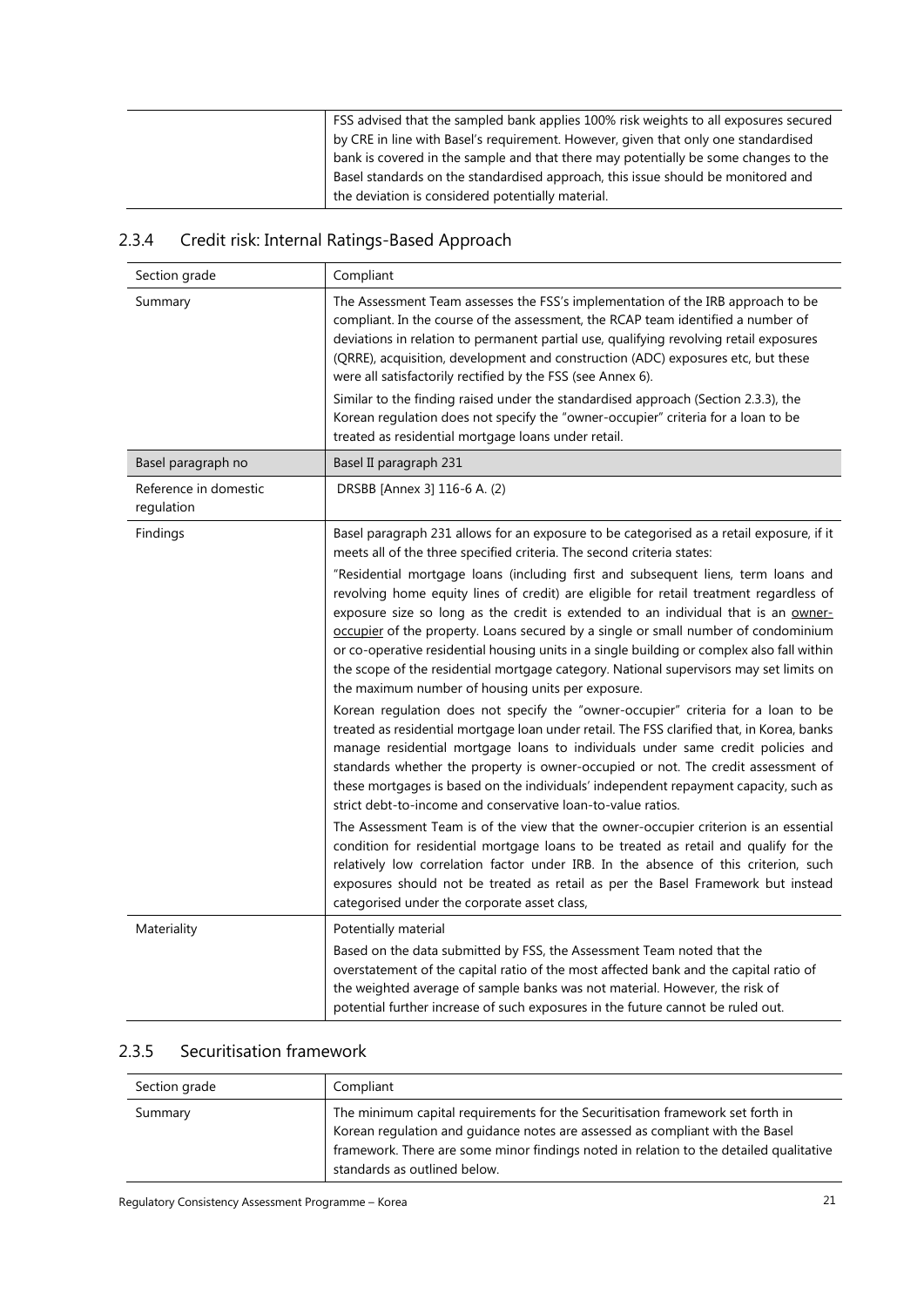| Basel paragraph no                  | Basel II paragraph 584                                                                                                                                                                                                                                                                                                                                                                                                                                                                                                                                                                                                                                                                                |
|-------------------------------------|-------------------------------------------------------------------------------------------------------------------------------------------------------------------------------------------------------------------------------------------------------------------------------------------------------------------------------------------------------------------------------------------------------------------------------------------------------------------------------------------------------------------------------------------------------------------------------------------------------------------------------------------------------------------------------------------------------|
| Reference in domestic<br>regulation | DRSBB Annex 3 214B                                                                                                                                                                                                                                                                                                                                                                                                                                                                                                                                                                                                                                                                                    |
| Findings                            | Basel II requires banks as credit protection providers to hold and calculate capital for<br>the covered exposure, and states that protection to unrated credit enhancements<br>should be treated as a direct holding. Under the Korean rules, the wording "calculate<br>a capital requirement" and "the treatment of protection to unrated credit<br>enhancement" were not explicitly stated.                                                                                                                                                                                                                                                                                                         |
| Materiality                         | Not material.<br>The FSS issued Detailed guidelines for calculating risk-weighted assets of securitisation<br>exposures, which include detailed requirements in line with the Basel standard. While<br>the Assessment Team acknowledges that these requirements are included in the<br>guideline, the guideline is not a legally binding regulation and cannot be considered<br>for RCAP purposes. Notwithstanding, the Assessment Team noted that this guideline<br>was published by the FSS and continues to be officially used as a manual to guide<br>ongoing supervisory review. As this requirement is implemented in practice, the<br>findings in this section are not considered as material. |
| Basel paragraph no                  | Basel II paragraph 606                                                                                                                                                                                                                                                                                                                                                                                                                                                                                                                                                                                                                                                                                |
| Reference in domestic<br>regulation | DRSBB Annex 3 216A                                                                                                                                                                                                                                                                                                                                                                                                                                                                                                                                                                                                                                                                                    |
| Findings                            | The Basel standard prescribes that banks may not use the IRB approach to<br>securitisation unless they receive approval to use the IRB approach for the underlying<br>exposures from their national supervisors. This provision is not transposed into the<br>Korean regulation.                                                                                                                                                                                                                                                                                                                                                                                                                      |
| Materiality                         | Not material.<br>The FSS issued Detailed guidelines for calculating risk-weighted assets of securitisation<br>exposures, which include detailed requirements in line with the Basel standard. While<br>the Assessment Team acknowledges that these requirements are included in the<br>guideline, the guideline is not a legally binding regulation and cannot be considered<br>for RCAP purposes. Notwithstanding, the Assessment Team noted that this guideline<br>was published by the FSS and continues to be officially used as a manual to guide<br>ongoing supervisory review. As this requirement is implemented in practice, the<br>findings in this section are not considered as material. |

## <span id="page-25-0"></span>2.3.6 Counterparty credit risk framework

| Section grade | Compliant                                                                                                                                                                                                                                                         |
|---------------|-------------------------------------------------------------------------------------------------------------------------------------------------------------------------------------------------------------------------------------------------------------------|
| Summary       | The implementation of the treatment of counterparty credit risk framework was found<br>to be compliant with the Basel standard. The Assessment Team identified a number of<br>deviations, all of which have subsequently been rectified by the FSS (see Annex 6). |

#### <span id="page-25-1"></span>2.3.7 Market risk: Standardised Measurement Method

| Section grade | Compliant                                                                                                                                                                                                                                                                                                                                                                                                                                                                                                                                                                                                                                                                                                               |
|---------------|-------------------------------------------------------------------------------------------------------------------------------------------------------------------------------------------------------------------------------------------------------------------------------------------------------------------------------------------------------------------------------------------------------------------------------------------------------------------------------------------------------------------------------------------------------------------------------------------------------------------------------------------------------------------------------------------------------------------------|
| Summary       | The Korean requirements for the Standardised Measurement Method for market risk<br>are compliant with the Basel framework. In general, Korean banks with daily trading<br>assets exceeding KRW 100 billion are subject to the market risk framework issued by<br>the FSS. Additionally, whilst there is no reference to trusts with quaranteed capital<br>protection and investment yield (ie pension savings trust) in the Basel framework, this<br>is considered to be a trading position under domestic regulation. Furthermore,<br>whereas the Basel framework merely expects that banks that write options (ie that sell<br>options and therefore hold a short position in options) to use one of the intermediate |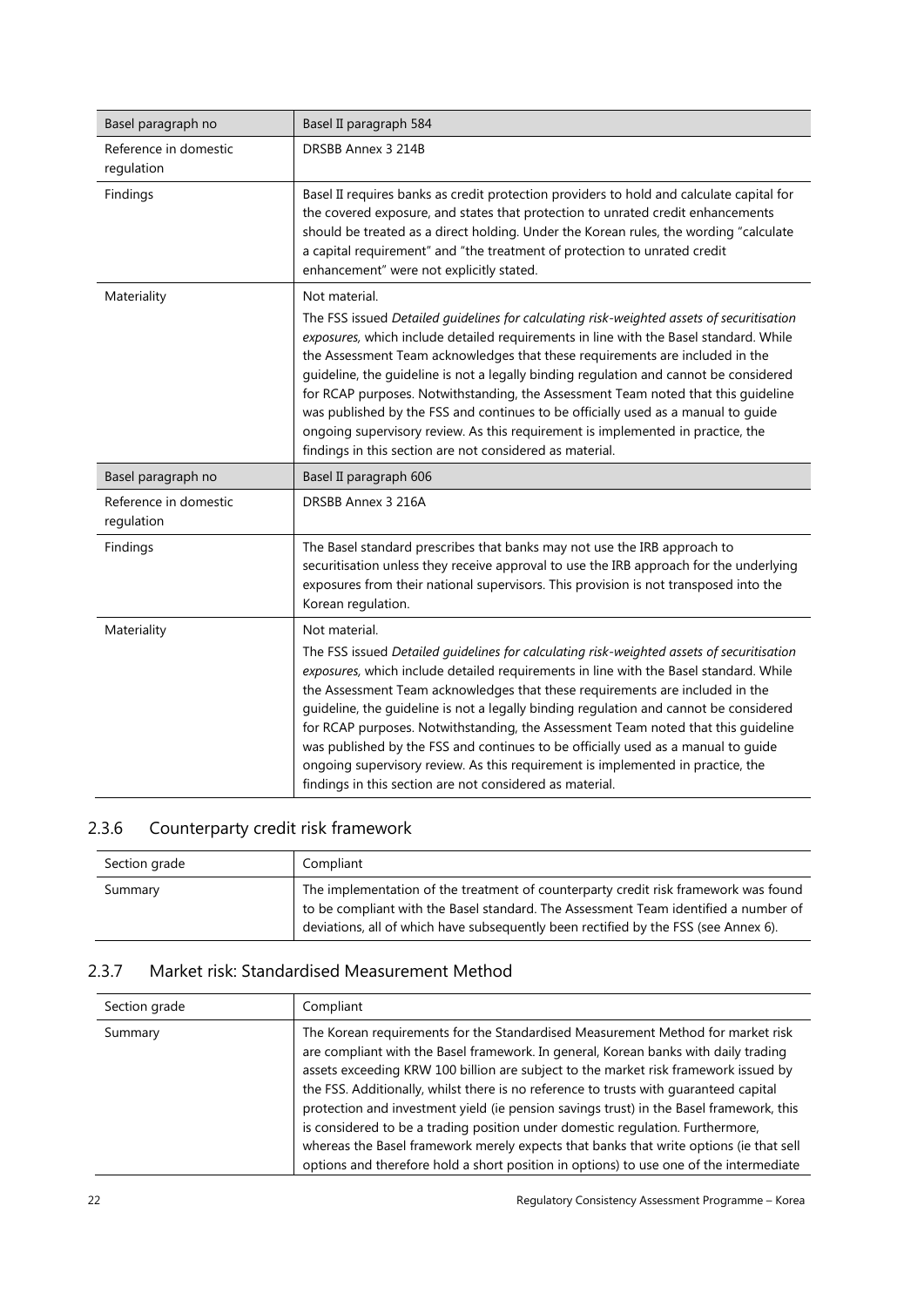| approaches as a treatment for options risk, the FSS prohibits the use of the simplified<br>approach for those banks completely. The FSS requires that banks with negligible                                                                                           |
|-----------------------------------------------------------------------------------------------------------------------------------------------------------------------------------------------------------------------------------------------------------------------|
| business in foreign currency still calculate capital on those positions. The Assessment<br>Team also noted that the RWA value attributed to the SMM is relatively small in<br>relation to total RWAs. SMM RWAs currently represent approximately 1% of total<br>RWAs. |

### <span id="page-26-0"></span>2.3.8 Market risk: Internal Models Approach

| Section grade | Compliant                                                                                                                                                                                                                                                                                                                                                                                                                  |
|---------------|----------------------------------------------------------------------------------------------------------------------------------------------------------------------------------------------------------------------------------------------------------------------------------------------------------------------------------------------------------------------------------------------------------------------------|
| Summary       | The Korean requirements for the Internal Models Approach (IMA) for market risk are<br>compliant with the Basel Framework. The Assessment Team identified a number of<br>deviations, all of which have subsequently been rectified by the FSS (see Annex 6).                                                                                                                                                                |
|               | Korean banks whose daily trading assets exceed KRW 100 billion are subject to the<br>market risk framework. The Assessment Team also noted that RWAs attributed to the<br>IMA approach for market risk are relatively small in relation to total RWAs. IMA RWAs<br>for market risk (KRW 43.4 trillion) currently represent approximately 3.25% of the total<br>RWAs of all 17 banks as of end-2015 (KRW 1,426.1 trillion). |

### <span id="page-26-1"></span>2.3.9 Operational risk: Basic Indicator Approach and the Standardised Approach

| Section grade | Compliant                                                                                                                                                                                                                                                                                                                                                                     |
|---------------|-------------------------------------------------------------------------------------------------------------------------------------------------------------------------------------------------------------------------------------------------------------------------------------------------------------------------------------------------------------------------------|
| Summary       | The implementation of the BIA and the Standardised Approach for operational risk<br>was found to be compliant with the Basel standard. Only one deviation was identified<br>by the Assessment Team in this section, which has been satisfactorily rectified by the<br>FSS.                                                                                                    |
|               | Korean regulations allow banks to adopt the Basic Indicator Approach (BIA), the<br>Standardised Approach (TSA) and the Advanced Measurement Approaches (AMA) for<br>calculating capital requirements for operational risk. The FSS does not allow banks to<br>adopt the Alternative Standardised Approach (a national discretion in Basel II<br>paragraph 652, footnote 132). |

#### <span id="page-26-2"></span>2.3.10 Operational risk: Advanced Measurement Approaches

| Section grade | Compliant                                                                                                                                                                                                                                                                                                                                                                  |
|---------------|----------------------------------------------------------------------------------------------------------------------------------------------------------------------------------------------------------------------------------------------------------------------------------------------------------------------------------------------------------------------------|
| Summary       | The implementation of the AMA for operational risk was found to be compliant with<br>the Basel standard. No deviation was identified by the Assessment Team in this<br>section. At the time of the assessment, five Korean banks applied AMA for calculating<br>capital requirements for operational risk. All of them are part of the RCAP sample<br>banks (see Annex 9). |

## <span id="page-26-3"></span>2.4 Pillar 2: Supervisory review process

| Section grade | Compliant                                                                                                                                                                                                                                                                                                                                                                                                                                                                                                      |
|---------------|----------------------------------------------------------------------------------------------------------------------------------------------------------------------------------------------------------------------------------------------------------------------------------------------------------------------------------------------------------------------------------------------------------------------------------------------------------------------------------------------------------------|
| Summary       | The implementation of the Pillar 2 provisions was found to be compliant with the<br>Basel standard.                                                                                                                                                                                                                                                                                                                                                                                                            |
|               | The Basel pillar 2 requirements are implemented into Korean law mainly through the<br>DRSBB [Appendix 3-9] and the Guidelines on Governance Structure for Financial<br>Companies (GGSFC), chapter V. The Pillar 2 requirements in the GGSFC and the<br>DRSBB came into effect in December 2014 and July 2015, respectively. At the time of<br>the assessment, the FSS were in the process of implementing the new Pillar 2<br>framework and their effectiveness will require the FSS and the banks to build up |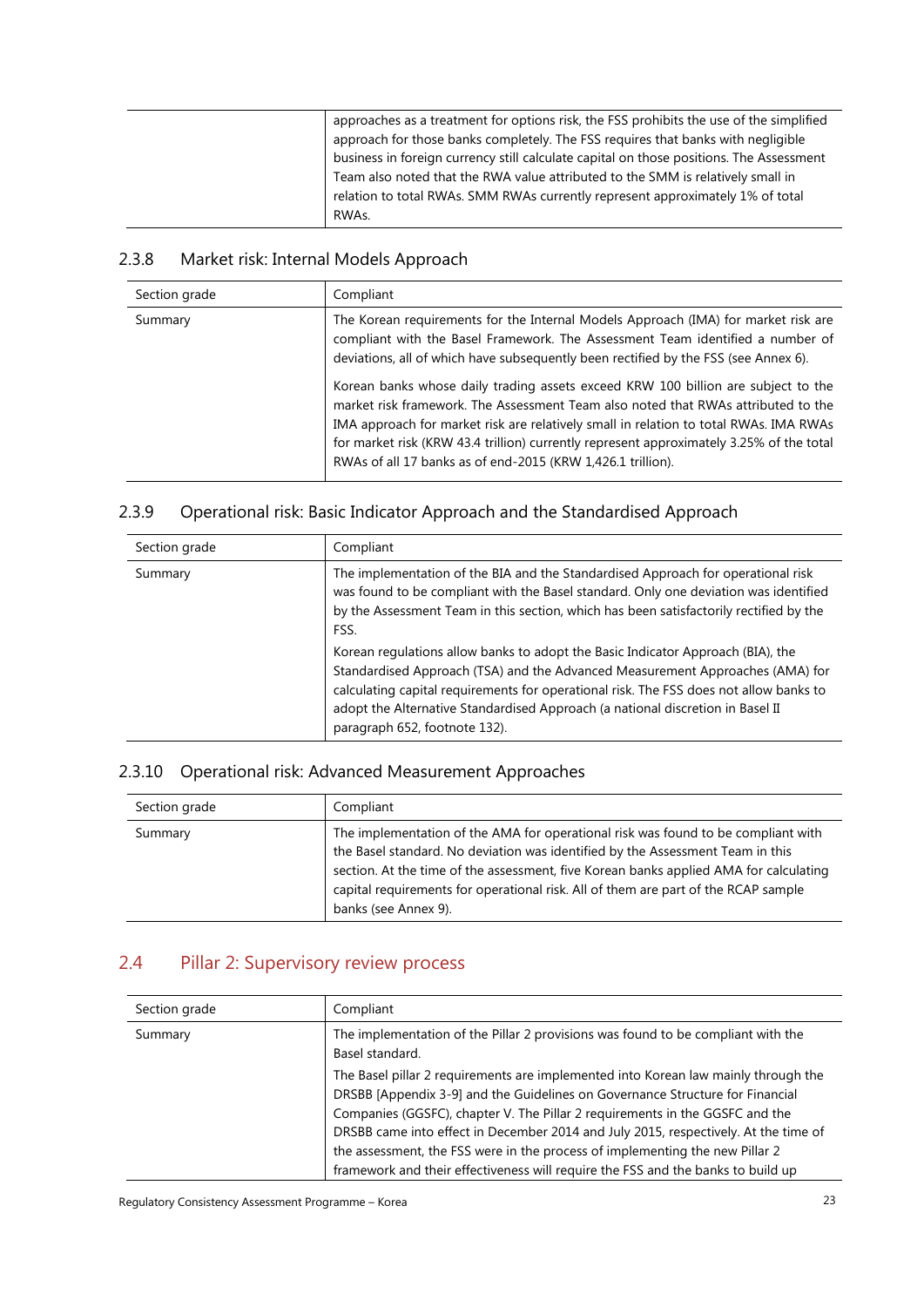|                                     | further experience. The only issue raised by the AT deals with the legal bindingness<br>and enforceability of the GGSFC, which will be formally enacted as the Act on<br>Governance Structure of Financial Companies (AGSFC) by August 2016. A similar issue<br>was also raised in Section 2.5.                                                                                                                                                                                                                                                                                                                                                                                                                                                                                     |
|-------------------------------------|-------------------------------------------------------------------------------------------------------------------------------------------------------------------------------------------------------------------------------------------------------------------------------------------------------------------------------------------------------------------------------------------------------------------------------------------------------------------------------------------------------------------------------------------------------------------------------------------------------------------------------------------------------------------------------------------------------------------------------------------------------------------------------------|
| Basel paragraph no                  | Supplemental Pillar 2 Guidance paragraphs 84-94                                                                                                                                                                                                                                                                                                                                                                                                                                                                                                                                                                                                                                                                                                                                     |
| Reference in domestic<br>regulation | Guidelines on Governance Structure for Financial Companies                                                                                                                                                                                                                                                                                                                                                                                                                                                                                                                                                                                                                                                                                                                          |
| Findings                            | The Basel Supplemental Pillar 2 Guidance paragraphs 84–94, which deal with sound<br>compensation practices, are implemented into Korean law through GGSFC, chapter V.<br>The GGSFC are provided by the FSC and, as far as the RCAP team learnt during the<br>on-site visit, this guideline is not part of the Banking Act, Enforcement Decree or<br>other Korean regulation. Thus, the Assessment Team concluded that the legal<br>bindingness and enforceability of the GGSFC are questionable. According to the FSS,<br>there has not been any violation of the GGSFC by banks. Notwithstanding, the<br>Assessment Team noted that the GGSFC will be superseded by the "Act on<br>Governance Structure of Financial Companies" in August 2016 - which will be legally<br>binding. |
| Materiality                         | Not material.<br>As the GGSFC will be replaced by legally binding rules in due course and apparently<br>all banks in Korea as well as the FSS and the FSC regarded the GGSFC as legally<br>binding, the Assessment Team decided to grade this observation as not material.                                                                                                                                                                                                                                                                                                                                                                                                                                                                                                          |

## <span id="page-27-0"></span>2.5 Pillar 3: Market discipline

| Section grade                       | Compliant                                                                                                                                                                                                                                                                                                                                                                                                                                                                                                                                                                                                                                                                                                                                                                                                                                                                                                                                                                                                                                                                        |
|-------------------------------------|----------------------------------------------------------------------------------------------------------------------------------------------------------------------------------------------------------------------------------------------------------------------------------------------------------------------------------------------------------------------------------------------------------------------------------------------------------------------------------------------------------------------------------------------------------------------------------------------------------------------------------------------------------------------------------------------------------------------------------------------------------------------------------------------------------------------------------------------------------------------------------------------------------------------------------------------------------------------------------------------------------------------------------------------------------------------------------|
| Summary                             | The Basel Pillar 3 requirements for market discipline, the disclosure requirements for<br>remuneration and disclosure requirements for capital were sufficiently reflected<br>through domestic regulations and assessed as compliant with the Basel standard The<br>Assessment Team identified a number of deviations, the majority of which have<br>subsequently been rectified by the FSS (see Annex 6).<br>The disclosure requirements for remuneration are implemented through the GGSFC,<br>Chapter VI and the "Criteria for Drafting Annual Corporate Governance Reports"<br>(published by the KFB), for which the legal bindingness and enforceability is regarded<br>as questionable in both cases. Notwithstanding, the Assessment Team is cognisant<br>that the relevant Pillar 3 provisions in GGSFC will be formally enacted as the AGSFC,<br>while the new Regulation of Governance Structure of Financial Companies (RGSFC)<br>will explicitly delegate the authority of setting detailed contents on the disclosure of<br>remuneration to the KFB by August 2016. |
| Basel paragraph no                  | Pillar 3 disclosure requirements for remuneration                                                                                                                                                                                                                                                                                                                                                                                                                                                                                                                                                                                                                                                                                                                                                                                                                                                                                                                                                                                                                                |
| Reference in domestic<br>regulation | Guidelines on Governance Structure for Financial Companies (GGSFC)<br>Criteria for Drafting Annual Corporate Governance Reports                                                                                                                                                                                                                                                                                                                                                                                                                                                                                                                                                                                                                                                                                                                                                                                                                                                                                                                                                  |
| Findings                            | The disclosure requirements for remuneration are implemented through the GGSFC,<br>chapter VI, which are provided by the FSC and the "Criteria for Drafting Annual<br>Corporate Governance Reports", which are provided by the KFB. The legal<br>bindingness and enforceability of the GGSFC and the "Criteria for Drafting Annual<br>Corporate Governance Reports" are questionable, as there is no legal act or<br>enforcement decree that authorises the FSC or the KFB, respectively, to publish these<br>documents.<br>According to the FSS, a review of disclosure reports of all domestic banks in 2015<br>showed that the banks followed the mentioned quidelines and criteria.                                                                                                                                                                                                                                                                                                                                                                                          |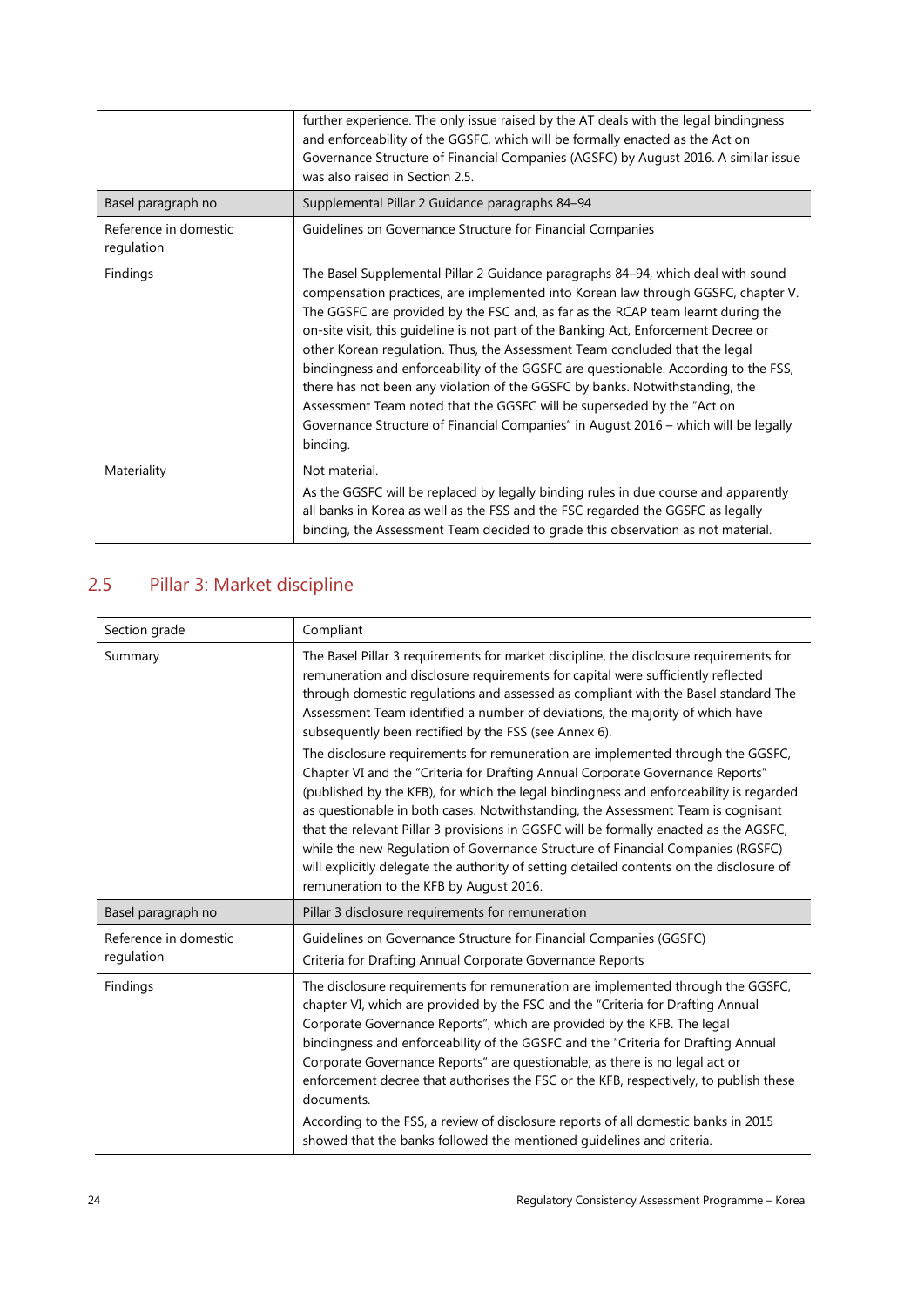|                                     | On 1 August 2016, the GGSFC will be superseded by the Act on Governance Structure<br>of Financial Companies and a corresponding enforcement decree and regulation. At<br>the time of the on-site assessment, the Korean authorities were still working on the<br>revisions of the enforcement decree and regulation that will explicitly delegate the<br>authority of setting detailed contents on the disclosure of remuneration to the KFB.                                                                                                                                              |
|-------------------------------------|--------------------------------------------------------------------------------------------------------------------------------------------------------------------------------------------------------------------------------------------------------------------------------------------------------------------------------------------------------------------------------------------------------------------------------------------------------------------------------------------------------------------------------------------------------------------------------------------|
| Materiality                         | Not material.<br>As the GGSFC will be replaced by legally binding rules in due course and as<br>apparently all banks in Korea as well as the FSS and the FSC regard the GGSFC and<br>the "Criteria for Drafting Annual Corporate Governance Reports" as legally binding,<br>the Assessment Team decided to grade this observation as not material.                                                                                                                                                                                                                                         |
| Basel paragraph no                  | Pillar 3 disclosure requirements for capital paragraph 31                                                                                                                                                                                                                                                                                                                                                                                                                                                                                                                                  |
| Reference in domestic<br>regulation | IUDFS Chapter 5 II.13.E                                                                                                                                                                                                                                                                                                                                                                                                                                                                                                                                                                    |
| Findings                            | The Basel text requires that, if a bank discloses capital ratios other than the regulatory<br>capital ratio, it should accompany the disclosure with methodology of calculating<br>these figures. This is not explicitly required in the Korean domestic regulation.                                                                                                                                                                                                                                                                                                                       |
| Materiality                         | Not material.                                                                                                                                                                                                                                                                                                                                                                                                                                                                                                                                                                              |
|                                     | As there might be capital ratios based on requirements (eg based on different<br>accounting standards, or jurisdiction-specific requirements) other than the regulatory<br>ratio, the intent of the Basel requirement was to clear up potential confusion by<br>requiring banks to disclose the underlying methodology if more than one capital ratio<br>is being disclosed. As the FSS has confirmed that there is no such additional<br>disclosure requirement other than the regulatory capital ratio imposed by the FSS, the<br>Assessment Team assessed this finding as not material. |

### <span id="page-28-0"></span>2.6 Observations and other findings specific to the implementation practices in Korea

The following observations highlight certain special features of the regulatory implementation of the Basel standards in Korea. These are presented for contextual and informational purposes. Observations are considered fully compliant with the Basel standard and do not have a bearing on the assessment outcome.

| Basel paragraph no                  | Basel III paragraphs 57(4), 60, 61                                                                                                                                                                                                                                                                                                                                                                                                                                                                                                                                                                                  |
|-------------------------------------|---------------------------------------------------------------------------------------------------------------------------------------------------------------------------------------------------------------------------------------------------------------------------------------------------------------------------------------------------------------------------------------------------------------------------------------------------------------------------------------------------------------------------------------------------------------------------------------------------------------------|
| Reference in domestic<br>regulation | DRSBB Annex 3 7A(4)                                                                                                                                                                                                                                                                                                                                                                                                                                                                                                                                                                                                 |
| Observation                         | Basel III allows certain loss provisions to be included in Tier 2, excluding provisions<br>ascribed to identified deterioration of particular assets or known liabilities. The<br>corresponding Korean rule is more granular than the Basel requirement, based on a<br>classification under which those ascribed to "normal" and "precautionary" assets are<br>included, while those covering substandard assets are excluded from Tier 2. The FSS<br>has confirmed that only the amount related to the minimum provisioning related to<br>the first two best asset classes would be recognised in Tier II capital. |

#### <span id="page-28-1"></span>2.6.1 Definition of capital

#### <span id="page-28-2"></span>2.6.2 Credit risk: Standardised Approach

| Basel paragraph no | Basel II paragraphs 58, 60-62 |
|--------------------|-------------------------------|
|                    |                               |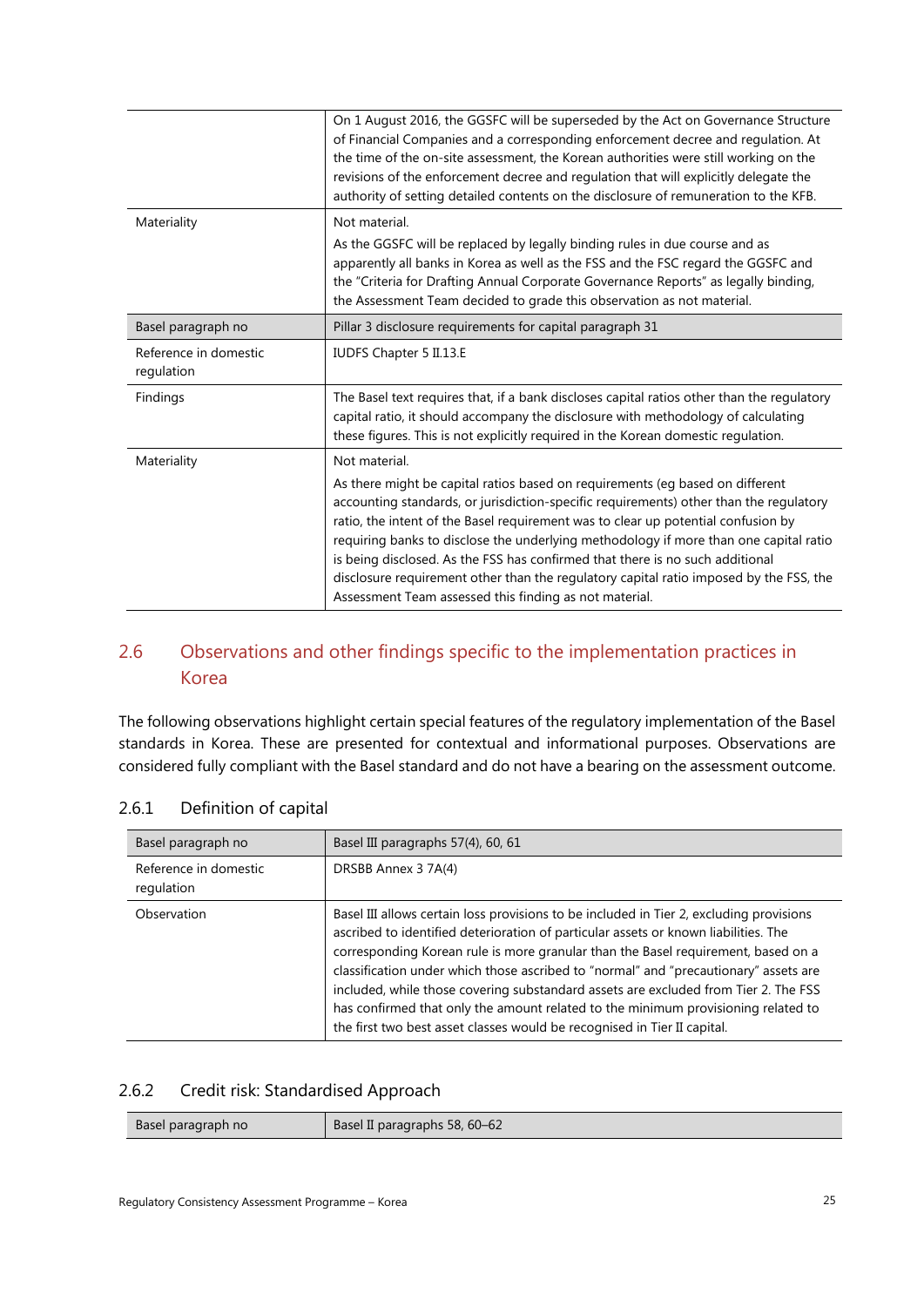| Reference in domestic<br>regulation | DRSBB [Appendix 3] 32A, 35A                                                                                                                                                                                                                                                                                                                                                                                                                                                                                                                                                                                                                                           |
|-------------------------------------|-----------------------------------------------------------------------------------------------------------------------------------------------------------------------------------------------------------------------------------------------------------------------------------------------------------------------------------------------------------------------------------------------------------------------------------------------------------------------------------------------------------------------------------------------------------------------------------------------------------------------------------------------------------------------|
| Observation                         | The Basel standard requires claims on banks to be risk-weighted by either (a) one<br>category less favourable then the sovereign of that country, or (b) the external credit<br>assessment of the bank itself. In this context, the Korean domestic regulation<br>(paragraph 32 of the DRSBB) specifies the risk weight treatment for domestic PSEs. In<br>particular, paragraph 32A of the DRSBB specifies that a subgroup of domestic PSEs shall<br>be risk-weighted as sovereigns.                                                                                                                                                                                 |
|                                     | In the other relevant section of the Korean domestic regulation (paragraph 35 of the<br>DRSBB), the AT noted a provision that allows banks classified as domestic PSEs to be<br>risk-weighted as sovereigns under paragraph 32 of the DRSBB ("excluding banks<br>classified as domestic PSEs under the provision of 32 above"). As a result of these two<br>provisions under the DRSBB, three policy banks (namely the Korea Development Bank,<br>the Export & Import Bank of Korea, and the Industrial Bank of Korea) are risk-weighted<br>as sovereigns.                                                                                                            |
|                                     | Following the finding raised by the Assessment Team, the FSS has rectified this finding.<br>More specifically, the provision in paragraph 35 of the DRSBB that allows PSE banks to<br>be risk-weighted as sovereigns was deleted.                                                                                                                                                                                                                                                                                                                                                                                                                                     |
|                                     | While the textual deviations no longer exist following the rectification made by the FSS,<br>the AT is of the view that further clarity should be introduced in paragraph 32 of the<br>DRSBB. While the word "banks" is not explicitly referenced in paragraph 32 of the<br>DRSBB, the fact that paragraph 35 previously stated "excluding banks classified as<br>domestic PSEs under the provision of 32 above" may imply that some Korean banks are<br>captured under the paragraph 32 of the DRSBB, by virtue of the language used. Further,<br>it is the understanding of the AT that the three policy banks are now subject to the risk-<br>weighting for banks. |

#### 2.6.3 Credit risk IRB

| Basel paragraph no                  | Basel II paragraphs 256-260                                                                                                                                                                                                                                                                                                                                                                                                                                                                                                                                                                                                                                                                                                                                                                                                                                                                                                                                                                                                                                                                                                                    |
|-------------------------------------|------------------------------------------------------------------------------------------------------------------------------------------------------------------------------------------------------------------------------------------------------------------------------------------------------------------------------------------------------------------------------------------------------------------------------------------------------------------------------------------------------------------------------------------------------------------------------------------------------------------------------------------------------------------------------------------------------------------------------------------------------------------------------------------------------------------------------------------------------------------------------------------------------------------------------------------------------------------------------------------------------------------------------------------------------------------------------------------------------------------------------------------------|
| Reference in domestic<br>regulation | DRSBB [Appendix 3] 114-115                                                                                                                                                                                                                                                                                                                                                                                                                                                                                                                                                                                                                                                                                                                                                                                                                                                                                                                                                                                                                                                                                                                     |
| Observation                         | Basel paragraph 256 read with paragraph 258 and paragraph 259 specifies that, once<br>a bank adopts an IRB approach for part of its holdings, it is expected to extend it across<br>the entire banking group. As such, supervisors may allow banks to adopt a phased roll-<br>out of the IRB approach across the banking group. However, a bank must produce an<br>implementation plan, specifying to what extent and when it intends to roll out the IRB<br>approaches across significant asset classes and business units over time. The plan<br>should be exacting yet realistic, and must be agreed with the supervisors. Further, some<br>exposures in non-significant business units as well as asset classes (or subclasses in the<br>case of retail) that are immaterial in terms of size and perceived risk profile may be<br>exempted from the above requirements, subject to supervisory approval. Capital<br>requirements for such operations will be determined according to the standardised<br>approach, with the national supervisor determining whether a bank should hold more<br>capital under Pillar 2 for such positions. |
|                                     | The mapped paragraphs 114 and 115 of DRSBB state that every bank shall apply the<br>IRB approach to all exposures (except exposures to CCPs). In cases where a bank applies<br>the IRB approach phase by phase, it shall establish and implement a plan for the<br>introduction of the IRB approach and the application method, subject to prior<br>consultation with FSS. The period to starting the phased application shall not be more<br>than three years. However, in cases where implementation is difficult within such a<br>period due to reasons beyond the control of the relevant bank, the period may be<br>extended after prior consultation with the FSS. Further, if the credit risk-weighted assets                                                                                                                                                                                                                                                                                                                                                                                                                           |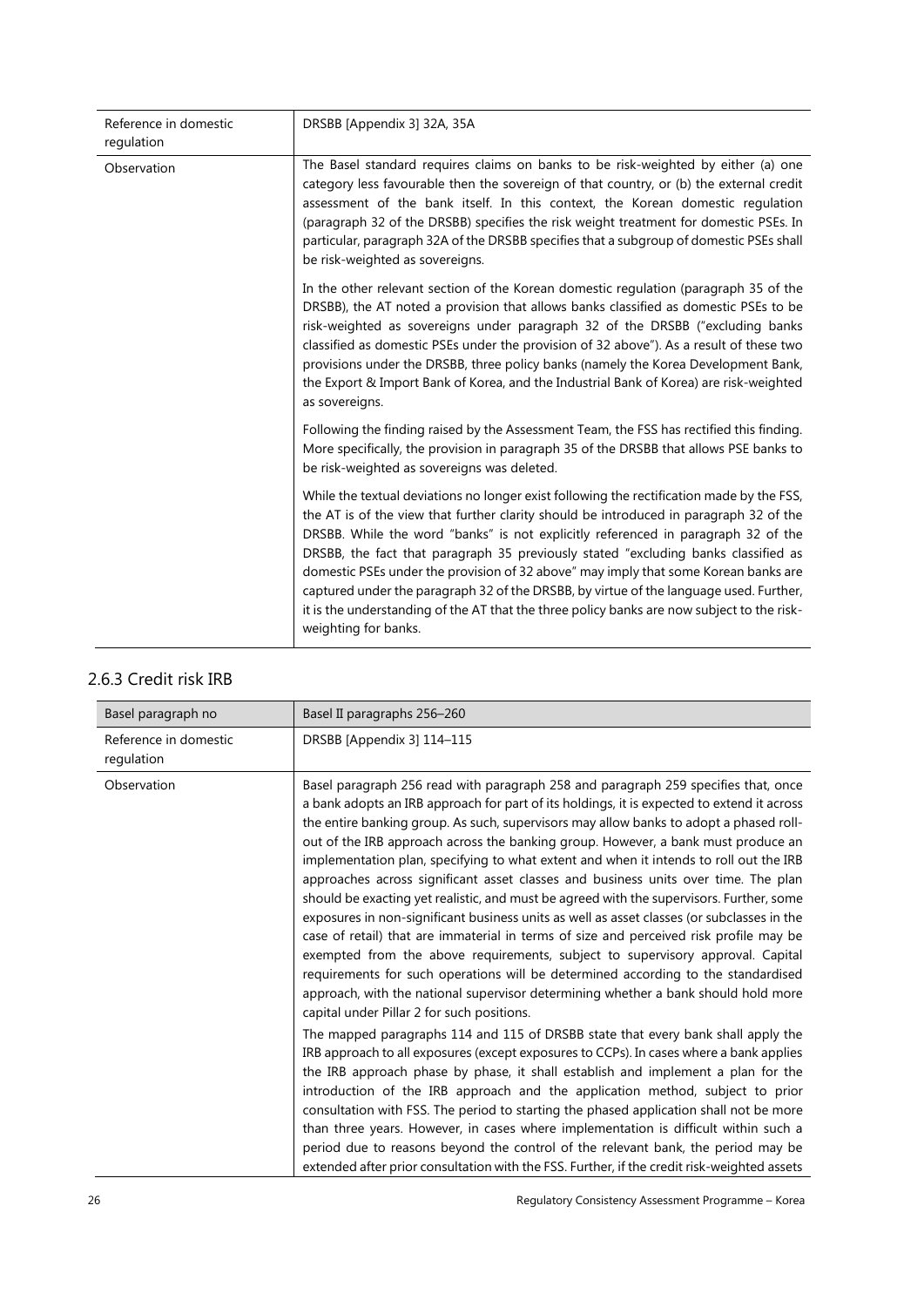| for a specific type of exposure or for a specific business division do not exceed 15% of |
|------------------------------------------------------------------------------------------|
| the aggregate of credit risk-weighted assets of a bank, it shall segregate such an       |
| exposure and calculate the credit risk-weighted assets by the standardised approach,     |
| subject to prior consultation with FSS. Notwithstanding the above provision, the         |
| standardised approach may be applied to sovereign and bank exposures (including          |
| public sector entities).                                                                 |
| As is apparent from the Korean regulation, in addition to a phased roll-out, certain     |
| specific types of exposure are permitted to be permanently exempted from the             |
| application of the IRB approach if each of that category of exposures meets the criteria |
| of a 15% threshold of the aggregate of the credit risk-weighted assets of the bank. This |
| is in addition to exposures to sovereigns and banks that may be treated under the        |
| standardised approach. Further, there is no prescribed aggregate threshold limit up to   |
| which exposures can be exempted from application of the IRB approach. It is therefore    |
| apparent that the permanently exempted exposures are rather high and cannot be           |
| treated as immaterial in terms of size and perceived risk profile.                       |
| As per the data provided by banks, the aggregate risk-weighted assets exempted from      |
| the IRB application for seven IRB banks ranged from 12.4% to 31.3% of total credit risk- |
| weighted assets and 11.2% to 28.8% of the total risk-weighted assets of those banks.     |
| They were thus found to be material in terms of both size and perceived risk profile     |
| among the sample banks.                                                                  |
| Following the finding raised by the Assessment Team, the FSS has carried out suitable    |
| changes in its regulation to bring it into line with Basel framework. The Assessment     |
| Team acknowledges that, with these changes and corresponding enforcement in 2016,        |
| the observed material deviations will gradually cease to exist in practice among the     |
| Korean banks.                                                                            |

| Basel paragraph no                  | Basel II paragraph 4 of Annex 4, footnote 238                                                                                                                                                                                                                                                                                                                                                                                                                                                                                                                                                                                                                                                                                                                                    |  |  |
|-------------------------------------|----------------------------------------------------------------------------------------------------------------------------------------------------------------------------------------------------------------------------------------------------------------------------------------------------------------------------------------------------------------------------------------------------------------------------------------------------------------------------------------------------------------------------------------------------------------------------------------------------------------------------------------------------------------------------------------------------------------------------------------------------------------------------------|--|--|
| Reference in domestic<br>regulation | No reference provided. This footnote is excluded from the DRSBB.                                                                                                                                                                                                                                                                                                                                                                                                                                                                                                                                                                                                                                                                                                                 |  |  |
| Observation                         | Paragraph 4, footnote 238, in respect of scope of application under Annex 4 inter alia<br>suggests that transactions for which the probability of default is defined on a pooled<br>basis are not included in this treatment of CCR. This is applicable to transactions that<br>are undertaken with an identified counterparty against which a unique probability of<br>default can be determined. The DRSBB does not include the requirement of this<br>footnote. The FSS indicated that this footnote merely clarifies the meaning of the<br>paragraph.                                                                                                                                                                                                                        |  |  |
| Basel paragraph no                  | Basel II paragraph 38 of Annex 4, footnote 241                                                                                                                                                                                                                                                                                                                                                                                                                                                                                                                                                                                                                                                                                                                                   |  |  |
| Reference in domestic<br>regulation | No reference provided. This footnote is excluded from the DRSBB.                                                                                                                                                                                                                                                                                                                                                                                                                                                                                                                                                                                                                                                                                                                 |  |  |
| Observation                         | Footnote 241 indicates that, conceptually, M equals the effective credit duration of the<br>counterparty exposure. A bank that uses an internal model to calculate a one-sided<br>CVA can use the effective credit duration estimated by such a model in place of the<br>above formula with prior approval of its supervisors. This footnote is not included in<br>the DRSBB under the Internal Models Method framework (IMM). The FSS indicated that<br>this, in principle, should apply whether or not it is included in the domestic regulation.<br>Furthermore, the FSS indicated that this would be taken into account through the IMM<br>approval processes. There are currently no banks with IMM approval for counterparty<br>credit risk regulatory reporting purposes. |  |  |
| Basel paragraph no                  | Basel III paragraph 101 (revised paragraph 423 of the Basel II text and paragraphs 29<br>and 58 of Annex 4).                                                                                                                                                                                                                                                                                                                                                                                                                                                                                                                                                                                                                                                                     |  |  |

## <span id="page-30-0"></span>2.6.4 Counterparty credit risk framework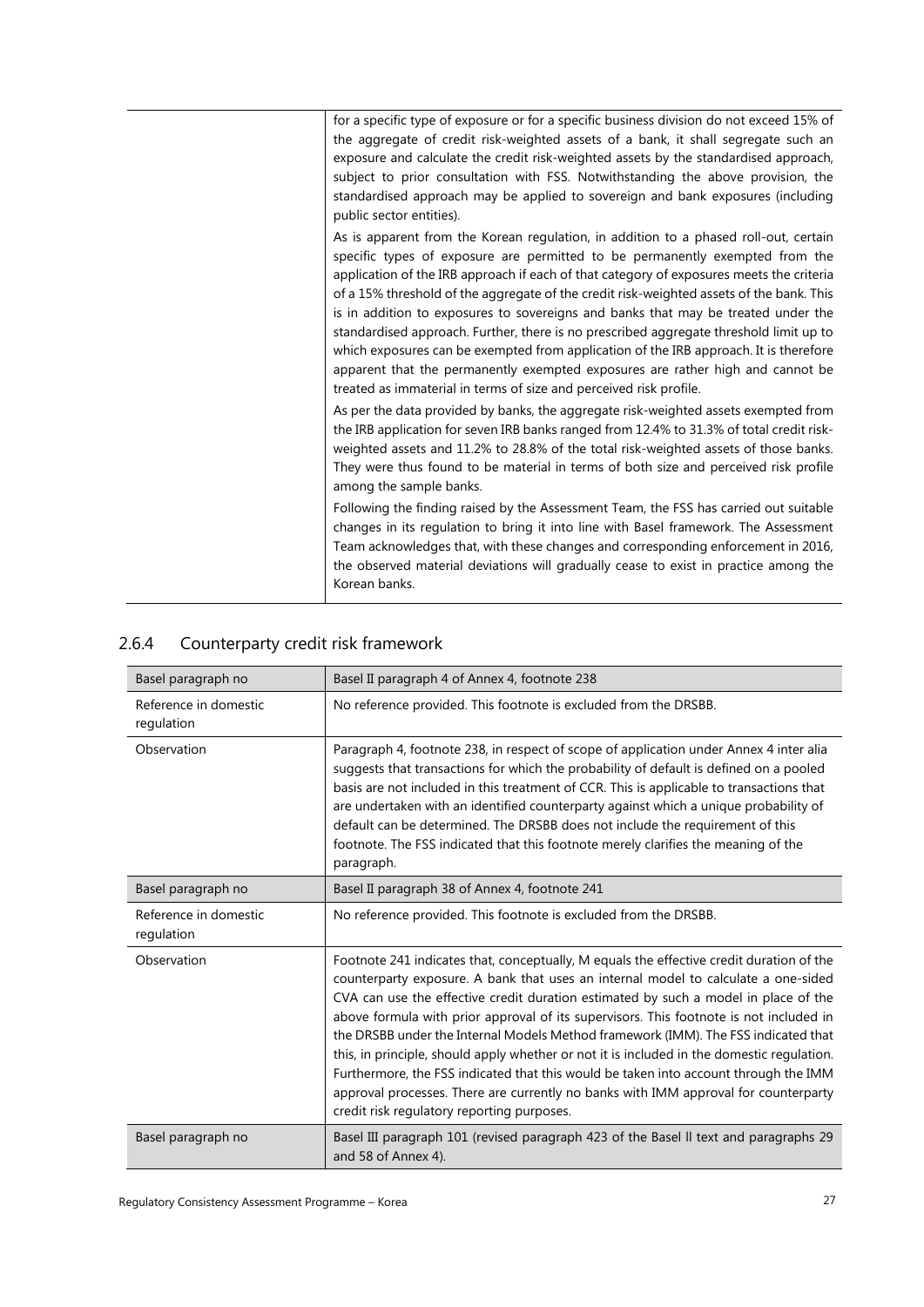| Reference in domestic<br>regulation | DRSBB Appendix 3 paragraph 291                                                                                                                                                                                                                                                                                                                                                                                                                                                                                                                                                                                                                                                                                                                                                                                                                                                                                                                                                                                                                                                                                                                                                                                                                                                                                                                                                                                                                                                                                                                                                                                                                                                                                                                                                                                                                                                                                                                                                                                                                                                                                        |  |
|-------------------------------------|-----------------------------------------------------------------------------------------------------------------------------------------------------------------------------------------------------------------------------------------------------------------------------------------------------------------------------------------------------------------------------------------------------------------------------------------------------------------------------------------------------------------------------------------------------------------------------------------------------------------------------------------------------------------------------------------------------------------------------------------------------------------------------------------------------------------------------------------------------------------------------------------------------------------------------------------------------------------------------------------------------------------------------------------------------------------------------------------------------------------------------------------------------------------------------------------------------------------------------------------------------------------------------------------------------------------------------------------------------------------------------------------------------------------------------------------------------------------------------------------------------------------------------------------------------------------------------------------------------------------------------------------------------------------------------------------------------------------------------------------------------------------------------------------------------------------------------------------------------------------------------------------------------------------------------------------------------------------------------------------------------------------------------------------------------------------------------------------------------------------------|--|
| Observation                         | Basel text paragraph 423 indicates that each separate legal entity to which the bank is<br>exposed must be separately rated. A bank must have policies acceptable to its<br>supervisor regarding the treatment of individual entities in a connected group including<br>circumstances under which the same rating may or may not be assigned to some or all<br>related entities. Those policies must include a process for the identification of specific<br>wrong-way risk for each legal entity to which the bank is exposed. Transactions with<br>counterparties where specific wrong-way risk has been identified need to be treated<br>differently when calculating the EAD for such exposures (see paragraph 58, Annex 4 of<br>the Basel III).                                                                                                                                                                                                                                                                                                                                                                                                                                                                                                                                                                                                                                                                                                                                                                                                                                                                                                                                                                                                                                                                                                                                                                                                                                                                                                                                                                  |  |
|                                     | Paragraph 58, Annex 4 of the Basel III clearly indicates that a bank is exposed to "specific<br>wrong-way risk" if future exposure to a specific counterparty is highly correlated with<br>the counterparty's probability of default. For example, a company writing put options<br>on its own stock creates wrong-way exposures for the buyer that are specific to the<br>counterparty. A bank must have procedures in place to identify, monitor and control<br>cases of specific wrong-way risk, beginning at the inception of a trade and continuing<br>through the life of the trade. To calculate the CCR capital charge, the instruments for<br>which there exists a legal connection between the counterparty and the underlying<br>issuer, and for which specific wrong-way risk has been identified, are not considered to<br>be in the same netting set as other transactions with the counterparty. Furthermore, for<br>single-name credit default swaps where there exists a legal connection between the<br>counterparty and the underlying issuer, and where specific wrong-way risk has been<br>identified, EAD in respect of such swap counterparty exposure equals the full expected<br>loss in the remaining fair value of the underlying instruments assuming the underlying<br>issuer is in liquidation. The use of the full expected loss in the remaining fair value of<br>the underlying instrument allows the bank to recognise, in respect of such swap, the<br>market value that has been lost already and any expected recoveries. Accordingly, LGD<br>for Advanced or Foundation IRB banks must be set to 100% for such swap transactions.<br>For banks using the Standardised Approach, the risk weight to use is that of an<br>unsecured transaction. For equity derivatives, bond options, securities financing<br>transactions etc referencing a single company where there exists a legal connection<br>between the counterparty and the underlying company, and where specific wrong-way<br>risk has been identified, EAD equals the value of the transaction under the assumption |  |
|                                     | of a jump-to-default of the underlying security. Inasmuch as this makes re-use of<br>possibly existing (market risk) calculations (for IRC) that already contain an LGD<br>assumption, the LGD must be set to 100%. Although these paragraphs are covered in<br>the DRSBB, the references referred to within the DRSBB are incorrect. The FSS explained<br>to the Assessment Team that this was due to a typo. This does apply to banks with<br>approval to use the IMM for regulatory reporting purposes. There are currently no<br>banks with approval to use the IMM for regulatory purposes.                                                                                                                                                                                                                                                                                                                                                                                                                                                                                                                                                                                                                                                                                                                                                                                                                                                                                                                                                                                                                                                                                                                                                                                                                                                                                                                                                                                                                                                                                                                      |  |

| Basel paragraph no                  | Basel II paragraphs 680-683                                                                                                                                                                                                                                                                                                              |  |
|-------------------------------------|------------------------------------------------------------------------------------------------------------------------------------------------------------------------------------------------------------------------------------------------------------------------------------------------------------------------------------------|--|
| Reference in domestic<br>regulation | DRSBB [Appendix 3] 237.A.(2)., C.                                                                                                                                                                                                                                                                                                        |  |
| Observation                         | Basel II paragraphs 680-683 allow banks to use an AMA for some parts of its<br>operations and the BIA or TSA for the balance (partial use). In other words, the Basel<br>standard only allows a combination of either AMA/BIA or AMA/TSA.                                                                                                |  |
|                                     | Korean regulation allows banks to use a combination of BIA and TSA if at least 85% of<br>the business activities subject to consolidation are covered by the TSA and the BIA<br>applies to less than 5% of business activities. The use of BIA in such cases is limited to<br>business activities of a subsidiary or an overseas branch. |  |

## <span id="page-31-0"></span>2.6.5 Operational risk – Partial Use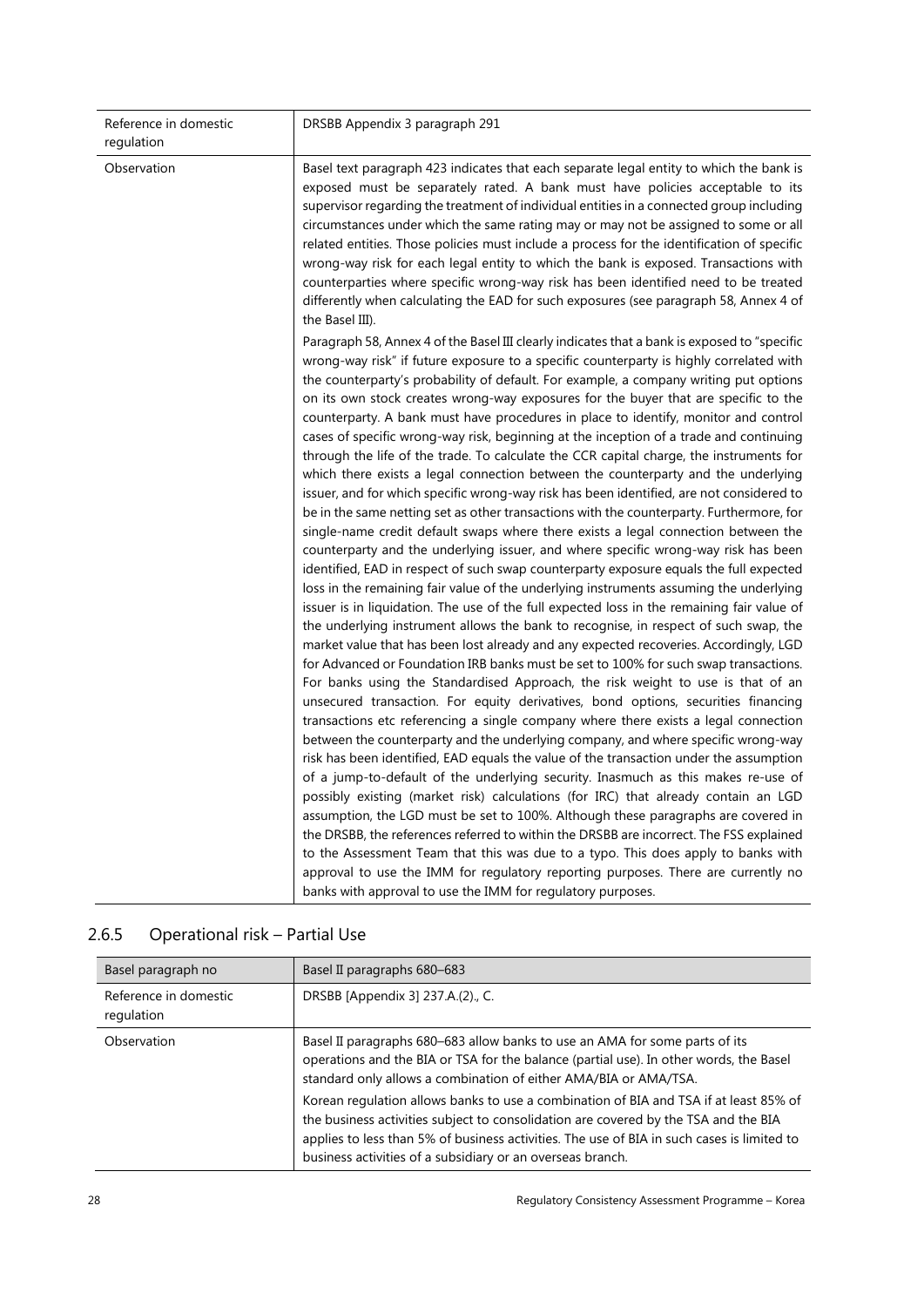| A combined use of BIA and TSA is subject to prior approval by the Governor.           |
|---------------------------------------------------------------------------------------|
| According to the FSS, the purpose of the partial use permission is to encourage       |
| qualified banks, including small banks, to use more sophisticated approaches than the |
| BIA, with a view to encouraging them to improve their risk management.                |
| At the time of the RCAP assessment, three banks that applied the TSA were allowed     |
| to use the BIA for their subsidiaries and overseas branches.                          |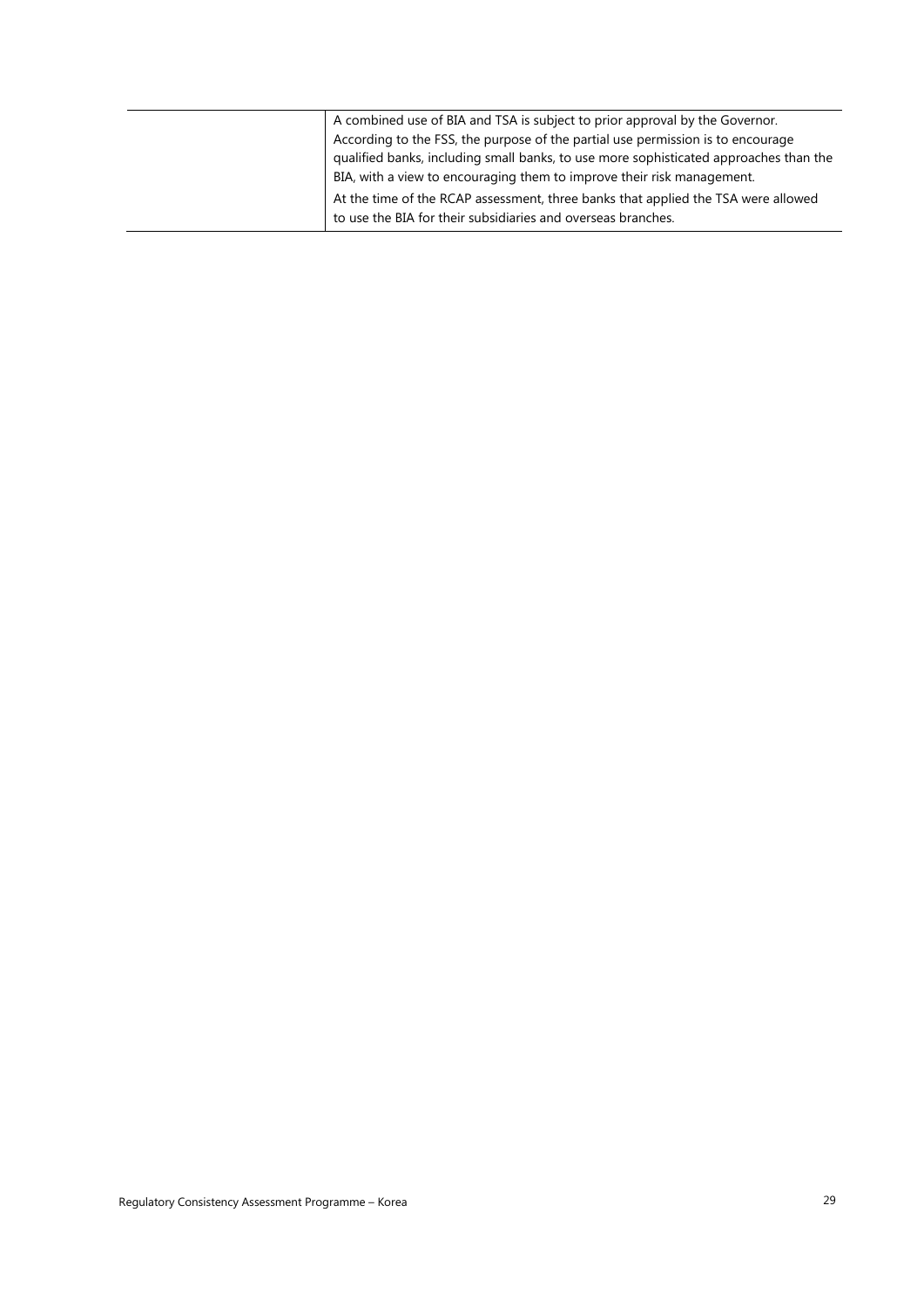## <span id="page-33-0"></span>Annexes

## <span id="page-33-1"></span>Annex 1: RCAP Assessment Team and Review Team<sup>[6](#page-33-2)</sup>

### Assessment Team Leader

Mr Michael Schoch Swiss Financial Market Supervisory Authority FINMA

### Assessment Team members

| Ms Joleen Wingyou       | South African Reserve Bank          |  |
|-------------------------|-------------------------------------|--|
| Ms Melanie Troschke     | Deutsche Bundesbank                 |  |
| Mr Ajay Kumar Choudhary | Reserve Bank of India               |  |
| Mr Wang Jun             | China Banking Regulatory Commission |  |
| Mr Gordon Wong          | Hong Kong Monetary Authority        |  |
| Mr Ronald Sin Kin Tat   | Monetary Authority of Singapore     |  |
| Mr Joachim Keller       | National Bank of Belgium            |  |
|                         |                                     |  |

## Supporting members

| Mr Uwe Steinhauser       | Swiss Financial Market Supervisory Authority FINMA |
|--------------------------|----------------------------------------------------|
| Mr Nik Faris Sallahuddin | Basel Committee Secretariat                        |
| Mr Olivier Prato         | <b>Basel Committee Secretariat</b>                 |

## Review Team

Mr Karl Cordewener **Basel Committee Secretariat** Mr Nicolas Peligry **French Prudential Supervisory Authority (ACPR)** Mr Mitsutoshi Adachi Bank of Japan Mr Sebastijan Hrovatin **European Commission** 

<span id="page-33-2"></span><sup>&</sup>lt;sup>6</sup> The RCAP Assessment has benefited from the feedback of the RCAP Review team and the Peer Review Board. The Review Team is separate from the Assessment Team, and provides an additional level of quality assurance for the report's findings and conclusions.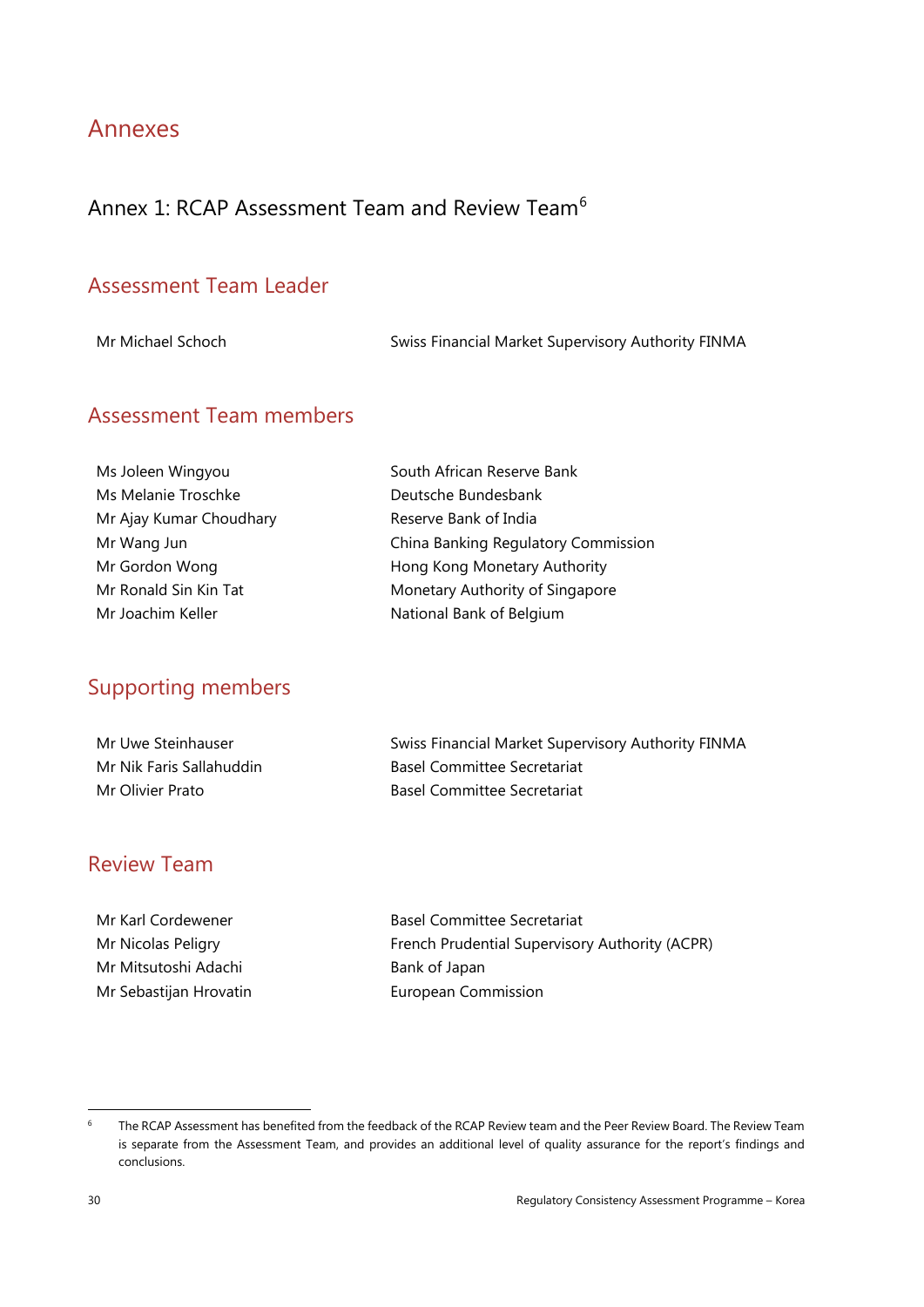## <span id="page-34-0"></span>Annex 2: Implementation of the Basel framework as of cut-off date

| Overview of adoption of capital standards                                                                                                                                                    |                                        |                                      | Table 4                               |               |
|----------------------------------------------------------------------------------------------------------------------------------------------------------------------------------------------|----------------------------------------|--------------------------------------|---------------------------------------|---------------|
| <b>Basel III regulation</b>                                                                                                                                                                  | Date of issuance by<br><b>BCBS</b>     | Transposed into Korean<br>regulation | Date of<br>implementation in<br>Korea | <b>Status</b> |
| Basel II                                                                                                                                                                                     |                                        |                                      |                                       |               |
| Basel II: International<br>Convergence of<br>Capital Measurement<br>and Capital<br>Standards:<br>A Revised Framework<br>- Comprehensive<br>Version                                           | June 2006                              | June 2007                            | January 2008                          | Green         |
| Basel 2.5                                                                                                                                                                                    |                                        |                                      |                                       |               |
| Enhancements to the<br><b>Basel Framework</b><br>Guidelines for<br>computing capital for<br>incremental risk in the<br>trading book<br>Revisions to the Basel<br>II market risk<br>framework | <b>July 2009</b>                       | February 2012                        | February 2012                         | Green         |
| Basel III                                                                                                                                                                                    |                                        |                                      |                                       |               |
| Basel III: A global<br>regulatory framework<br>for more resilient<br>banks and banking<br>systems - revised<br>version                                                                       | June 2011<br>(Consolidated<br>version) | November 2013                        | December 2013                         | Green         |
| Pillar 3 disclosure<br>requirements for<br>remuneration*                                                                                                                                     | <b>July 2011</b>                       | February 2011*                       | February 2011                         | Green         |
| Treatment of trade<br>finance under the<br>Basel capital<br>framework**                                                                                                                      | October 2011                           | June 2007**                          | January 2008                          | Green         |
| Composition of<br>capital disclosure<br>requirements                                                                                                                                         | June 2012                              | November 2013                        | December 2013                         | Green         |
| Capital requirements<br>for bank exposures to<br>central counterparties                                                                                                                      | <b>July 2012</b>                       | September 2014                       | September 2014                        | Green         |

Colour code: Green = implementation completed; Yellow = implementation in process; Red = no implementation.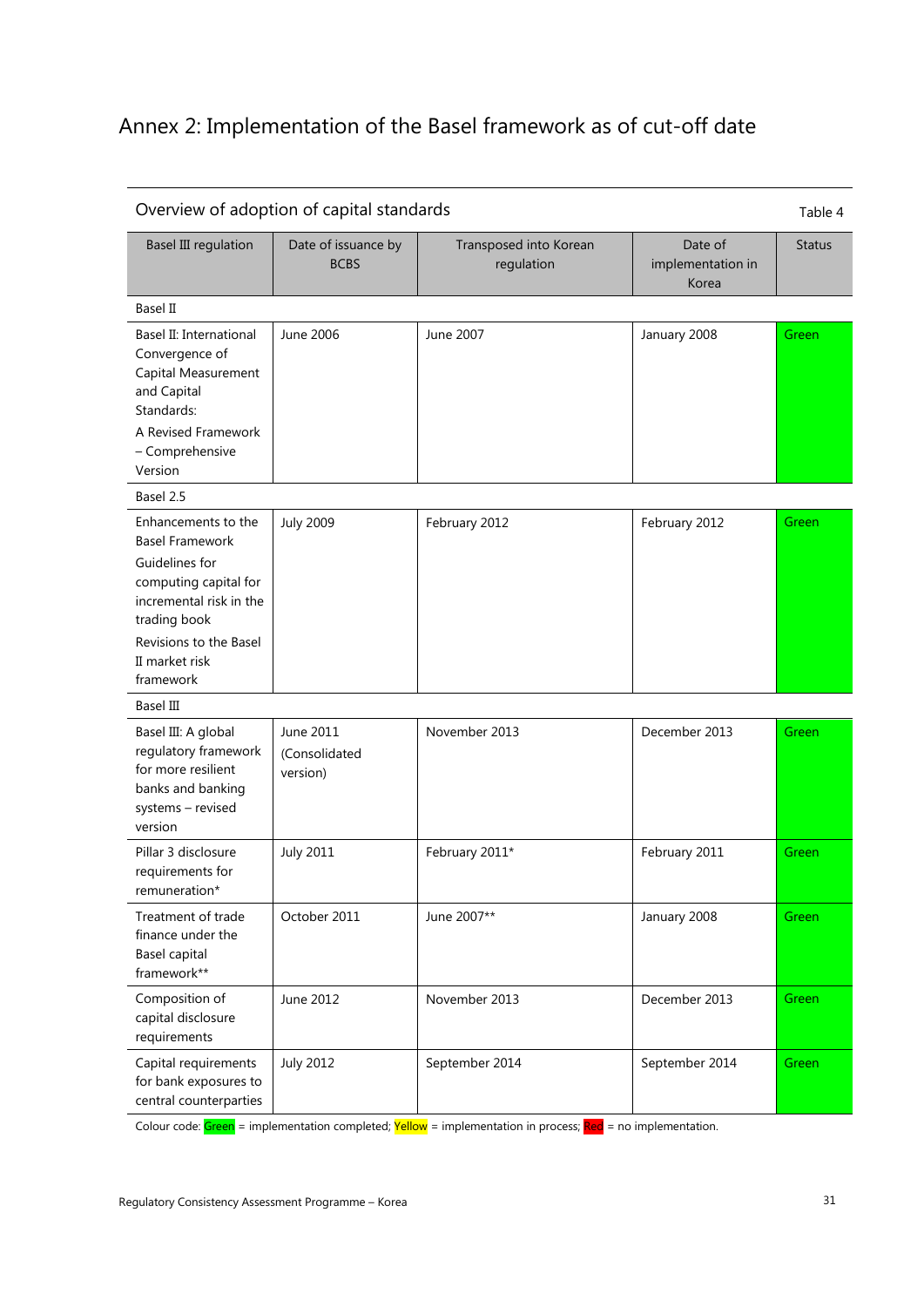#### Note:

\* Korea published the disclosure requirements including remuneration to implement the FSB's "Principles for Sound Compensation Practices (April 2009)" and "Implementation Standards (September 2009)".

\*\* Korea exercised its national discretion to waive the one-year maturity floor for certain trade finance instruments and applied Option 1 for exposures to banks from the implementation of Basel II (January 2008). Therefore, it was not necessary to reflect the corresponding Basel rule in domestic regulation.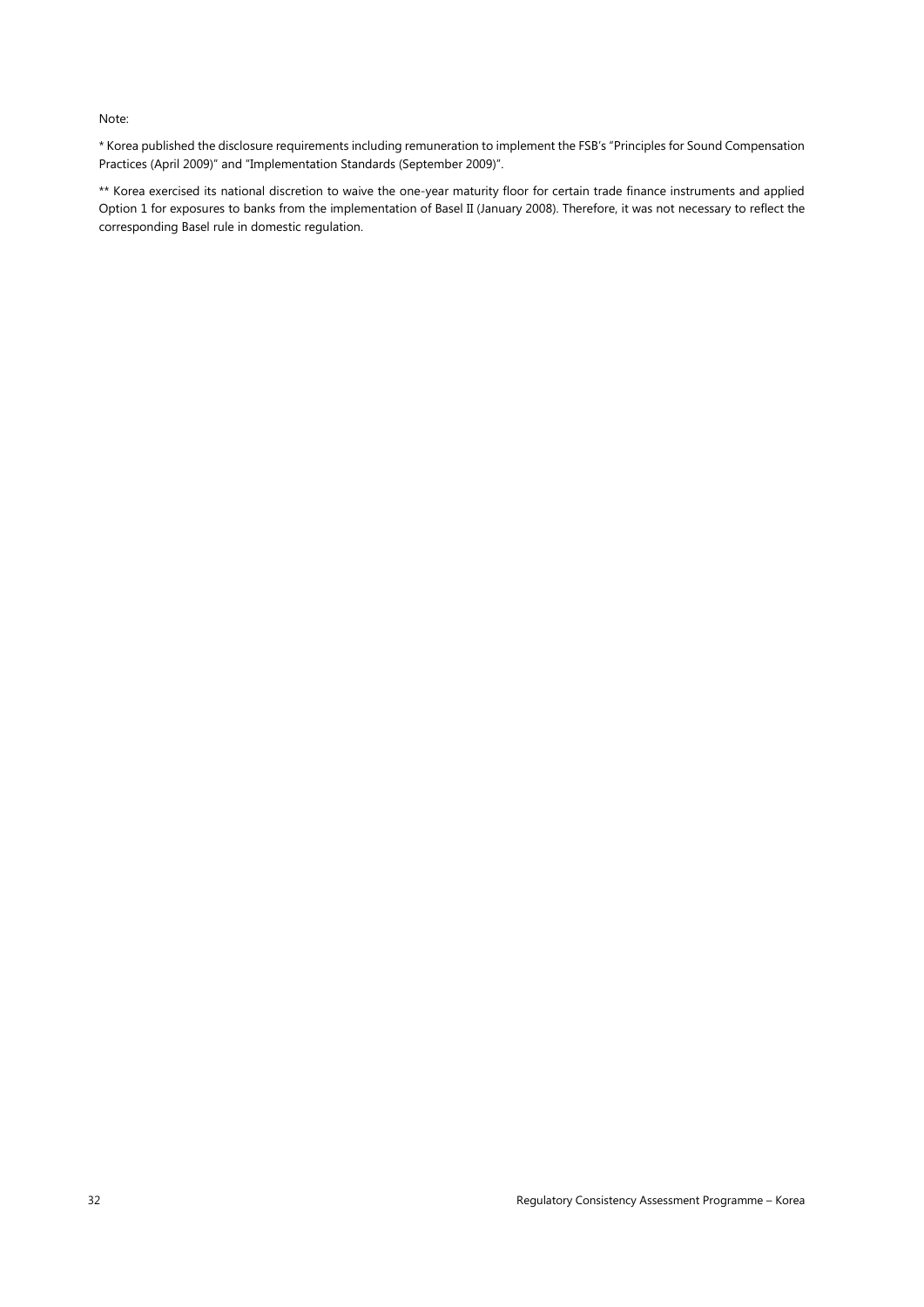## <span id="page-36-0"></span>Annex 3: List of capital standards under the Basel framework used for the assessment

- (i) *International Convergence of Capital Measurement and Capital Standards: A Revised Framework*, (Basel II), June 2006
- (ii) *Enhancements to the Basel II framework*, July 2009
- (iii) *Guidelines for computing capital for incremental risk in the trading book*, July 2009
- (iv) "Basel Committee issues final elements of the reforms to raise the quality of regulatory capital", Basel Committee, press release, 13 January 2011
- (v) *Revisions to the Basel II market risk framework: Updated as of 31 December 2010*, February 2011
- (vi) *Basel III: A global regulatory framework for more resilient banks and banking systems*, December 2010 (revised June 2011)
- (vii) *Pillar 3 disclosure requirements for remuneration*, July 2011
- (viii) *Treatment of trade finance under the Basel capital framework*, October 2011
- (ix) *Interpretive issues with respect to the revisions to the market risk framework*, November 2011
- (x) *Basel III definition of capital – Frequently asked questions*, December 2011
- (xi) *Composition of capital disclosure requirements: Rules text*, June 2012
- (xii) *Capital requirements for bank exposures to central counterparties*, July 2012
- (xiii) *Regulatory treatment of valuation adjustments to derivative liabilities: final rule issued by the Basel Committee*, July 2012
- (xiv) *Basel III counterparty credit risk – Frequently asked questions*, November 2011, July 2012, November 2012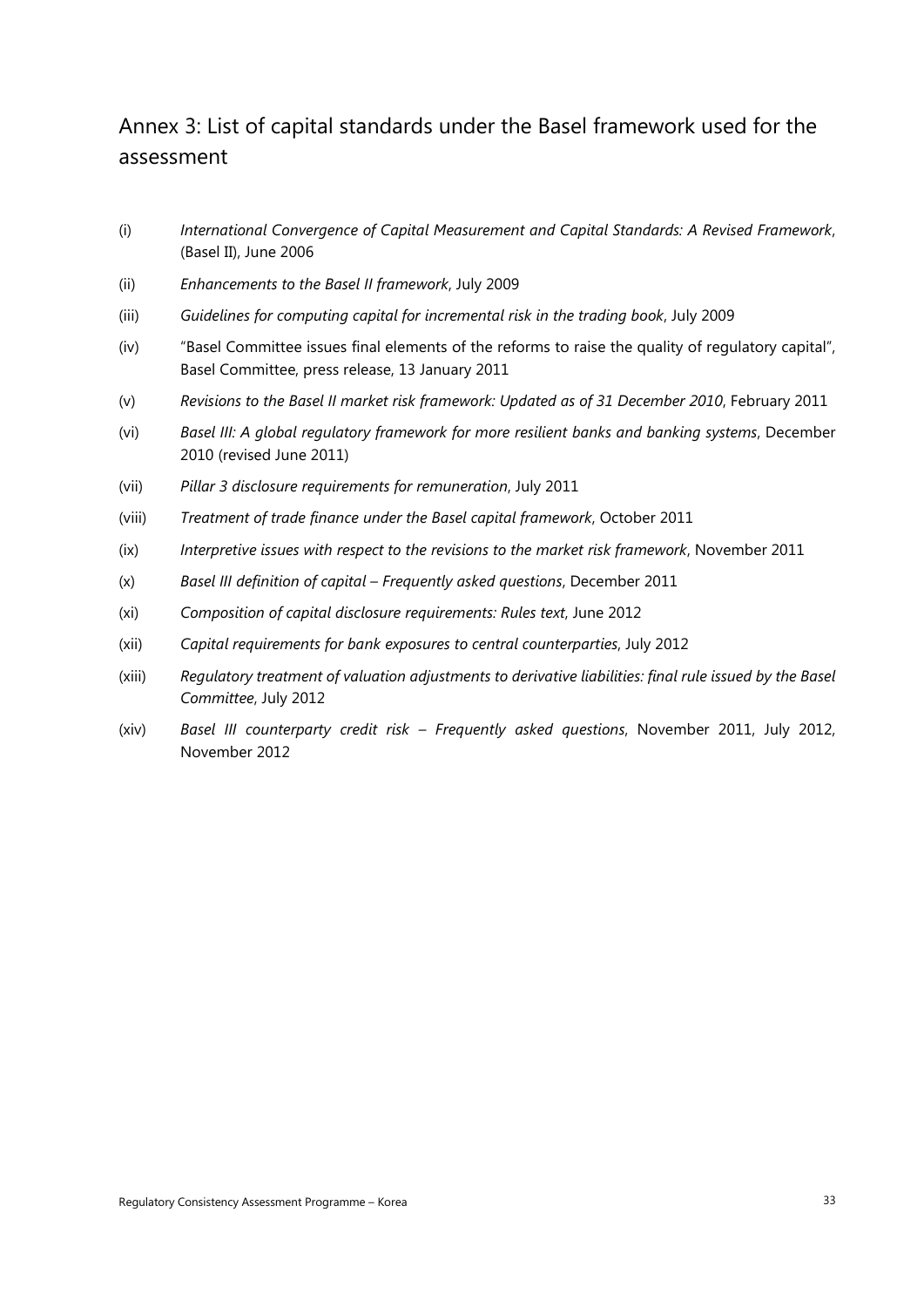## <span id="page-37-0"></span>Annex 4: Local regulations issued by Korean authorities for implementing Basel capital standards

| Overview of issuance dates of important Korean capital rules<br>Table 5 |                                                                                                                                                                          |  |
|-------------------------------------------------------------------------|--------------------------------------------------------------------------------------------------------------------------------------------------------------------------|--|
| <b>Domestic regulations</b>                                             | Name of the document, version and date                                                                                                                                   |  |
| Domestic regulations implementing Basel II                              | Regulation on Supervision of Banking Business (RSBB) implemented<br>on 28 June 2007 and in force from 1 January 2008                                                     |  |
|                                                                         | Detailed Regulation on Supervision of Banking Business (DRSBB)<br>[Appendix 3], implemented on 28 June 2007 and in force from 1<br>January 2008                          |  |
|                                                                         | Detailed Supervisory Regulation on Financial Holding Companies<br>(DSRFHC) [Appendix 1-2]. 3., implemented on 22 November 2013<br>and in force from 1 December 2013      |  |
|                                                                         | Instruction for Unified Disclosure for Financial Services (IUDFS)<br>implemented on 27 July 2015 and in force from 1 January 2016                                        |  |
| Domestic regulations implementing Basel II.5                            | DRSBB [Appendix 3] and [Appendix 3-2], implemented on 14<br>February 2012 and in force from 15 February 2012.                                                            |  |
|                                                                         | DSRFHC [Appendix 1-2]. 3., implemented on 22 November 2013<br>and in force from 1 December 2013                                                                          |  |
| Domestic regulations implementing Basel III                             | RSBB, [Appendix 2-10], [Appendix 2-11], implemented on 8 July<br>2013, 22 November 2013 and in force from 1 December 2013                                                |  |
|                                                                         | DRSBB [Appendix 3], [Appendix 3-5], implemented on 22<br>November 2013 and in force from 1 December 2013                                                                 |  |
|                                                                         | DRSBB [Appendix 21], implemented on 22 December 2015 and in<br>force from 1 January 2016                                                                                 |  |
|                                                                         | Regulation on Supervision of Financial Holding Companies<br>(RSFHC), [Appendix 3-2], [Appendix 3-3], implemented on 22<br>December 2015 and in force from 1 January 2016 |  |
|                                                                         | DSRFHC [Appendix 5] implemented on 4 November 2014, in force<br>from 1 December 2014.                                                                                    |  |
|                                                                         | DSRFHC [Appendix 1-2], implemented on 22 November 2013 and<br>in force from 1 December 2013                                                                              |  |
|                                                                         | IUDFS implemented on and in force from 30 January 2015                                                                                                                   |  |

#### Hierarchy of Korean laws and regulatory instruments Table 6

| Level of rules (in legal terms)                                                       | Type       |
|---------------------------------------------------------------------------------------|------------|
| Banking Act – issued by the National Assembly                                         | Law        |
| Enforcement Decree of Banking Act - issued by The President (the State Council)       | Law        |
| Regulation on Supervision of Banking Business (RSBB) – issued by the FSC              | Regulation |
| Detailed Regulation on Supervision of Banking Business (DRSBB) – issued by the FSS    | Regulation |
| Instruction for Unified Disclosure for Financial Services (IUDFS) – issued by the KFB | Regulation |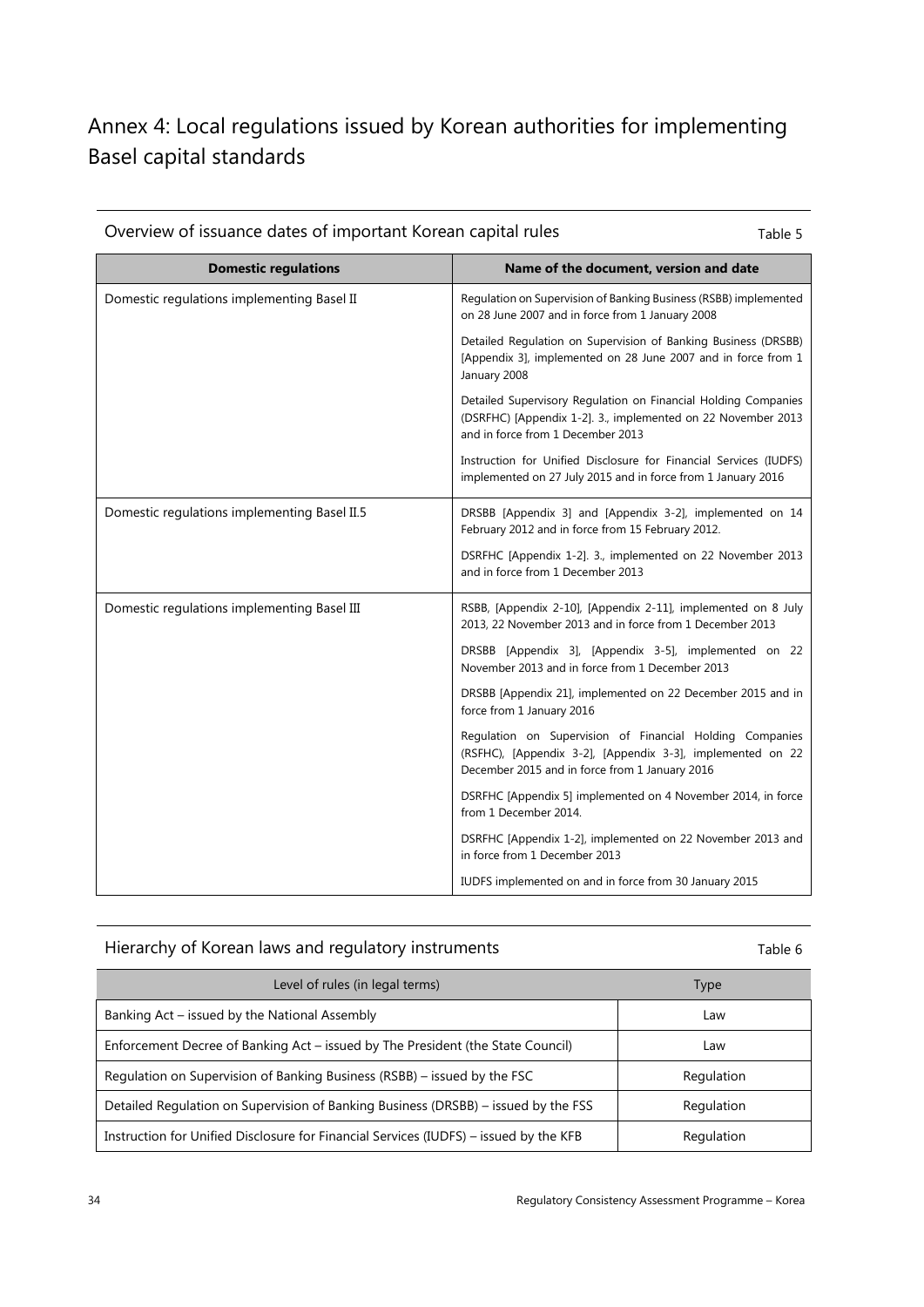## <span id="page-38-0"></span>Annex 5: Details of the RCAP assessment process

### A. Off-site evaluation

- (i) Completion of a self-assessment questionnaire by Korean authorities
- (ii) Evaluation of the self-assessment by the RCAP Assessment Team
- (iii) Independent comparison and evaluation of the domestic regulations issued by Korean authorities with corresponding Basel III standards issued by the BCBS
- (iv) Identification of observations
- (v) Refinement of the list of observations based on clarifications provided by Korean authorities
- (vi) Assessment of materiality of deviations for all quantifiable deviations based on data and nonquantifiable deviations based on expert judgment
- (vii) Forwarding of the list of observations to Korean authorities

### B. On-site assessment

- (viii) Discussion of individual observations with Korean authorities
- (ix) Meeting with selected Korean banks, accounting firms and a credit ratings agency
- (x) Discussion with Korean authorities and revision of findings to reflect additional information received
- (xi) Assignment of component grades and overall grade
- (xii) Submission of the detailed findings to Korean authorities with grades
- (xiii) Receipt of comments on the detailed findings from Korean authorities

#### C. Review and finalisation of the RCAP report

- (xiv) Review of comments by the RCAP Assessment Team, finalisation of the draft report and forwarding to Korean authorities for comments
- (xv) Review of Korean authorities' comments by the RCAP Assessment Team
- (xvi) Review of the draft report by the RCAP Review Team
- (xvii) Review of the draft report by the Peer Review Board
- (xviii) Reporting of findings to SIG by the team leader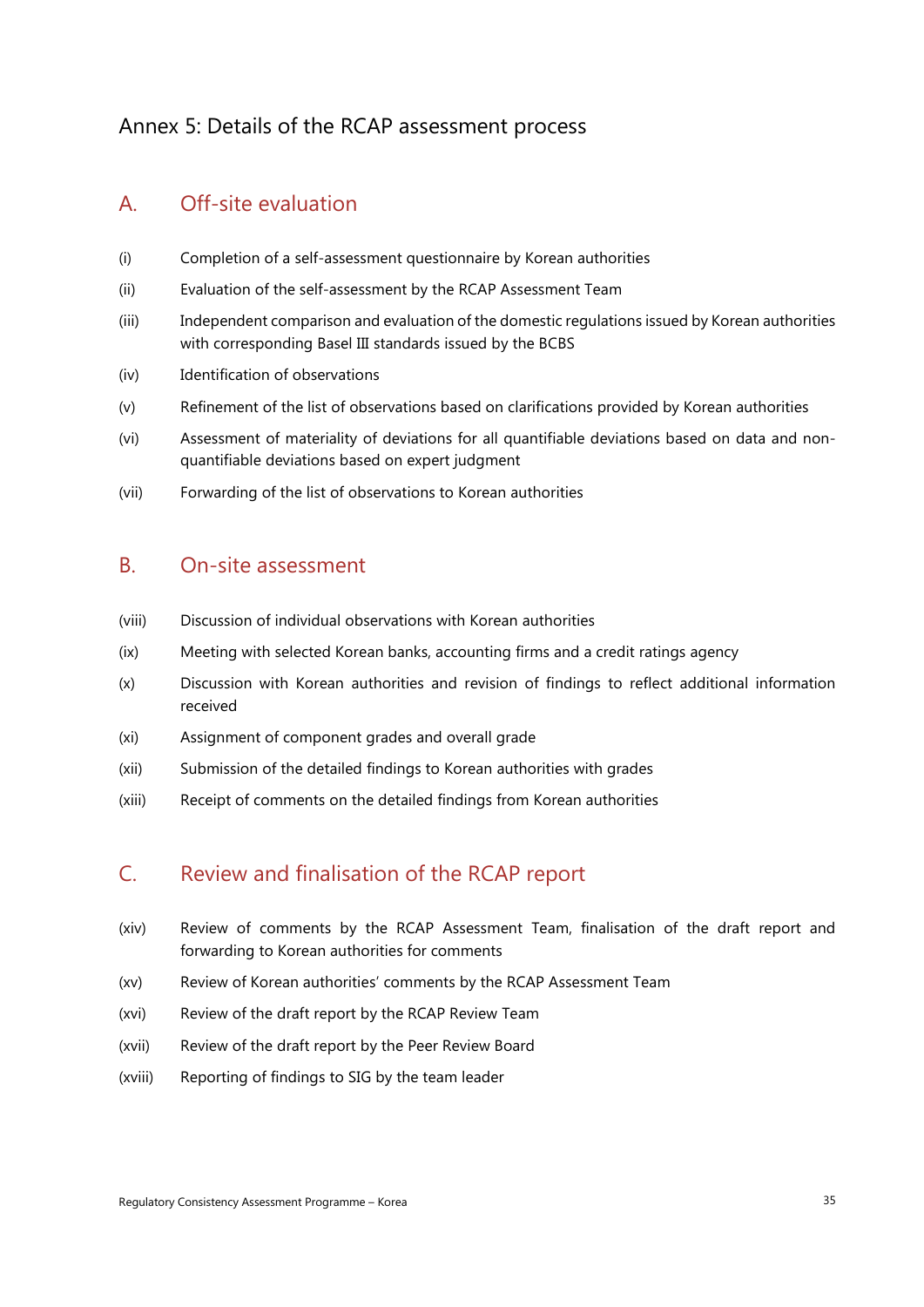## Annex 6: List of rectifications by Korean authorities

<span id="page-39-0"></span>

| <b>Basel paragraph</b>                                                                                  | <b>Reference to Korean</b><br>document and<br>paragraph | Brief description of the forthcoming correction                                                                                                                                                                                                                                                                                                                                               |
|---------------------------------------------------------------------------------------------------------|---------------------------------------------------------|-----------------------------------------------------------------------------------------------------------------------------------------------------------------------------------------------------------------------------------------------------------------------------------------------------------------------------------------------------------------------------------------------|
| <b>Definition of capital</b>                                                                            |                                                         |                                                                                                                                                                                                                                                                                                                                                                                               |
| Basel III paragraph 53                                                                                  | DRSBB [Appendix 3]<br>5B(1)                             | Korean DRSBB explicitly requires that internationally active banks structured as joint stock companies should have<br>common equity instruments (CET 1) solely in the form of common shares.                                                                                                                                                                                                  |
| Minimum requirements to ensure<br>loss absorbency at the Point of<br>Non-Viability (PONV) - paragraph 6 | DRSBB [Appendix 3-5]<br>5A                              | Korean DRSBB explicitly requires a subsidiary issued capital instrument, once to be recognised as capital at consolidated<br>level, to include a trigger based on PONV related to the parent company.                                                                                                                                                                                         |
| <b>Credit risk: Standardised Approach</b>                                                               |                                                         |                                                                                                                                                                                                                                                                                                                                                                                               |
| Basel II paragraphs 58, 60-62                                                                           | DRSBB [Appendix 3] 32A,<br>35A                          | Delete the statement that bank exposures classed as PSE are excluded from bank exposures.                                                                                                                                                                                                                                                                                                     |
| Basel II paragraph 59                                                                                   | DRSBB [Appendix 3]<br>$34B(1)-(5)$                      | About determining MDBs eligible for 0% risk weight, the Korean DRSBB explicitly includes the eligibility criteria specified<br>in Basel II paragraph 59, namely "strong shareholder support demonstrated by the amount of paid-in capital<br>contributed by the shareholders", "continued capital contributions and new pledges from sovereign holders" and<br>"rigorous assessment of risk". |
| Basel II paragraph 65                                                                                   | DRSBB [Appendix 3] 36                                   | Korean DRSBB explicitly states that securities firms subject to supervisory and regulatory arrangements comparable to<br>the Basel framework may be treated as banks; otherwise they should be treated as corporates.                                                                                                                                                                         |
| Basel II paragraph 66                                                                                   | DRSBB [Appendix 3] 37A                                  | Korean DRSBB explicitly specifies that the risk-weighting of rated corporate claims applies to claims on insurance<br>companies, as stated in Basel II paragraph 66.                                                                                                                                                                                                                          |
| Basel II paragraph 70                                                                                   | DRSBB [Appendix 3] 39                                   | Korean DRSBB includes the product criterion, which is stated in Basel II paragraph 70, in the eligibility criteria for<br>regulatory retail portfolio.                                                                                                                                                                                                                                        |
| Basel II paragraph 77                                                                                   | DRSBB [Appendix 3] 42B                                  | Korean DRSBB additionally requires banks to "set strict operational criteria permitted by the supervisor to ensure the<br>quality of collateral".                                                                                                                                                                                                                                             |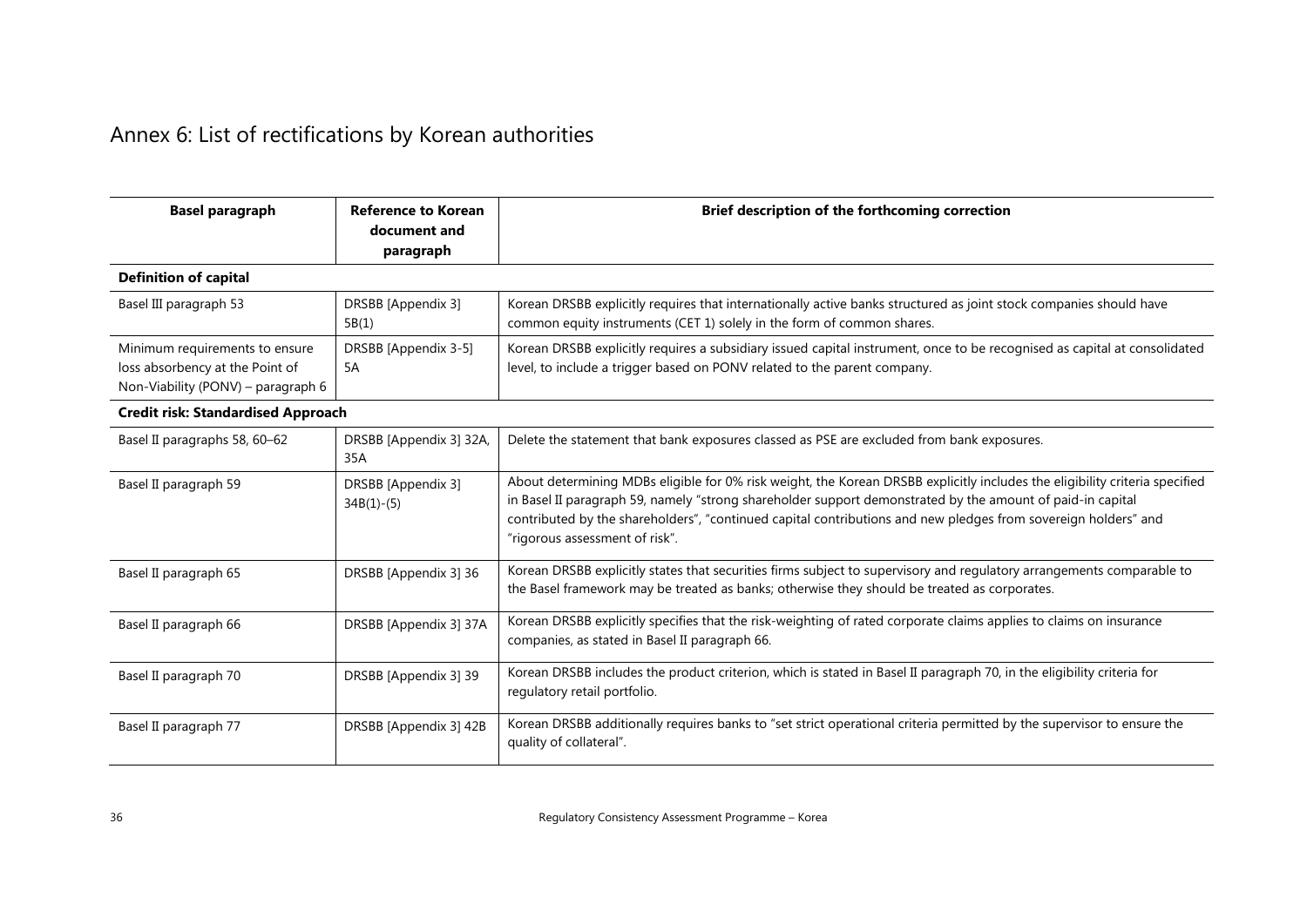| Basel II paragraph 145      | DRSBB [Appendix 3]<br>60(5)(a)   | Korean DRSBB excludes unrated bonds issued by a securities company as the eligible collateral in application of<br>simplified approach.                                                                                                                                                                                                                                                                                                                                                                                                                                                                                                                                                                                                                                                                                                                                                                                                                                                        |  |
|-----------------------------|----------------------------------|------------------------------------------------------------------------------------------------------------------------------------------------------------------------------------------------------------------------------------------------------------------------------------------------------------------------------------------------------------------------------------------------------------------------------------------------------------------------------------------------------------------------------------------------------------------------------------------------------------------------------------------------------------------------------------------------------------------------------------------------------------------------------------------------------------------------------------------------------------------------------------------------------------------------------------------------------------------------------------------------|--|
| Basel II paragraph 151      | DRSBB [Appendix 3] 65A           | Korean DRSBB explicitly includes the convertible bonds in the cases of the supervisory haircut applicable to main index<br>equities in using collateral as credit risk mitigant.                                                                                                                                                                                                                                                                                                                                                                                                                                                                                                                                                                                                                                                                                                                                                                                                               |  |
| Basel II paragraph 158      | DRSBB [Appendix 3]<br>68C(6)     | Korean DRSBB clearly states that, where historical data may understate potential volatility, they must be dealt with by<br>subjecting the data to stress testing when banks may calculate haircut of the collateral using their own estimates of<br>volatility.                                                                                                                                                                                                                                                                                                                                                                                                                                                                                                                                                                                                                                                                                                                                |  |
| Basel II paragraph 164      | DRSBB [Appendix3]<br>68B(4)      | Korean DRSBB clearly states that as a qualitative criterion for banks to use own estimates of haircuts, the risk<br>measurement system should be used in conjunction with internal exposure limits.                                                                                                                                                                                                                                                                                                                                                                                                                                                                                                                                                                                                                                                                                                                                                                                            |  |
| Basel II paragraph 170(h)   | DRSBB [Appendix 3]<br>72A(8)     | Regarding exclusions from application of haircuts, Korean DRSBB explicitly states that the bank may have an unfettered<br>legal authority to acquire or dispose of the collateral to satisfy its claims regardless of whether any bankruptcy or<br>default by a counterparty occurs.                                                                                                                                                                                                                                                                                                                                                                                                                                                                                                                                                                                                                                                                                                           |  |
| <b>Credit risk: IRB</b>     |                                  |                                                                                                                                                                                                                                                                                                                                                                                                                                                                                                                                                                                                                                                                                                                                                                                                                                                                                                                                                                                                |  |
| Basel II paragraph 227      | DRSBB [Appendix 3]<br>$116-3(6)$ | Korean DRSBB was amended to include the requirement in paragraph 227 of the Basel II standard: "Commercial ADC<br>loans exempted from treatment as HVCRE loans on the basis of certainty of repayment of borrower equity are, however,<br>ineligible for the additional reductions for SL exposures".                                                                                                                                                                                                                                                                                                                                                                                                                                                                                                                                                                                                                                                                                          |  |
| Basel II paragraph 234      | DRSBB [Appendix 3]<br>116-7      | Korean DRSBB now explicitly states that one of the essential criteria for qualifying as QRRE is "uncommitted (both<br>contractually and in practice)" when it comes to Qualifying Revolving Exposures.                                                                                                                                                                                                                                                                                                                                                                                                                                                                                                                                                                                                                                                                                                                                                                                         |  |
| Basel II paragraphs 256-260 | DRSBB [Appendix 3] 115           | Korean DRSBB changes the statement "if the credit risk-weighted assets for a specific type of exposure or for a specific<br>business division do not exceed 15% of the aggregate of credit risk-weighted assets of a bank, it shall segregate such<br>an exposure and calculate the credit risk-weighted assets by the standardised approach, subject to prior consultation<br>with FSS" into "in case some exposures in certain business units or asset classes are immaterial in terms of size and risk<br>profile, the credit risk-weighted assets of such exposures shall be calculated under the standardised approach, subject<br>to prior consultation with the Governor, provided that the Governor may require the relevant bank to take appropriate<br>measures".<br>Also, Korean DRSBB deletes the provision that "Notwithstanding the above provision, the standardised approach may<br>be applied to applied to sovereign and bank exposures (including public sector entities)." |  |
| Basel II paragraph 321      | DRSBB [Appendix 3]<br>126B       | Korean DRSBB now explicitly states that Effective Maturity is limited to cases where provisions on maturities of less than<br>one year, daily remargining, daily repricing, and immediate liquidation are documented.                                                                                                                                                                                                                                                                                                                                                                                                                                                                                                                                                                                                                                                                                                                                                                          |  |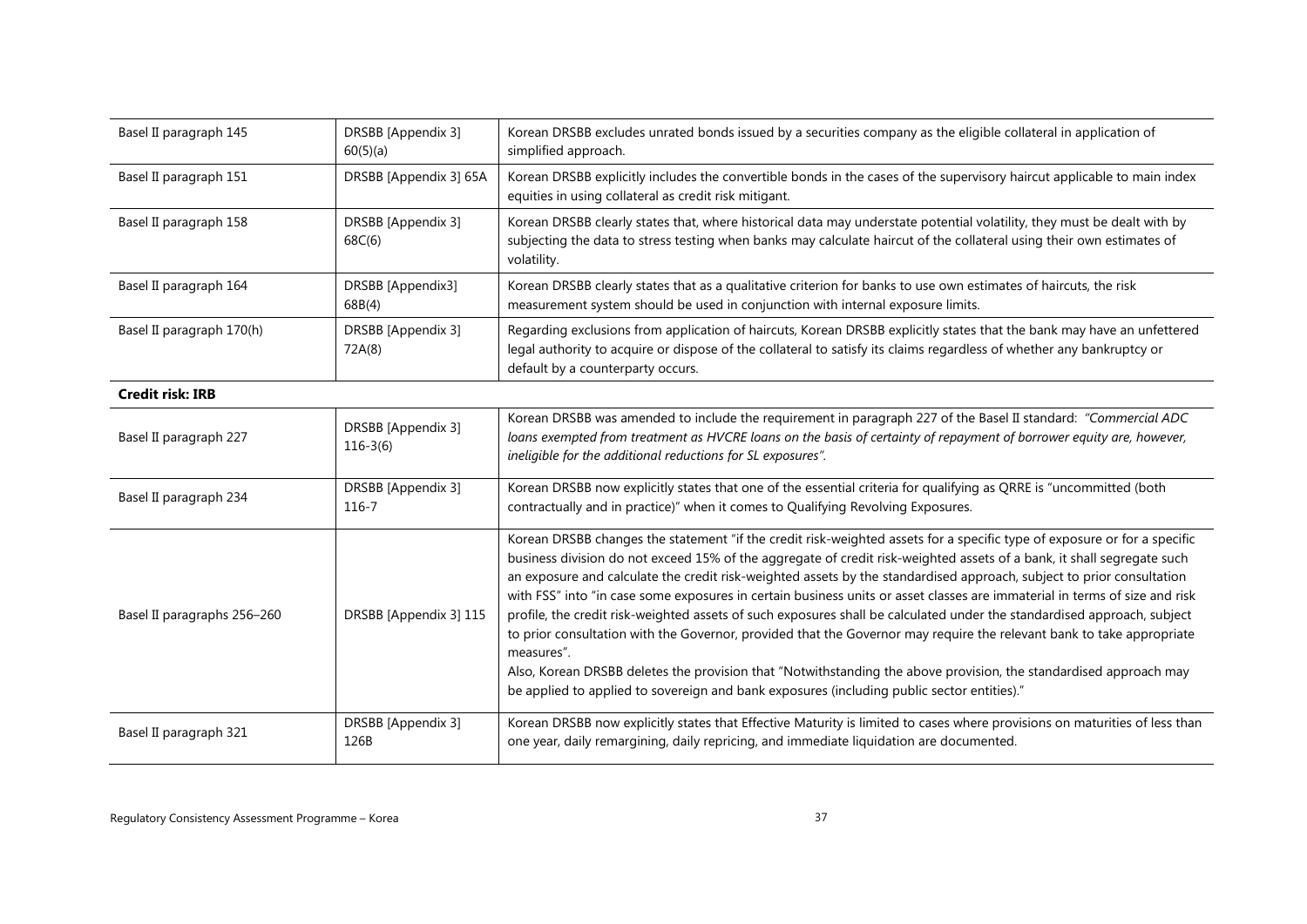| Basel II paragraphs 308 and 334           | DRSBB [Appendix 3]<br>133A                                  | About calculating EAD of Retail Exposures, Korean DRSBB now explicitly states that "on- and off-balance sheet retail<br>exposures shall be measured by including allowances for credit losses (including those classified as substandard or<br>lower) and partial write-downs".                                                                                                                                                    |  |
|-------------------------------------------|-------------------------------------------------------------|------------------------------------------------------------------------------------------------------------------------------------------------------------------------------------------------------------------------------------------------------------------------------------------------------------------------------------------------------------------------------------------------------------------------------------|--|
| Basel II paragraph 349                    | DRSBB [Appendix 3]<br>134C(3)                               | In terms of the revision, cases where a bank applies the approach under the provisions of (2) above, it may only<br>recognise credit risk-mitigating effects by guarantees (excluding those in the form of a collateral) and will thus now not<br>recognise the effects of equity derivatives and other credit risk-mitigating techniques (excluding those in the form of a<br>collateral).                                        |  |
| Basel II paragraphs 364, 365 and<br>369   | DRSBB [Appendix 3] 137,<br>139 and 140                      | Risk factors used to calculate credit-weighted assets and the expected loss for a borrower's default risk and the dilution<br>risk shall be calculated on a standalone basis by borrower, excluding the assumption that the assignor of the purchased<br>receivable or a third party provides a quarantee or the right to indemnity.                                                                                               |  |
| Basel II paragraphs 384-386               | DRSBB [Appendix 3] 117<br>D, 7.A.(5)                        | When a calculated expected loss is lower than the bank's allowance for credit losses, FSS may examine whether the<br>expected loss has been estimated after fully reflecting market conditions and determine whether such a difference is<br>allowable for inclusion in Tier 2 capital. When the allowance for default assets exceeds the expected loss, the FSS may<br>require proof of the appropriateness of the expected loss. |  |
| Basel II paragraph 451                    | DRSBB [Appendix 3] 181                                      | In particular, when the quality of the model and data is low and the error range is likely to increase, banks shall expand<br>the range of conservative adjustment.                                                                                                                                                                                                                                                                |  |
| Basel II paragraph 520                    | DRSBB [Appendix 3]<br>124.D.(1)(j)                          | The bank shall establish proper procedures for the collection of purchased receivables in a crisis situation, and the<br>collection procedures shall be described in writing                                                                                                                                                                                                                                                       |  |
| Basel II paragraph 521                    | DRSBB [Appendix 3]<br>124.D.(2)(a)-(g), and<br>124.D.(2)(c) | There shall be a liquid market in which collateral may be disposed at an expeditious and economically efficient manner.<br>Further, well established market prices for collateral shall be made available to the public so as to prevent a significant<br>difference between the amount that the bank receives from disposing collateral and its market value.                                                                     |  |
| <b>Counterparty Credit Risk framework</b> |                                                             |                                                                                                                                                                                                                                                                                                                                                                                                                                    |  |
| Basel II paragraph 5 of Annex 4           | DRSBB [Appendix 3]<br>paragraph 257                         | Assets for raising short-term funds may be exchanged for others (cash or securities) for short periods of time.                                                                                                                                                                                                                                                                                                                    |  |
| <b>Market risk</b>                        |                                                             |                                                                                                                                                                                                                                                                                                                                                                                                                                    |  |
| Basel II paragraph 683(i)                 | DRSBB [Appendix 3-2]<br>paragraph 2A                        | Market risk explicitly includes both on-balance sheet and off-balance sheet positions.                                                                                                                                                                                                                                                                                                                                             |  |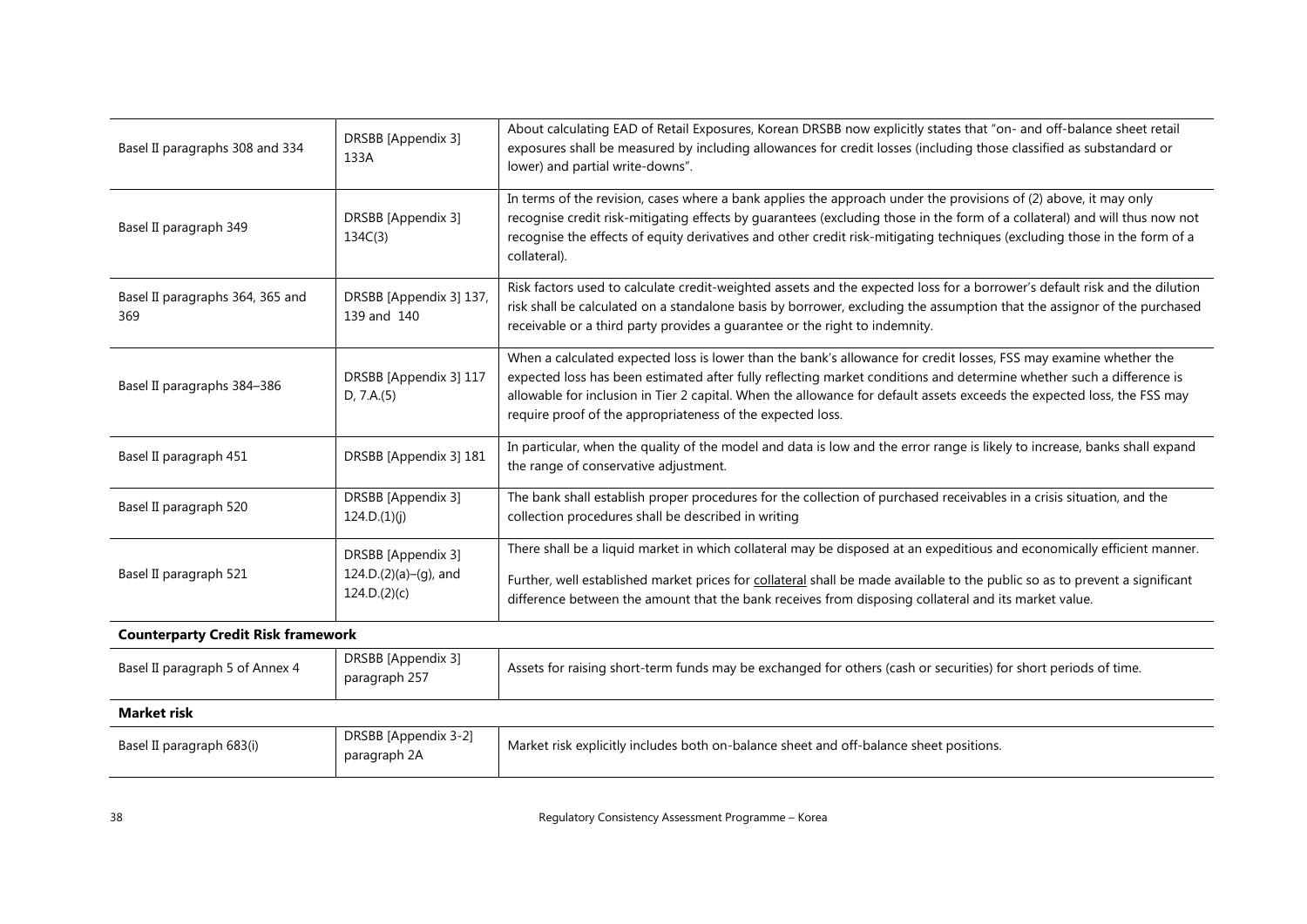| Basel II paragraph 683(i)                                            | DRSBB [Appendix 3-2]<br>paragraph 2A                                                                    | Market risk explicitly includes both on-balance sheet and off-balance sheet positions.                                                                                                                                                                                                                          |  |  |  |
|----------------------------------------------------------------------|---------------------------------------------------------------------------------------------------------|-----------------------------------------------------------------------------------------------------------------------------------------------------------------------------------------------------------------------------------------------------------------------------------------------------------------|--|--|--|
| <b>Operational risk</b>                                              |                                                                                                         |                                                                                                                                                                                                                                                                                                                 |  |  |  |
| Basel II paragraph 672                                               | DRSBB [Appendix 3]<br>252.D.2                                                                           | Korean DRSBB clearly states that internally generated operational risk measures used for regulatory capital purposes must<br>be based on a minimum five-year observation period of internal loss data, whether the internal loss data is used directly<br>to build the loss measure or to validate it.          |  |  |  |
| Pillar 3                                                             |                                                                                                         |                                                                                                                                                                                                                                                                                                                 |  |  |  |
| Basel III paragraph 822 Table 3                                      | <b>Instruction for Unified</b><br>Disclosure for Financial<br>Services (IUDFS) Chapter<br>2.13.E.(2)(b) | All banks should disclose a summary discussion of the bank's approach to assess the adequacy of its capital to support<br>current and future activities.                                                                                                                                                        |  |  |  |
| Basel III paragraph 826 Table 9                                      | <b>Instruction for Unified</b><br>Disclosure for Financial<br>Services (IUDFS) Chapter<br>2.30          | All banks should disclose movement of securitised assets between trading and banking book with specific requirements<br>under Basel 2.5 (Table 9(f)).                                                                                                                                                           |  |  |  |
| Basel III paragraph 826 Table 11(f)                                  | <b>Instruction for Unified</b><br>Disclosure for Financial<br>Services (IUDFS) Chapter<br>2.29          | All banks should disclose figures of both VaR and sVaR.                                                                                                                                                                                                                                                         |  |  |  |
| Pillar 3 disclosure requirements for<br>remuneration paragraph 11(h) | Criteria for Drafting<br>Annual Corporate<br>Governance Reports                                         | Paragraph 11(h) of the disclosure requirements for remuneration requires a disclosure of the number and total amount<br>of sign-on awards made during the financial year. The "Criteria for Drafting Annual Corporate Governance Reports" will<br>be extended to include the missing criterion.                 |  |  |  |
| Pillar 3 disclosure requirements for<br>remuneration paragraph 11(i) | Criteria for Drafting<br>Annual Corporate<br>Governance Reports                                         | "Criteria for Drafting Annual Corporate Governance Reports" will be extended to include a breakdown of the amount of<br>outstanding deferred remuneration into cash, shares and share-linked instruments and other forms.                                                                                       |  |  |  |
| Pillar 3 disclosure requirements for<br>remuneration paragraph 11(k) | Criteria for Drafting<br>Annual Corporate<br>Governance Reports                                         | The "Criteria for Drafting Annual Corporate Governance Reports" will be extended to include a disclosure of the total<br>amount of outstanding deferred remuneration and retained remuneration exposed to ex post explicit and/or implicit<br>adjustments in line with the Basel requirements for remuneration. |  |  |  |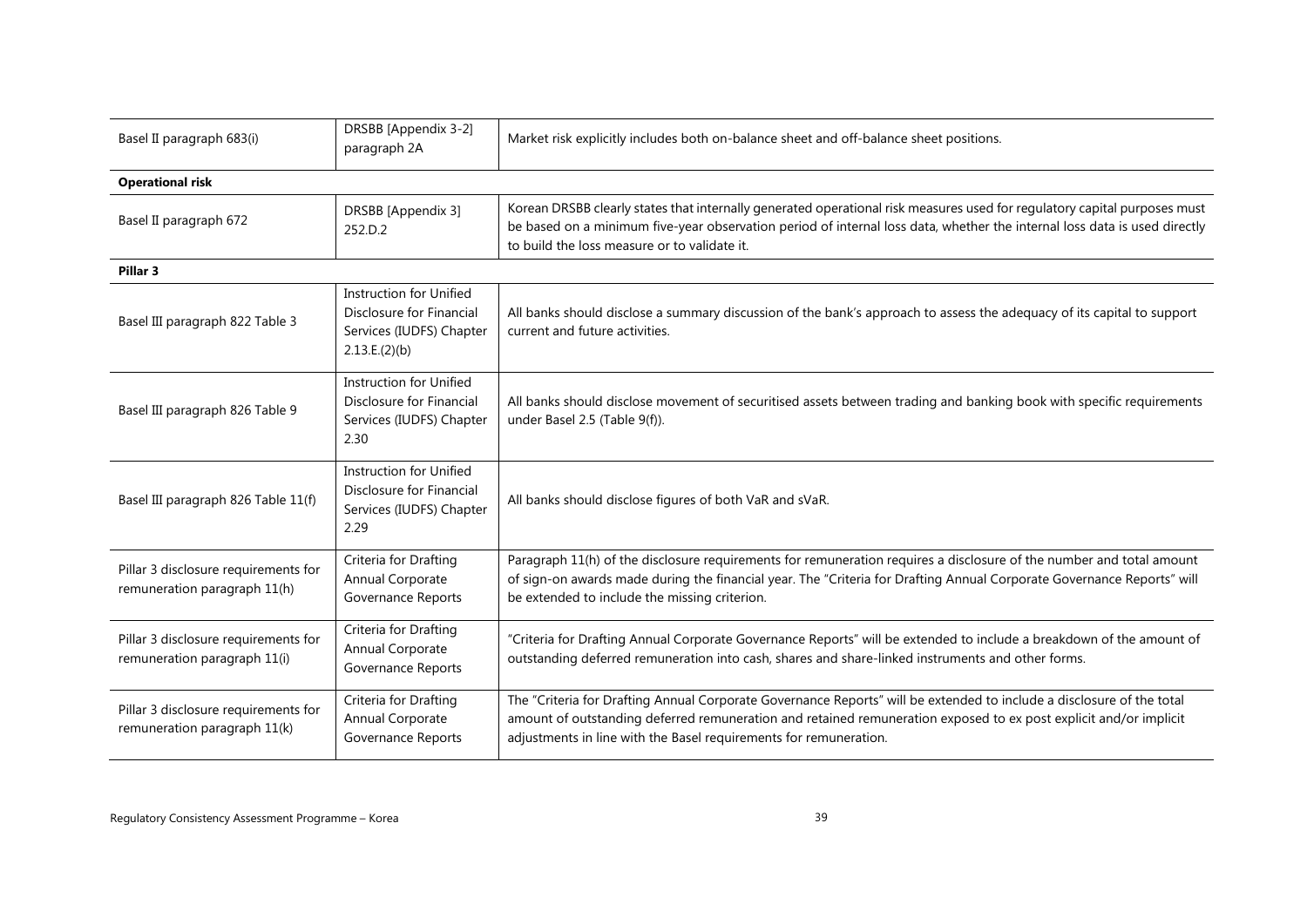| Pillar 3 disclosure requirements for<br>capital paragraph 31 | IUDFS Chapter 5 II.13.E | There are no capital ratio rules other than those in the Basel III regulatory framework. However, if a bank should<br>disclose capital ratios other than the regulatory capital ratio, this bank will be reguired to disclose such ratios with the<br>methodologies of calculation figures. |
|--------------------------------------------------------------|-------------------------|---------------------------------------------------------------------------------------------------------------------------------------------------------------------------------------------------------------------------------------------------------------------------------------------|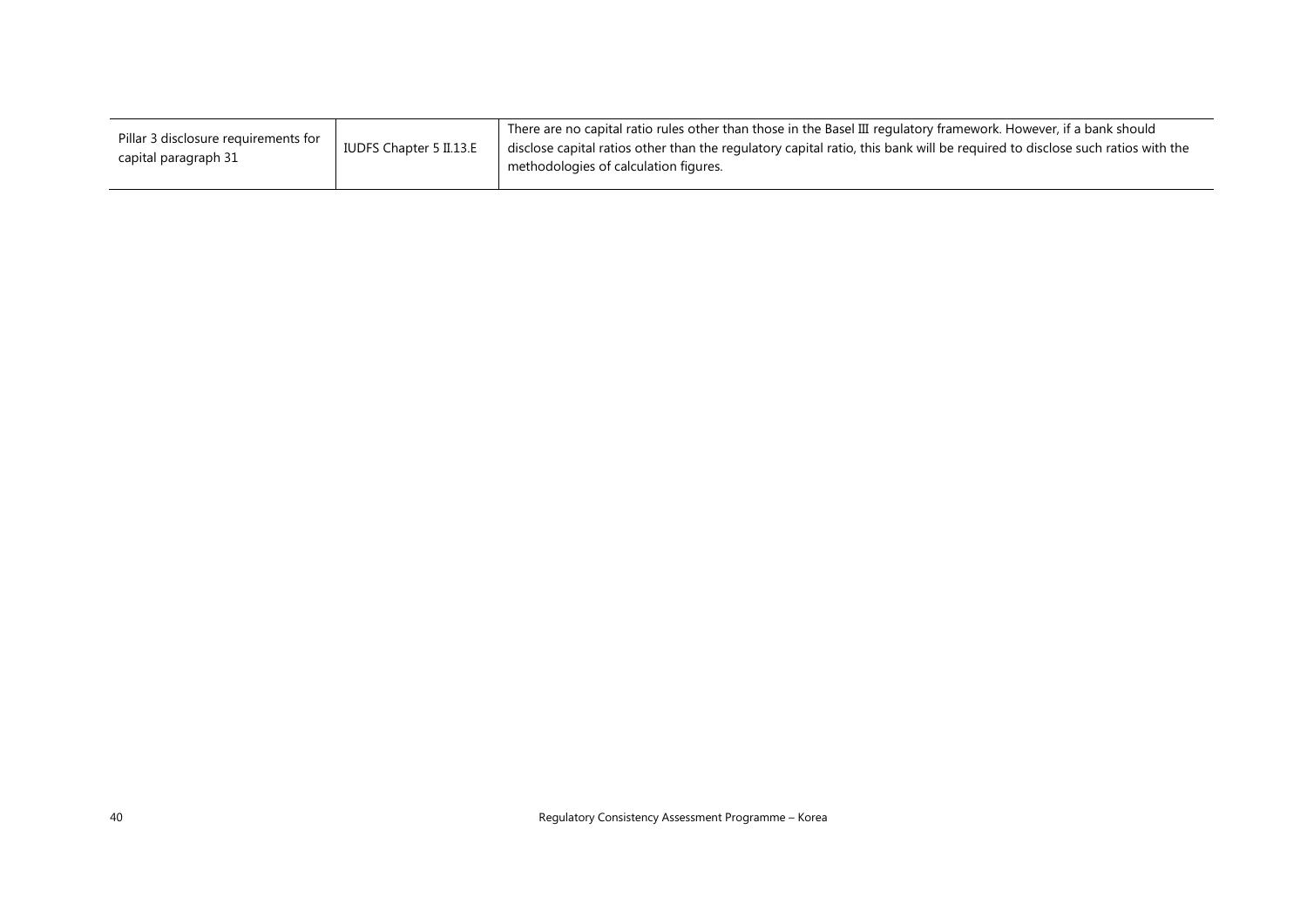## <span id="page-44-0"></span>Annex 7: Assessment of bindingness of regulatory documents

The following table summarises the assessment of the seven criteria used by the Assessment Team to determine the eligibility of Korean regulatory documents.

| Criterion                                                                                                                                     | Assessment                                                                                                                                                                                                                                                                                                                                                                                                                                                                                                                                                                                                                                                                                                                                                                                                                                                                                                                                                                                                                                                                                                                                                                                                                                                                                      |  |
|-----------------------------------------------------------------------------------------------------------------------------------------------|-------------------------------------------------------------------------------------------------------------------------------------------------------------------------------------------------------------------------------------------------------------------------------------------------------------------------------------------------------------------------------------------------------------------------------------------------------------------------------------------------------------------------------------------------------------------------------------------------------------------------------------------------------------------------------------------------------------------------------------------------------------------------------------------------------------------------------------------------------------------------------------------------------------------------------------------------------------------------------------------------------------------------------------------------------------------------------------------------------------------------------------------------------------------------------------------------------------------------------------------------------------------------------------------------|--|
| (1) The instruments used are part of a well defined,<br>clear and transparent hierarchy of legal and regulatory<br>framework.                 | Banking regulations in Korea comprise the (1) Banking Act, (2)<br>Enforcement Decree of the Banking Act, (3) Regulation on<br>Supervision of Banking Business (RSBB), (4) Detailed Regulations on<br>Supervision of Banking Business (DRSBB), and (5) Instructions for<br>Unified Disclosure for Financial Services (IUDFS). The authority for<br>each of the five varies and follows a vertical hierarchy from the<br>highest (1) to the lowest (5). The Banking Act provides a<br>comprehensive framework for banking regulation and supervision<br>by the Financial Services Commission (FSC) including prudential<br>standards relating to eg capital, assets, and liquidity. Furthermore,<br>the Banking Act authorises the Financial Supervisory Service (FSS) to<br>supervise banks and ensure they abide by the rules and regulations<br>set by the FSC. In addition, the Banking Act authorises the FSC to<br>take enforcement measures against banks for violating rules and<br>regulations. The RSBB and the DRSBB are based on the Banking Act<br>and the Enforcement Decree of the Banking Act. The IUDFS are<br>drafted by the Korea Federation of Banks (KFB) in line with RSBB<br>guidance, and the FSS has power to require the enactment and<br>amendment of the KFB's IUDFS. |  |
| (2) They are public and easily accessible                                                                                                     | The regulatory capital instruments are part of the prudential<br>standards set by the FSC. The definition of capital, the scope of<br>application, and other related matters are made public and easily<br>accessible at the government legislation website (www.law.go.kr),<br>the FSC website (www.fsc.go.kr), and the FSS website (www.fss.or.kr).                                                                                                                                                                                                                                                                                                                                                                                                                                                                                                                                                                                                                                                                                                                                                                                                                                                                                                                                           |  |
| (3) They are properly communicated and viewed as<br>binding by banks as well as by the supervisors.                                           | The FSC/FSS announces proposals for regulatory amendments for at<br>least 40 days of public consultation. When they take effect, the<br>FSC/FSS notifies the banks of the new rule changes, which are legally<br>binding for banks as well as for the supervisors. The FSS holds open<br>meetings with the banks on the new rules and any technical<br>guidelines issued in order to ensure the banks' familiarity and<br>compliance with them.                                                                                                                                                                                                                                                                                                                                                                                                                                                                                                                                                                                                                                                                                                                                                                                                                                                 |  |
| (4) They would generally be expected to be legally<br>upheld if challenged and are supported by precedent.                                    | The Banking Act and its subordinate regulations would be upheld in<br>court. Under the Banking Act, banks that are deemed not compliant<br>with regulations will be subject to corrective measures and<br>sanctions. Furthermore, the FSC/FSS has broad powers to take<br>supervisory actions as well as remedial and enforcement actions to<br>compel compliance.                                                                                                                                                                                                                                                                                                                                                                                                                                                                                                                                                                                                                                                                                                                                                                                                                                                                                                                              |  |
| (5) Consequences of failure to comply are properly<br>understood and carry the same practical effect as for<br>the primary law or regulation. | Since the regulations above are based on the Banking Act, a violation<br>of regulations would also constitute a violation of the Banking Act<br>and would therefore be subject to corrective measures and sanction<br>by the FSC.                                                                                                                                                                                                                                                                                                                                                                                                                                                                                                                                                                                                                                                                                                                                                                                                                                                                                                                                                                                                                                                               |  |
| (6) The regulatory provisions are expressed in clear<br>language that complies with the Basel provisions in<br>both substance and spirit.     | The RSBB, DRSBB and IUDFS were drafted in clear and concise<br>language found in Basel standard as guidance in order to be<br>compliant with the Basel provisions.                                                                                                                                                                                                                                                                                                                                                                                                                                                                                                                                                                                                                                                                                                                                                                                                                                                                                                                                                                                                                                                                                                                              |  |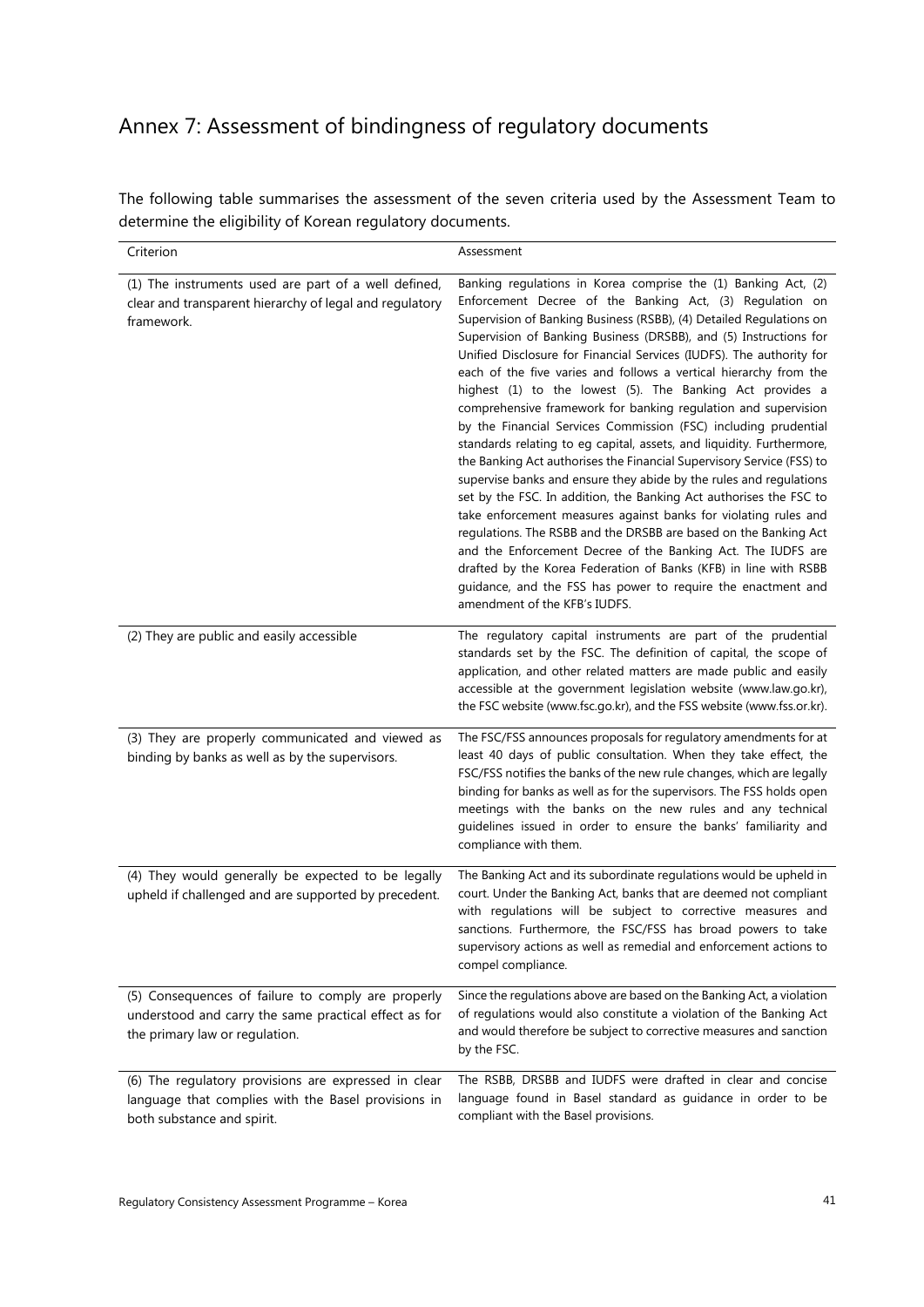(7) The substance of the instrument is expected to remain in force for the foreseeable future

Based on the Banking Act, its subordinated regulations remains in effect until it is newly amended. The regulations are amended through the same procedures that apply when it was first established.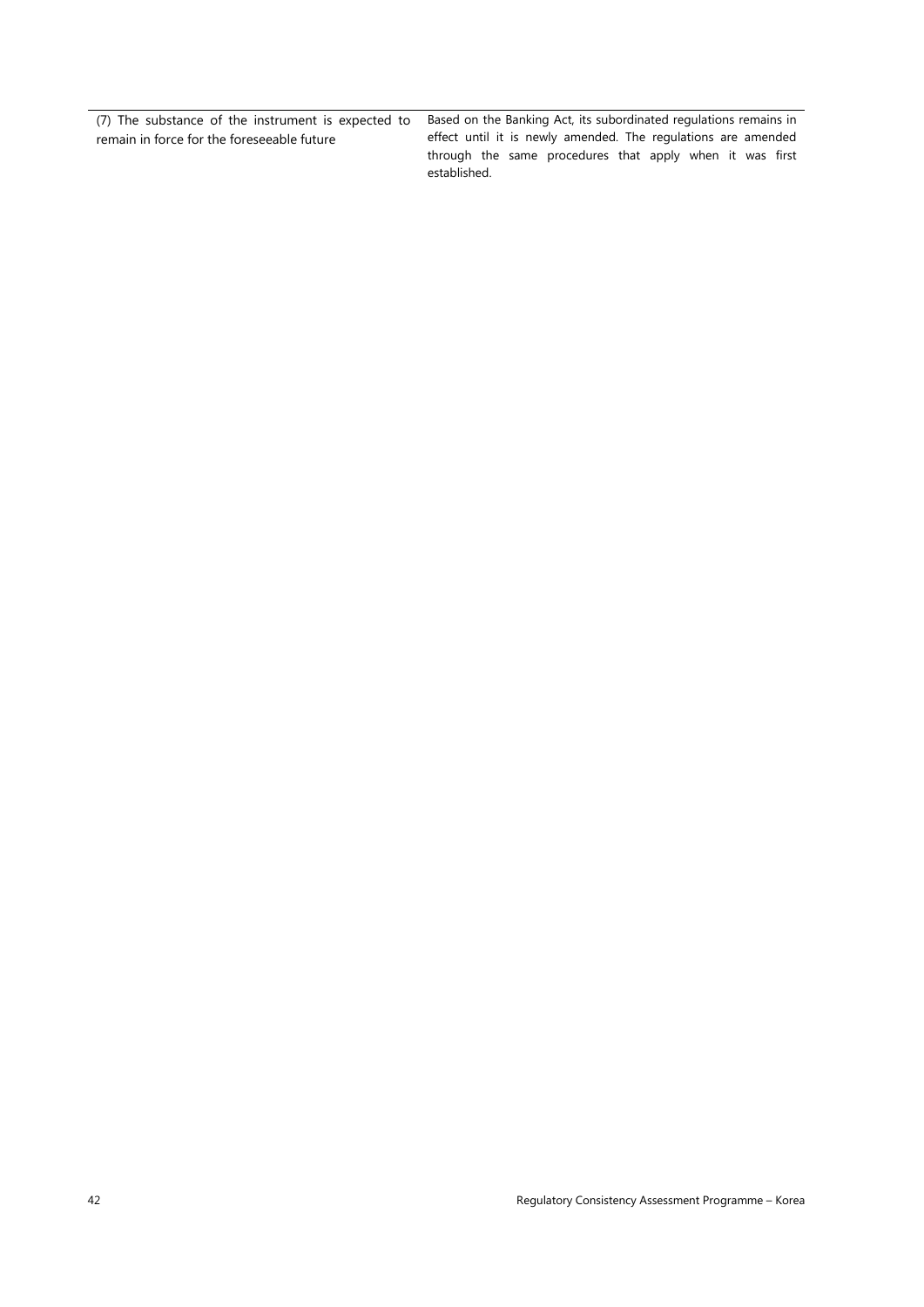## <span id="page-46-0"></span>Annex 8: Key financial indicators of Korean banking system

| Overview of Korean banking sector as of 31 December 2015                                                                                        | Table 7            |  |
|-------------------------------------------------------------------------------------------------------------------------------------------------|--------------------|--|
| Size of banking sector (KRW billions)                                                                                                           |                    |  |
| Total assets all banks operating in the jurisdiction (including off-balance sheet assets)                                                       | 2,878,310          |  |
| Total assets of all locally incorporated internationally active banks                                                                           | 2,621,728          |  |
| Total assets of locally incorporated banks to which capital standards under Basel framework<br>are applied (ie excluding foreign bank branches) | 2,878,310          |  |
| Number of banks                                                                                                                                 |                    |  |
| Number of banks operating in Korea                                                                                                              | 17                 |  |
| Number of internationally active banks                                                                                                          | 10                 |  |
| Number of banks required to implement Basel standards (according to domestic rules)                                                             | 17                 |  |
| Number of Global Systemically Important Banks (G-SIBs)                                                                                          |                    |  |
| Capital standards under the Basel framework                                                                                                     |                    |  |
| Number of banks required to implement Basel equivalent standards                                                                                | 17                 |  |
| Use of advanced approaches by banks                                                                                                             | 11                 |  |
| Capital adequacy (internationally active banks) (KRW billions; percent)                                                                         |                    |  |
| Total capital                                                                                                                                   | 178,909            |  |
| Total Tier 1 capital                                                                                                                            | 146,122            |  |
| Total CET1 capital                                                                                                                              | 138,260            |  |
| Total risk-weighted assets                                                                                                                      | 1,292,592          |  |
| RWAs for credit risk (percent of total RWAs)                                                                                                    | 1,194,940 (92.45%) |  |
| RWAs for market risk (percent of total RWAs)                                                                                                    | 34,254 (2.65%)     |  |
| RWAs for operational risk (percent of total RWAs)                                                                                               | 63,259 (4.89%)     |  |
| Total off-balance sheet bank assets <sup>7</sup>                                                                                                | 2,205,148          |  |
| Capital Adequacy Ratio (weighted average)                                                                                                       | 13.84%             |  |
| Tier 1 Ratio (weighted average)                                                                                                                 | 11.29%             |  |
| CET1 Ratio (weighted average)                                                                                                                   | 10.71%             |  |

**Source: FSS.**

<span id="page-46-1"></span> $7$  Includes derivatives at fair value and the credit equivalent amount of non-market related off-balance sheet exposures.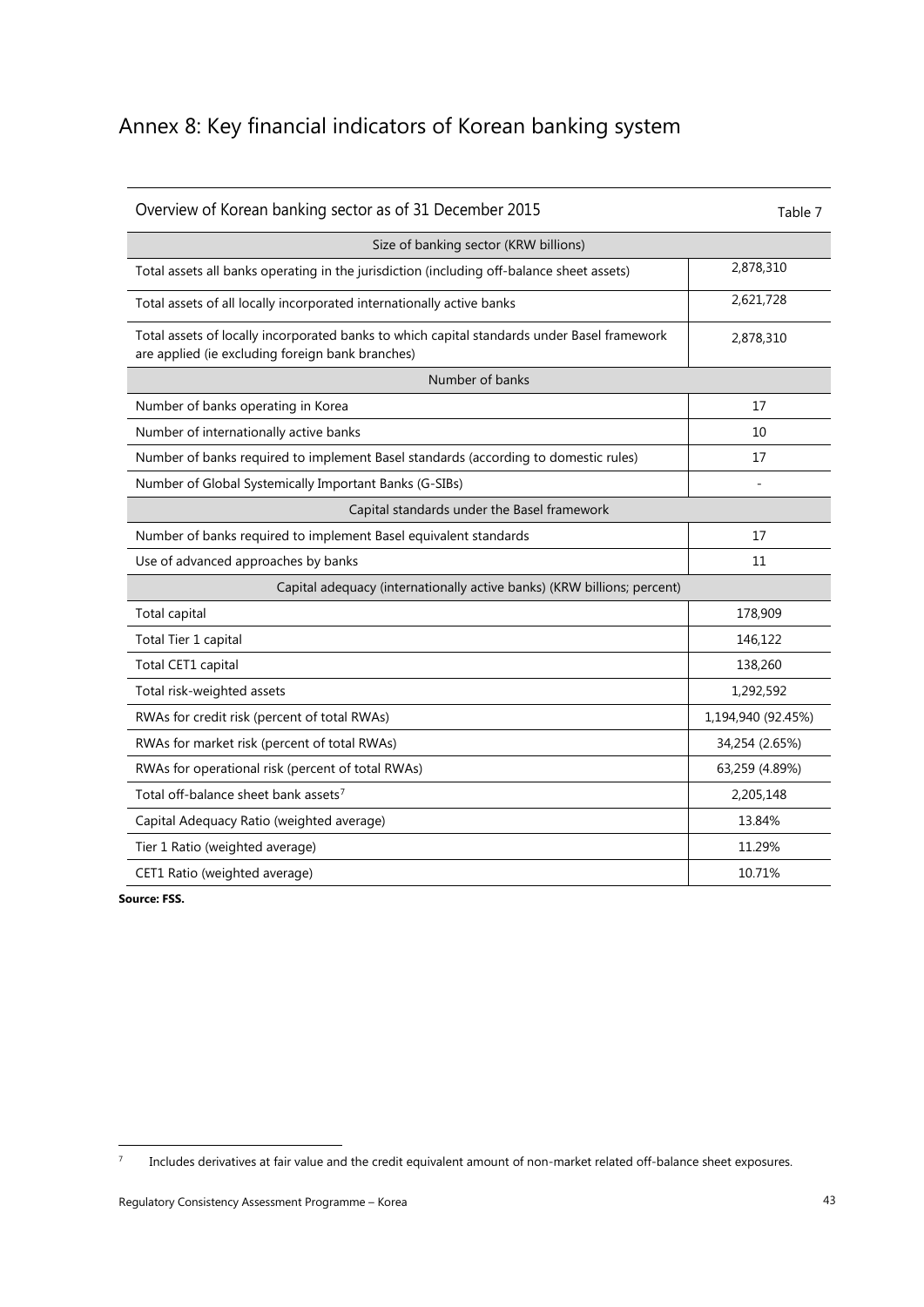## Evolution of capital ratios of Korean internationally active banks

Weighted average, in percent Graph 1



**Source: FSS.**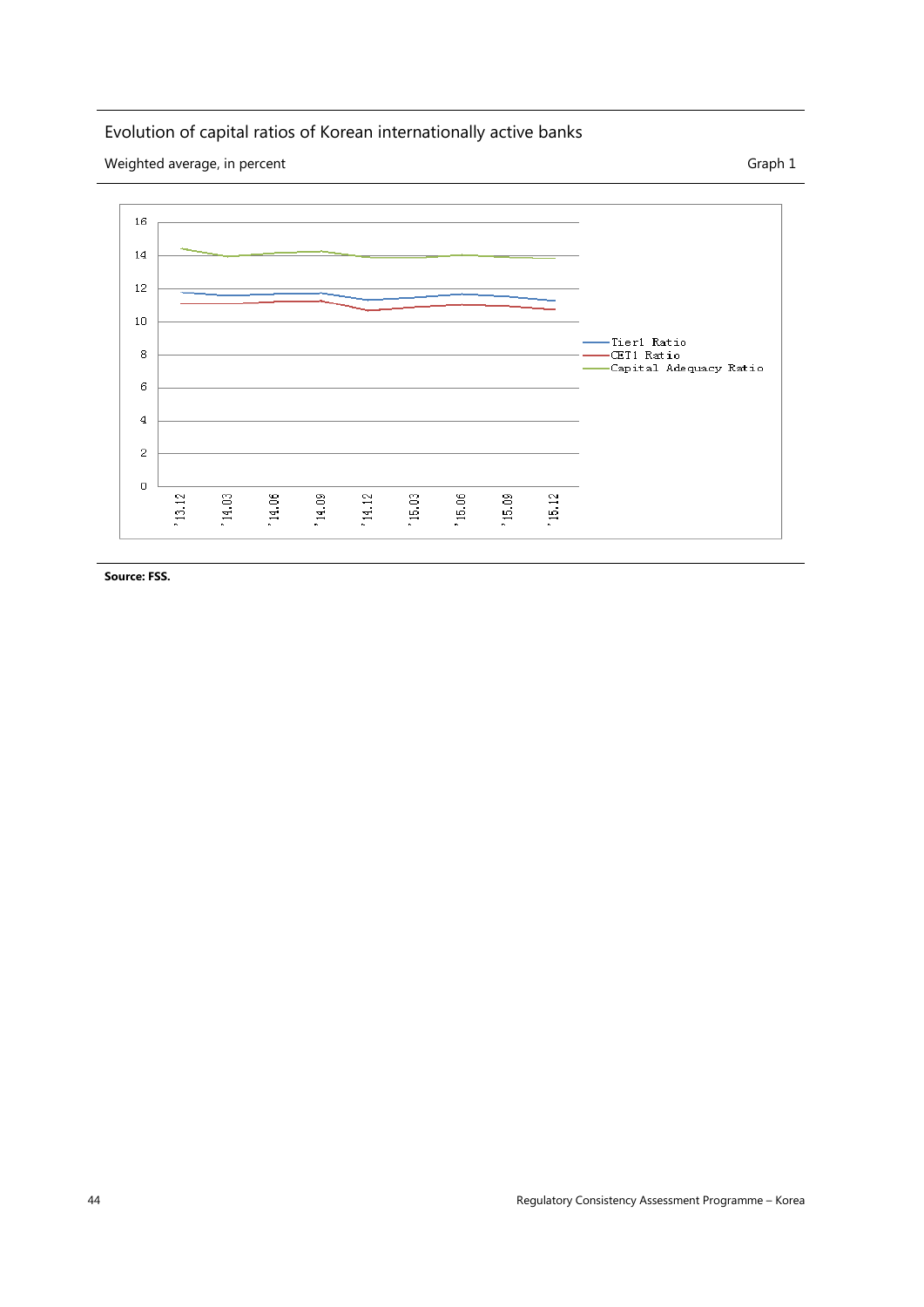### <span id="page-48-0"></span>Annex 9: Materiality assessment

The outcome of the RCAP assessment is based on the materiality of the findings. As per the RCAP assessment methodology, for the assessment of materiality a distinction is made between quantifiable and non-quantifiable findings. For quantifiable gaps, the materiality assessment is based on data where available. For non-quantifiable gaps, the team relies on expert judgment only. Following this approach, an attempt was made to determine whether findings are "not material", "material" or "potentially material". Following the amendments published on 28 June 2016 by the FSS, 13 quantifiable gaps remain.



#### Number of gaps/differences by component Table 8

| Component                 | Non-material | Material | Potentially material |
|---------------------------|--------------|----------|----------------------|
| Scope of application      | 0            | 0        | 0                    |
| Transitional arrangements | 1            | 1        | 0                    |
| Definition of capital     |              | 1        | 0                    |
| Capital buffers           | 0            | 0        | 0                    |
| Pillar 1                  |              |          |                      |
| CR: Standardised Approach | $\mathbf{1}$ | 0        | 2                    |
| CR: IRB                   | $\Omega$     | 0        |                      |
| <b>CR: Securitisation</b> | 2            | 0        | $\Omega$             |
| Counterparty credit risk  | $\Omega$     | 0        | 0                    |
| MR: Standardised Approach | $\mathbf 0$  | 0        | 0                    |
| MR: Internal Models       | $\Omega$     | 0        | $\Omega$             |
| OR: SA/BIA                | $\mathbf 0$  | 0        | 0                    |
| OR: AMA                   | $\Omega$     | 0        | $\Omega$             |
| Pillar <sub>2</sub>       | 1            | 0        | $\Omega$             |
| Pillar 3                  | 2            | 0        | 0                    |

Note: materiality is defined based on quantitative benchmark thresholds (for the quantifiable gaps) and expert judgment (for the nonquantifiable gaps). See Section 2 with the detailed assessment findings for further information.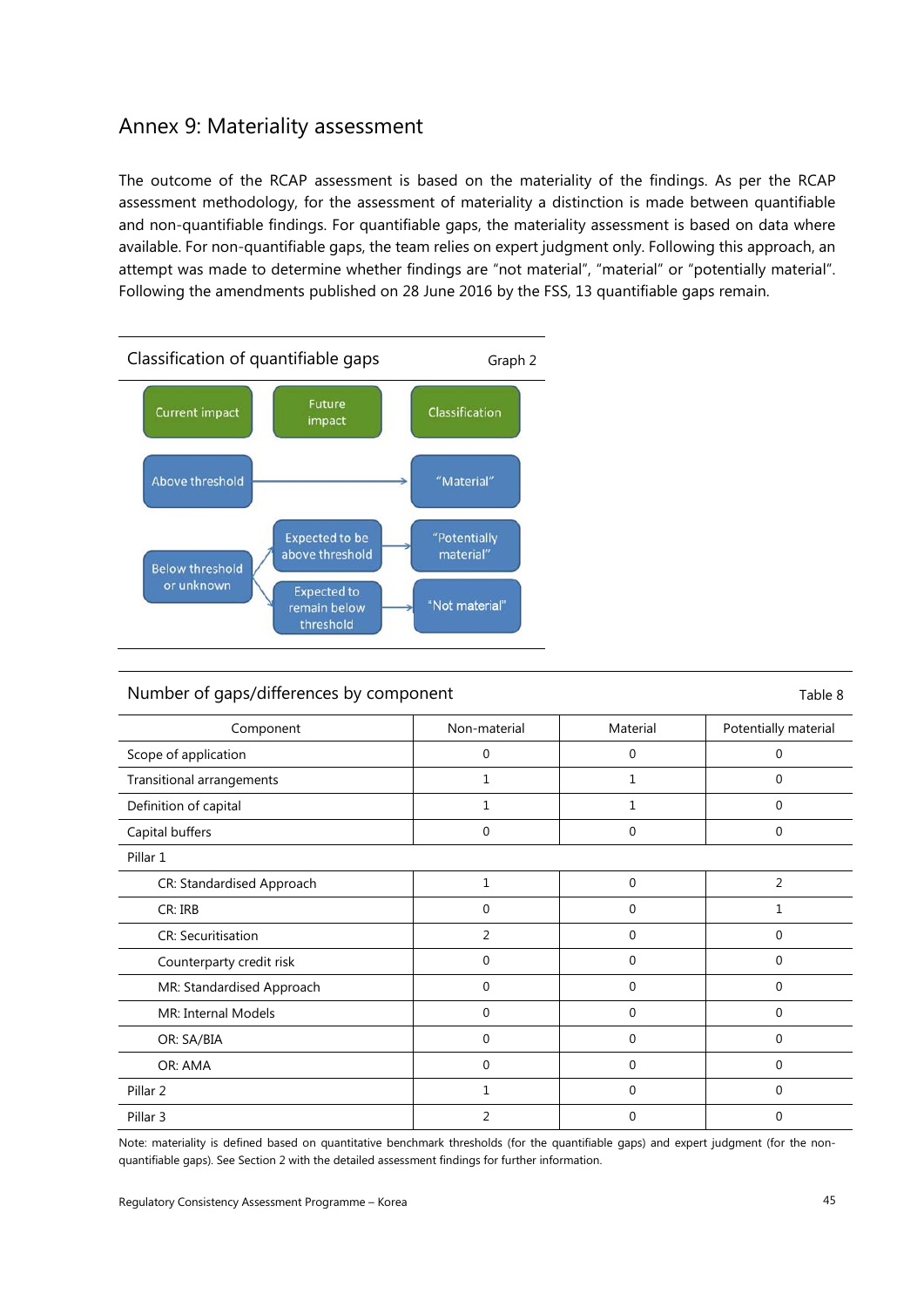#### RCAP sample of banks

The following Korean banks were selected for materiality testing of the quantifiable deviations. Together these banks hold about 76% of the total assets of the Korean banking system. The sample covers internationally active banks, and is a fair representation of the various types of banks operating in Korea. The basis of materiality assessment is the impact on the reported liquidity ratio of the banks constituting the sample agreed between the Assessment Team and the assessed jurisdiction.

| Banking group               | Share of the banking groups' assets in the<br>total Korean banking sector assets as at<br>31 December 2015 |
|-----------------------------|------------------------------------------------------------------------------------------------------------|
| 1. Hana Bank                | 13.6%                                                                                                      |
| 2. Kookmin Bank             | 12.8%                                                                                                      |
| 3. Woori Bank               | 12.8%                                                                                                      |
| 4. Shinhan Bank             | 12.3%                                                                                                      |
| 5. Nonghyup Bank            | 10.7%                                                                                                      |
| 6. Industrial Bank of Korea | 10.1%                                                                                                      |
| 7. Citibank Korea           | 2.3%                                                                                                       |
| 8. Kyongnam Bank            | 1.5%                                                                                                       |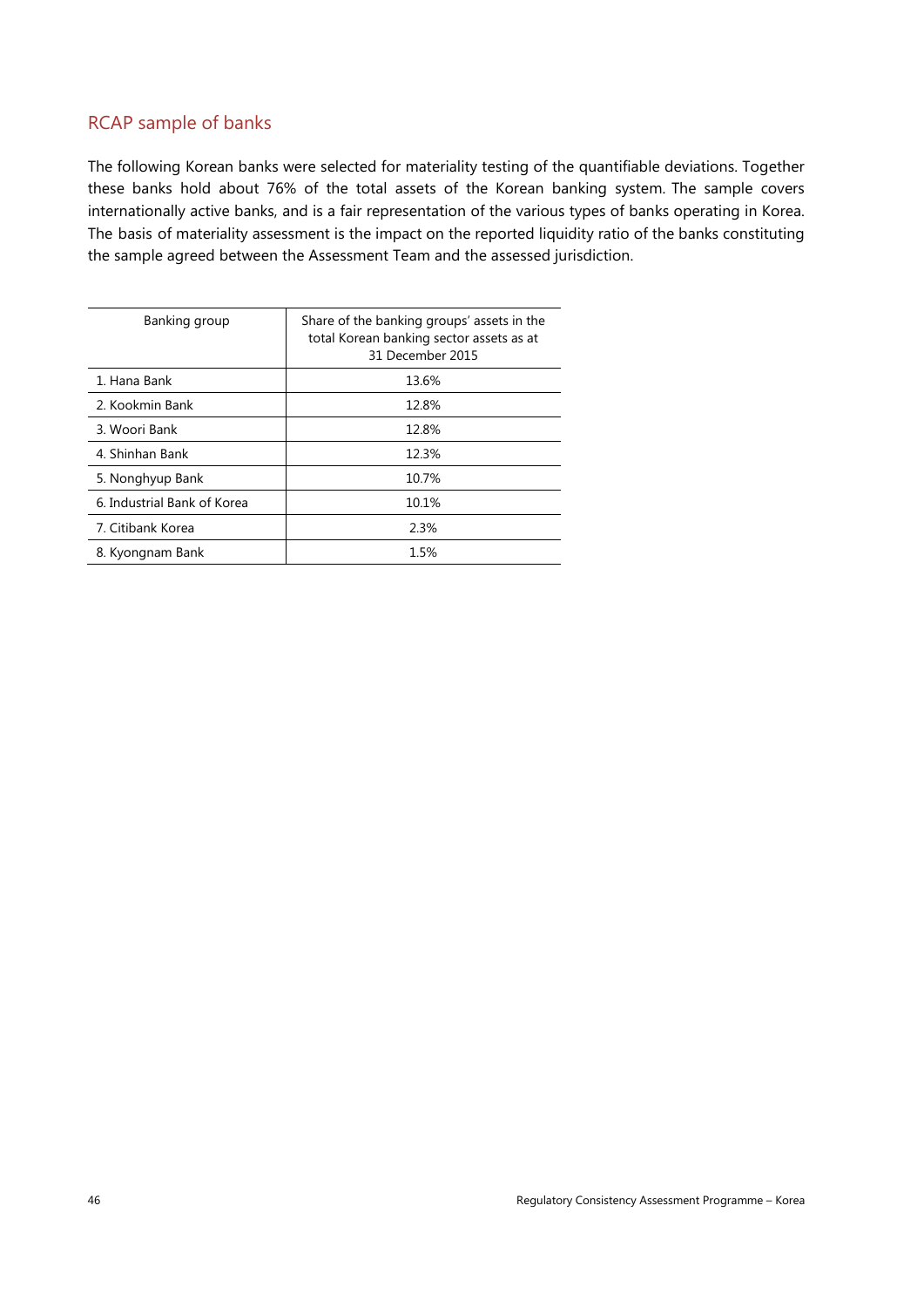## <span id="page-50-0"></span>Annex 10: Areas where Korean rules are stricter than the Basel standards

In several places, the Korean authorities have adopted a stricter approach than the minimum standards prescribed by Basel or have simplified or generalised an approach in a way that does not necessarily result in stricter requirements under all circumstances but never results in less rigorous requirements than the Basel standards. The following list provides an overview of these areas. It should be noted that these areas have not been taken into account as mitigants for the overall assessment of compliance.

## Definition of capital and transitional arrangements

- While the Basel framework requires the application of capital standards to internationally active banks (Basel II paragraphs 20–23), Korea has made it applicable to all domestic banks. This ensures that the banks are subject to the same standards and prevents any potential build-up of risk in them and in the banking system.
- Basel III requires dividends to be excluded from CET1 (paragraph 52), but Korea goes further to exclude would-be dividends that have been declared but are yet to be distributed from retained earnings according to the DRSBB [Appendix 3] 8. (1)(f)
- Basel III requires banks to deduct investments in their own Additional Tier 1 in the calculation of their Additional Tier 1 capital and to deduct investments in their own Tier 2 in the calculation of their Tier 2 capital. In such cases, however, all of the shares acquired by the institution under this exception are deducted from CET1, regardless of whether they form part of Additional Tier 1 or Tier 2 capital according to Korean DRSBB [Appendix3] 8. (1)(e).
- Under Basel III, regulatory adjustments are set to begin at 20% of the required adjustments to CET1 on 1 January 2014, 40% on 1 January 2015, 60% on 1 January 2016, 80% on 1 January 2017, and reach 100% on 1 January 2018. Korea implemented a full deduction at the inception of the new rules as provided under DRSBB [Appendix 3] 8(8).

## Credit risk: Standardised Approach

• According to the Basel III framework, claims secured by residential real estate receive a flat 35% risk weight. However, the FSS raised the risk weight for residential mortgage exposures that are considered to be high risk. Bullet loans, amortising loans without interest-only period, or loans to obligors with three or more residential properties are identified as "high risk residential mortgage exposures" and are assigned a 50% risk weight. If the maturity or grace period of a "high risk residential mortgage exposure" is extended without paying back at least 10% of the existing loan limit, it is categorised as "high risk residential mortgage exposure 2", which attracts a 70% risk weight.

## Credit risk: Internal Ratings-Based Approach

• The FSS has set a 15% risk weight floor on residential mortgage exposures, while Basel III did not specify any risk weight floor.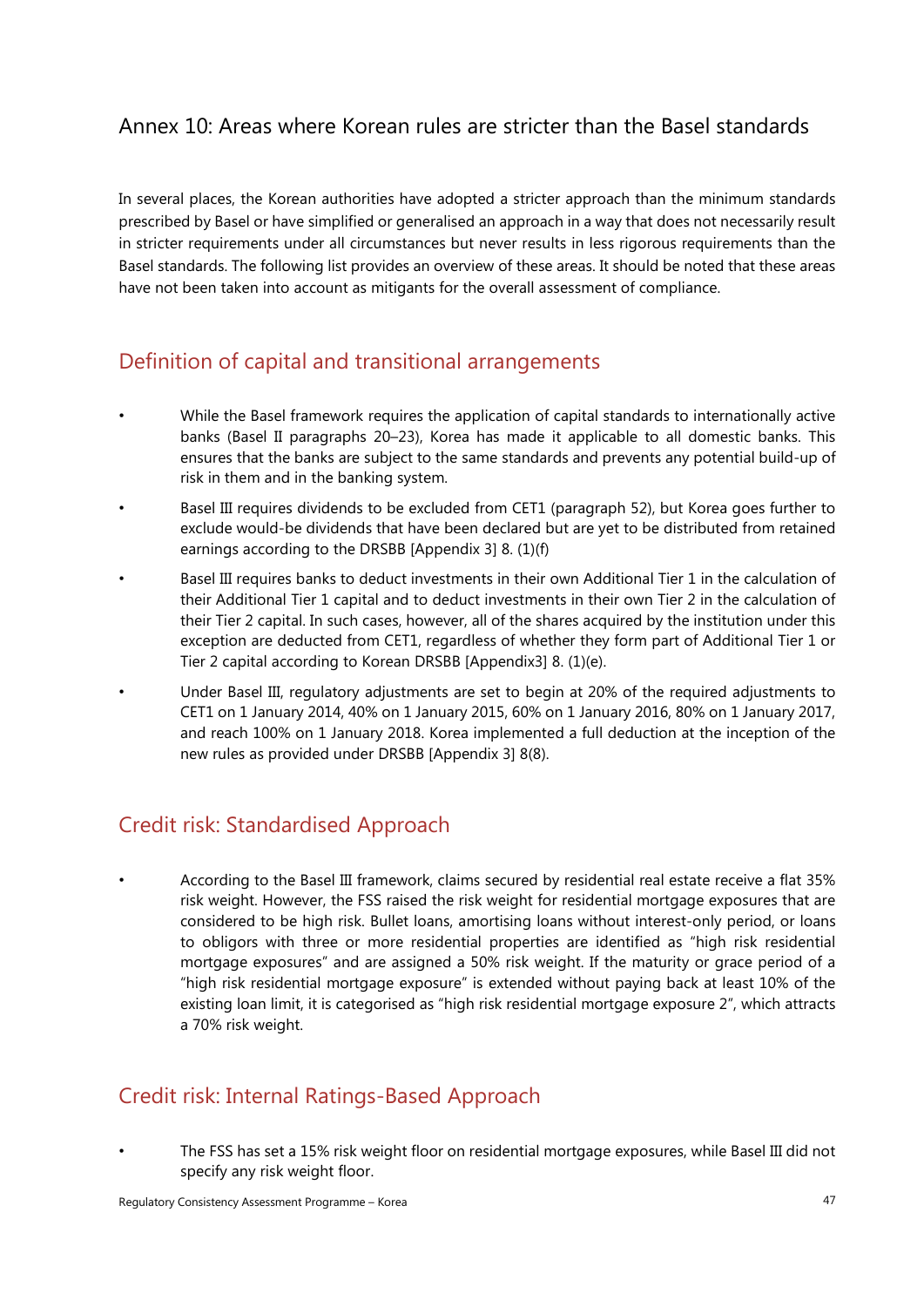The asset correlation for the capital requirement (K) formula for residential mortgage exposures is set at 0.15 in Basel III, but the FSS increased the asset correlation for "high risk residential mortgage exposures" and "high risk residential mortgage exposures 2" to 0.3 and 0.35, respectively, to increase the overall risk weights applied to such exposures.

## Operational risk: Basic Indicator Approach and the Standardised Approach

- The Standardised Approach in the Basel II paragraph 654 allows negative capital charges in any business line to offset positive capital charges in other business lines without limit, in any given year; Korea has additional measures in place to limit such offsetting across business lines according to the DRSBB [Appendix 3] 240.B. If the capital charge in a business line is negative for two years or more, it will be treated as "zero" and cannot be used to offset positive capital charges in other business lines.
- While the additional criteria in the Basel II paragraph 663 apply only to internationally active banks that wish to use the Standardised Approach, the same requirement – with exception of validation and regular external review – applies to all banks that use the Standardised Approach in Korea, regardless of their international business coverage according to the DRSBB [Appendix 3] 250. According to the DRSBB [Appendix 3] 251-2, the requirements for a regular validation and external review have to be fulfilled only by internationally active banks (pursuant to the Basel Standard).

## Market risk

- While Basel paragraph 683(iv) states that the market risk framework applies only to internationally active banks, Korea applies the market risk framework to all Korean banks whose daily trading positions exceed KRW 100 billion. Daily trading positions include trusts with guaranteed capital protection and investment yield (ie pension savings trust), based on DRSBB [Appendix 3-2] 1.A.
- Although Basel paragraph 718(xLii) allows banks doing negligible business in foreign currency to be exempted from capital requirements on such positions, under its national discretion, the FSS does not allow such exemptions. The FSS also prohibits the use of proxy measures, such as the internal limits for assessing foreign exchange risk of a foreign branch or subsidiary of a bank.
- While the Basel text provides the option to use the simplified approach to calculate the market risk of positions related to options, Korea does not allow banks that write options to use the simplified approach pursuant to DRSBB [Appendix 3-2] 16.A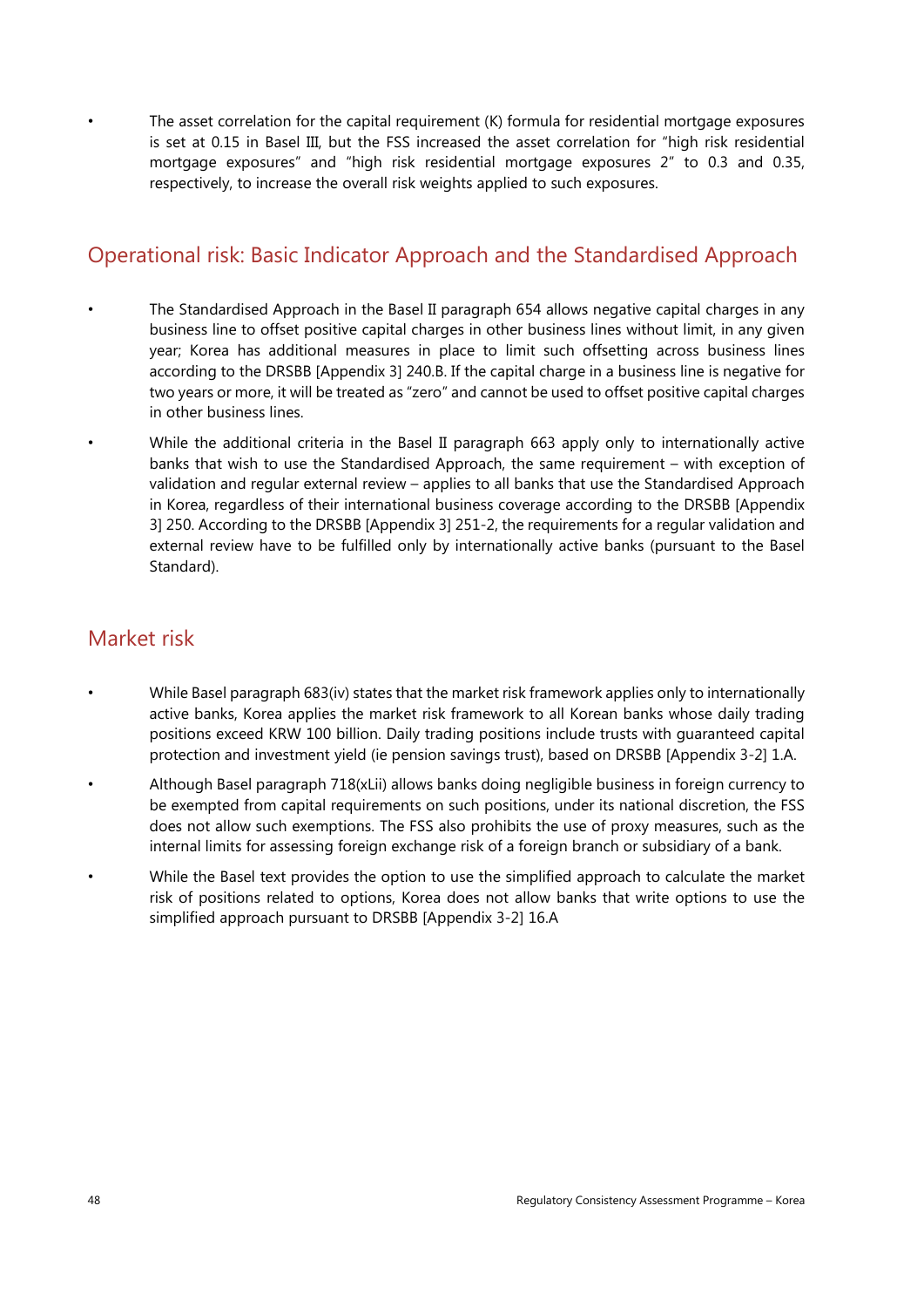## <span id="page-52-0"></span>Annex 11: List of approaches not allowed by Korean regulatory framework

The following list provides an overview of approaches that Korean authorities have not made available to its banks through its regulatory framework. Where the Basel standards explicitly request certain approaches to be implemented under specific circumstances, the missing approaches have been taken into account in the assessment. However, where the Basel standards do not require jurisdictions to implement these approaches, they have been implicitly treated as "not applicable" for the assessment.

### Operational risk

Korea has not implemented the Alternative Standardised Approach to operational risk.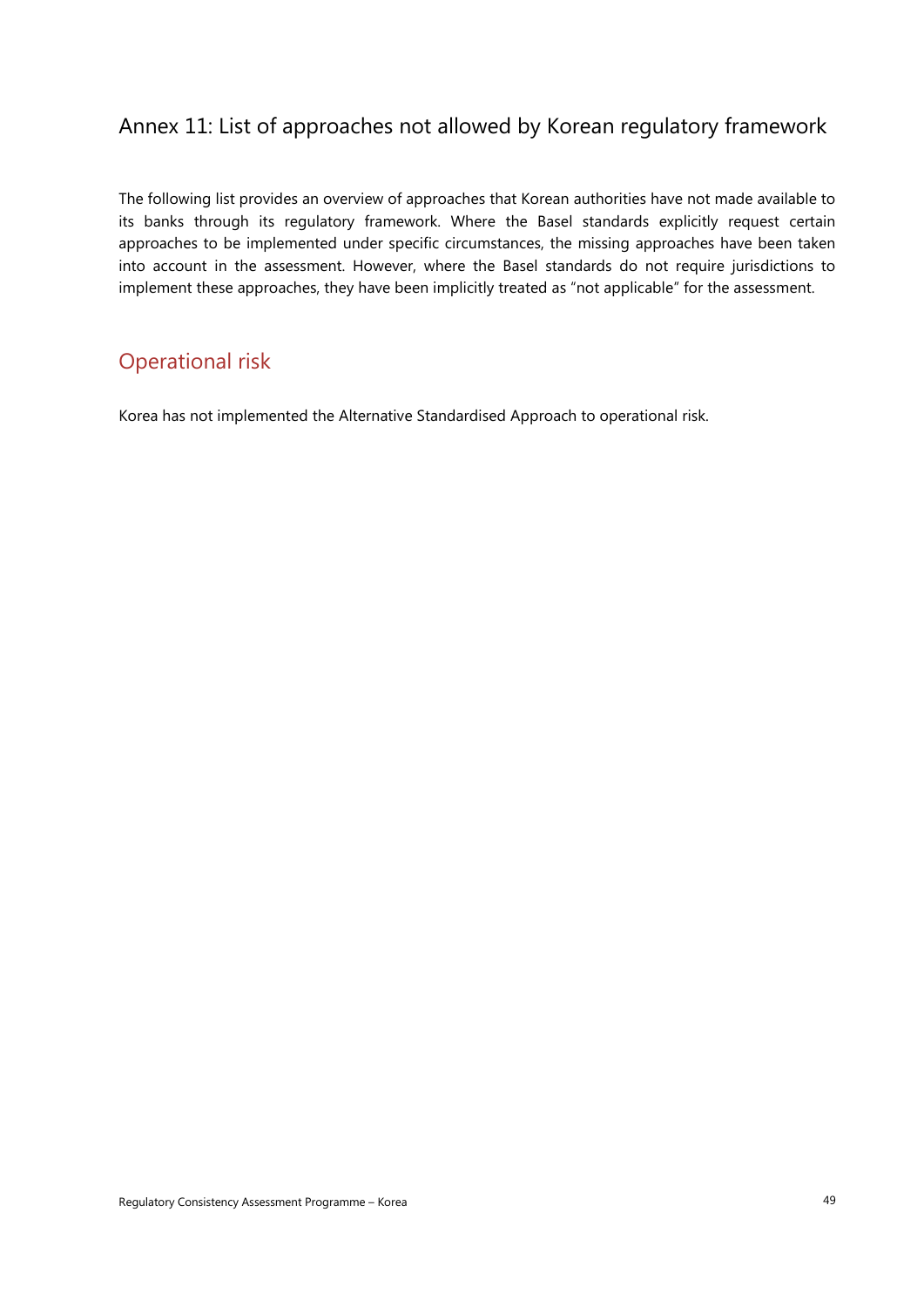## <span id="page-53-0"></span>Annex 12: List of issues for follow-up RCAP assessments

The Assessment Team identified the following issues listed below for follow-up and for future RCAP assessments of Korea:

### Pillar 2

Paragraphs 84–94 of the sound compensation practices of the Basel supplemental Pillar 2 guidance were transposed into Korean regulation through the GGSFC. This supplementary document does not have regulatory status and for the purpose of assessment of Pillar 2 and Pillar 3, the Assessment Team concluded that the legal bindingness and enforceability of the GGSFC are questionable. Notwithstanding, the Assessment Team is cognisant that the GGSFC will soon be superseded by the legally binding AGSFC by August 2016. As the AGSFC was not subject to review during this RCAP assessment, the Assessment Team sees merit in raising this issue as an item for future follow-up to ensure that the Basel supplemental Pillar 2 guidance is transposed into the binding Korean regulation consistently with the Basel standard.

### Pillar 3

The disclosure requirements for remuneration (Pillar 3) were also implemented through the GGSFC and the "Criteria for Drafting Annual Corporate Governance Reports", for which the legal bindingness and enforceability are regarded as questionable in both cases. Notwithstanding, the Assessment Team is cognisant that the relevant Pillar 3 provisions in the GGSFC will be formally enacted as a legally binding Korean Act AGSFC while the "Criteria for Drafting Annual Corporate Governance Reports" will be added to the other part of Korean regulation (RGSFC) by August 2016. As the AGSFC and RGSFC were not subject to review during this RCAP assessment, the Assessment Team sees merit in raising this issue as an item for future follow-up.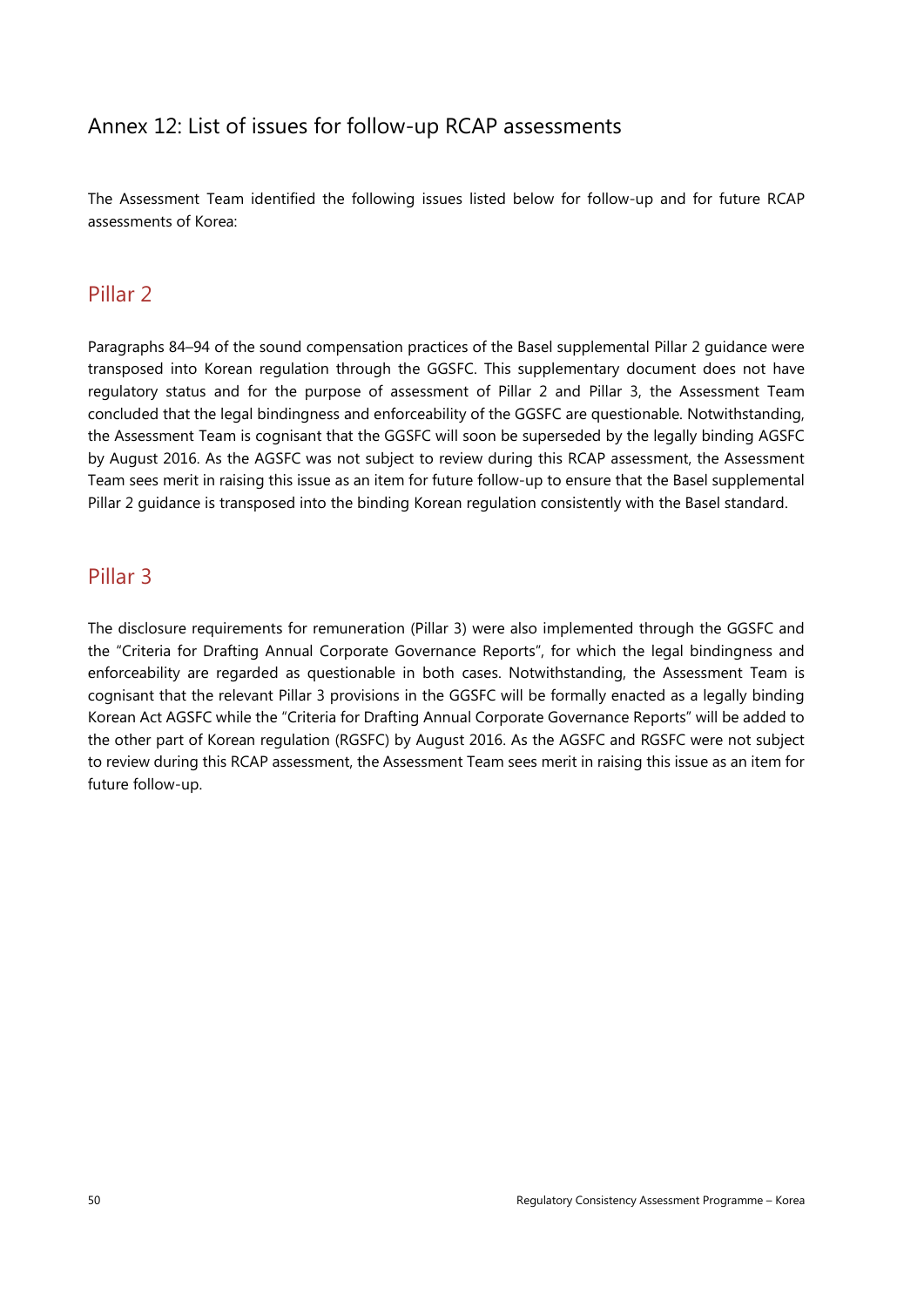## <span id="page-54-0"></span>Annex 13: Areas for further guidance from the Basel Committee

The Assessment Team identified the following areas where further guidance is required from the Basel Committee. Additional detail is provided in Section 2.3.4.

## Credit risk: Internal Ratings-Based Approach

The Basel framework specifies that once a bank adopts an IRB approach for part of its holdings, it is expected to extend it across the entire banking group. However, the Basel Committee recognises that, for many banks, it may not be practicable for various reasons to implement the IRB approach across all material asset classes and business units at the same time. As such, supervisors may allow banks to adopt a phased rollout of the IRB approach across the banking group. For this reason, a bank must produce an implementation plan, specifying to what extent and when it intends to rollout the IRB approaches across significant asset classes and business units over time.

In addition, the Basel Committee further requires that the implementation plan produced by banks must be exacting, yet realistic and must be agreed by the supervisor. The Assessment Team acknowledges that no guidance has been provided by the Basel Committee with regard to what the Basel Committee deem as an acceptable implementation timeline for phased rollout. Further, guidance is required on whether a supervisor can exclude the application of IRB for portfolios where modelling is considered difficult. In this regard, the Basel Committee may wish to consider providing such guidance in the future to ensure prudence and consistency in approaches.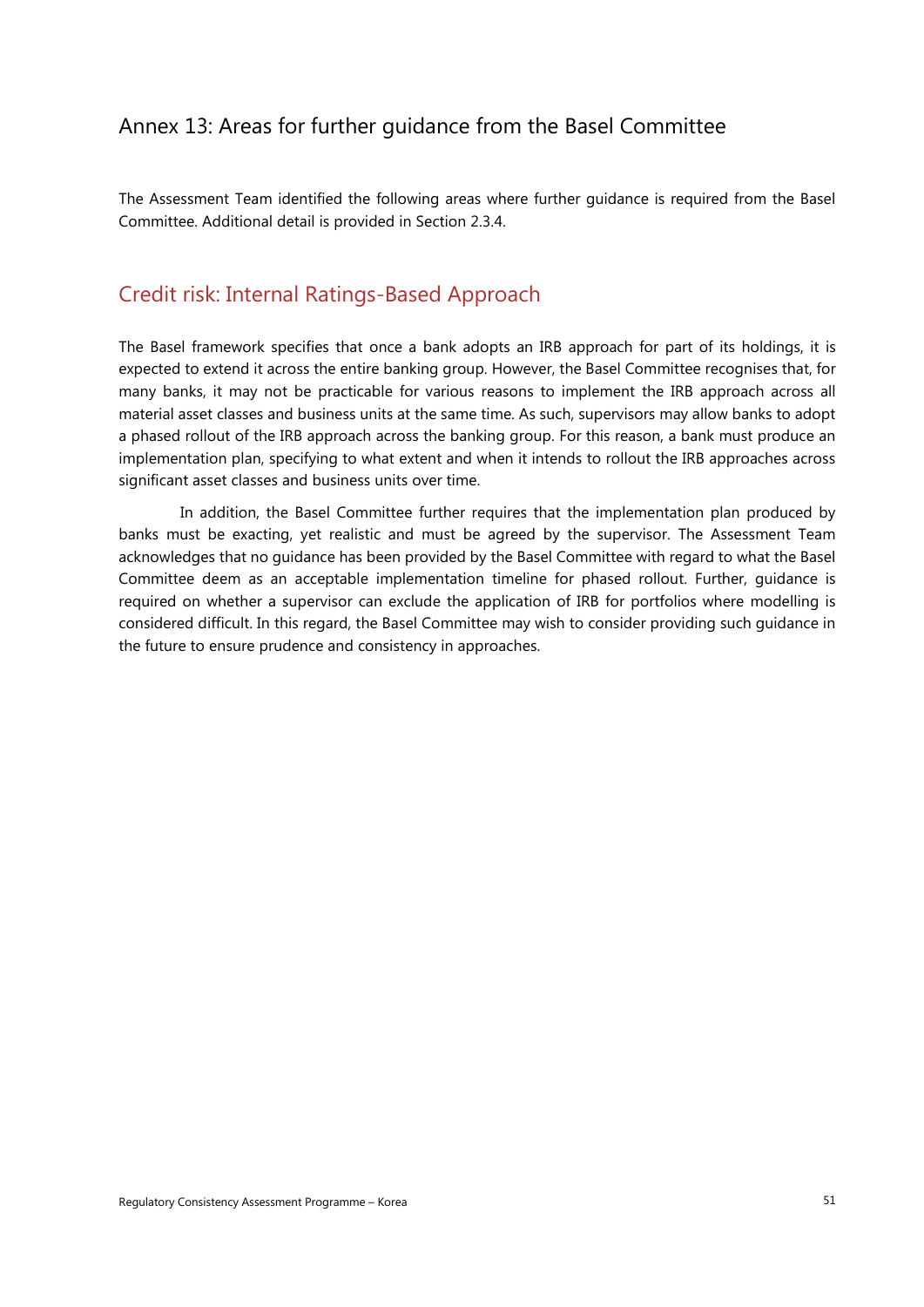## <span id="page-55-0"></span>Annex 14: Korea's implementation of the Pillar 2 supervisory review process

Korea's supervisory review process is consistent with the four key principles of Basel Pillar 2 standard (International Convergence of Capital Measurement and Capital Standards, June 2006). The FSS conducts Pillar 2 supervision for domestic banks (excluding foreign bank branches). Korea's Pillar 2 approach is to address the limitations of the minimum risk-based capital requirements as a measure of a bank's full risk profile – including risks not covered or not adequately addressed or quantified in the Pillar 1 framework – and to encourage banks to improve the management of all material risks stemming from banking activities. The following explanations provide a brief summary of how Korea's Pillar 2 regime incorporates and mirrors the four principles of Pillar 2.

## Application of the four principles of supervisory review

The FSS's supervisory framework for the four principles of supervisory review is described below.

#### *Principle 1: Banks should have a process for assessing their overall capital adequacy in relation to their risk profile and a strategy for maintaining their capital levels.*

Under Korea's ICAAP framework, banks calculate and hold internal capital at levels commensurate with their risk profiles, risk management levels, stress test results and business strategies. Banks also regularly conduct a review of their internal capital adequacy management system to evaluate whether their capital levels are consistent with their risk profiles. Banks prepare the internal capital adequacy report at least once a year and submit it to the FSS upon approval from the board of directors. The report includes, among other details, information pertaining to the risk management structure, risk identification, limits on each risk, the result of stress tests, and a capital plan.

*Principle 2: Supervisors should review and evaluate banks' internal capital adequacy assessments and strategies, as well as their ability to monitor and ensure their compliance with regulatory capital ratios. Supervisors should take appropriate supervisory action if they are not satisfied with the result of this process.*

The FSS has developed regulatory risk assessment frameworks that are based on the DRSBB [Appendix 9]. The FSS conducts Pillar 2 assessments on a consolidated basis for each bank and reviews the inherent risks and risk management levels. Inherent risks are measured and evaluated using quantitative indicators for credit risk, market risk, interest rate risk, operational risk, liquidity risk, and credit concentration risk. Similarly, risk management is performed by evaluating items that are relevant for the purpose of risk assessment from among the non-quantitative factors of the supervisory rating and evaluation, including capital adequacy (C), asset quality (A), liquidity (L) and risk management (R). The composite rating for the risk assessment is determined by calculating a weighted average of the inherent risk grade and a risk management level grade.